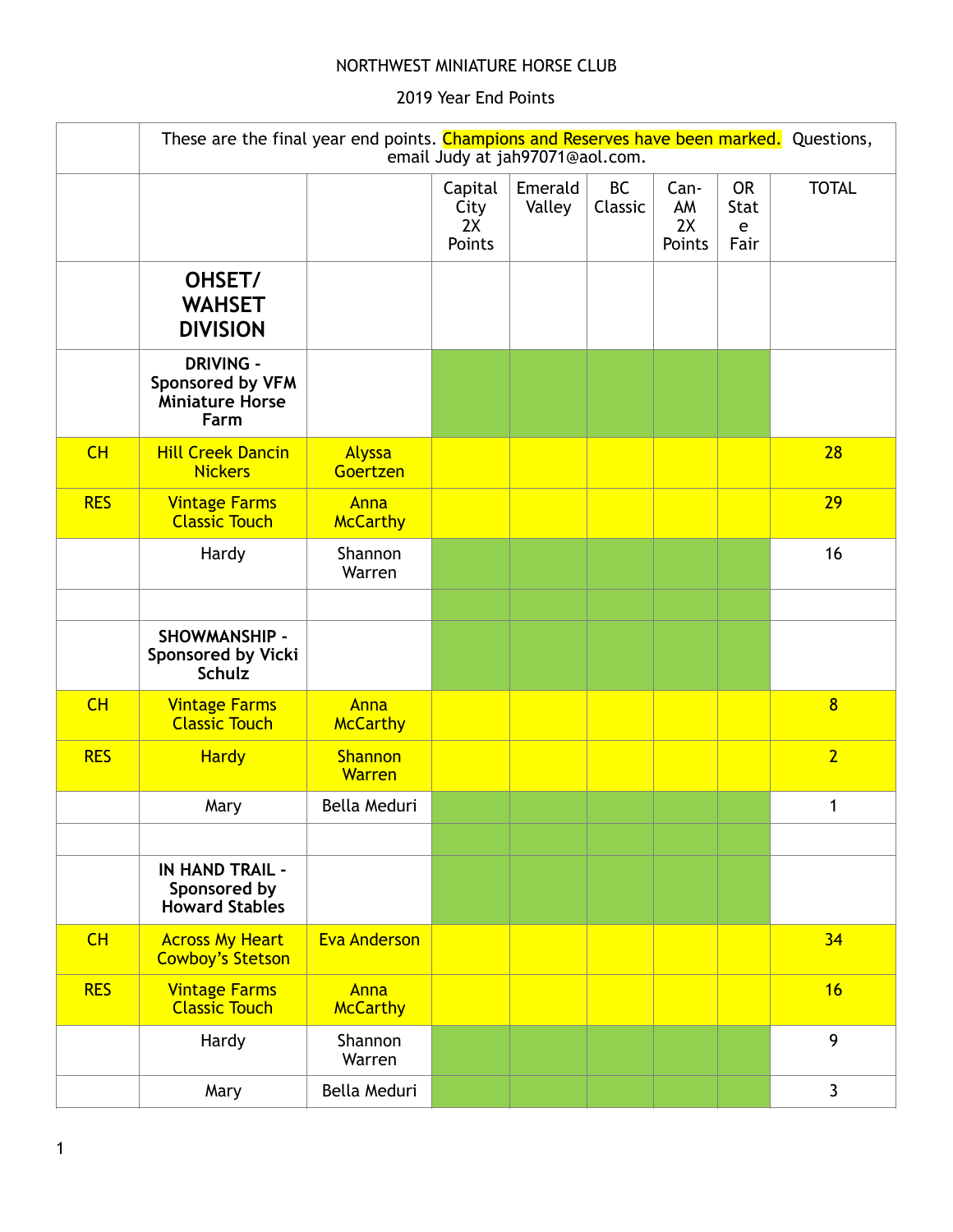|             | <b>IHOR - Sponsored</b><br>by Carrie McCarthy                       |                                   |              |    |              |              |         |              |
|-------------|---------------------------------------------------------------------|-----------------------------------|--------------|----|--------------|--------------|---------|--------------|
| CH          | <b>Little Man</b>                                                   | <b>Taylor</b><br><b>Tellefson</b> |              |    |              |              |         | 14           |
| CH          | <b>Hardy</b>                                                        | <b>Shannon</b><br><b>Warren</b>   |              |    |              |              |         | 14           |
| <b>RES</b>  | <b>Vintage Farms</b><br><b>Classic Touch</b>                        | Anna<br><b>McCarthy</b>           |              |    |              |              |         | 12           |
|             | Fanci                                                               | Kassie Holmes                     |              |    |              |              |         | 11           |
|             | Mary                                                                | Bella Meduri                      |              |    |              |              |         | 8            |
|             | Hill Creek Dancin<br><b>Nickers</b>                                 | Alyssa<br>Goertzen                |              |    |              |              |         | $\mathbf{1}$ |
|             |                                                                     |                                   |              |    |              |              |         |              |
|             | <b>VERSATILITY -</b><br>Sponsored by VFM<br>Miniature Horse<br>Farm |                                   |              |    |              |              |         |              |
| CH          | <b>Across My Heart</b><br><b>Cowboy's Stetson</b>                   | <b>Eva Anderson</b>               |              |    |              |              |         | 26           |
| <b>RES</b>  | <b>Hardy</b>                                                        | <b>Shannon</b><br>Warren          |              |    |              |              |         | 16           |
|             | Vintage Farms<br><b>Classic Touch</b>                               | Anna<br><b>McCarthy</b>           |              |    |              |              |         | 11           |
|             | Hill Creek Dancin<br><b>Nickers</b>                                 | Alyssa<br>Goertzen                |              |    |              |              |         | 5            |
|             | Fanci                                                               | <b>Kassie Holmes</b>              |              |    |              |              |         | 3            |
|             |                                                                     |                                   |              |    |              |              |         |              |
|             | <b>YOUTH</b><br><b>DIVISION</b>                                     |                                   |              |    |              |              |         |              |
|             | <b>OVERALL YOUTH</b><br>7 & UNDER                                   |                                   |              |    |              |              |         |              |
|             | <b>Youth 13-18</b><br>Exhibiting Jr.<br>Gelding                     |                                   |              |    |              |              |         |              |
| <b>NONE</b> | <b>Scott Creek</b><br>Trifectas Iceman                              | Danielle<br><b>Barker</b>         | $\mathsf{X}$ | 21 | $\mathsf{X}$ | $\mathsf{X}$ | $\sf X$ | 21           |
|             |                                                                     |                                   |              |    |              |              |         |              |
|             | <b>Youth 13-18</b><br><b>Exhibiting Sr.</b><br>Gelding              |                                   |              |    |              |              |         |              |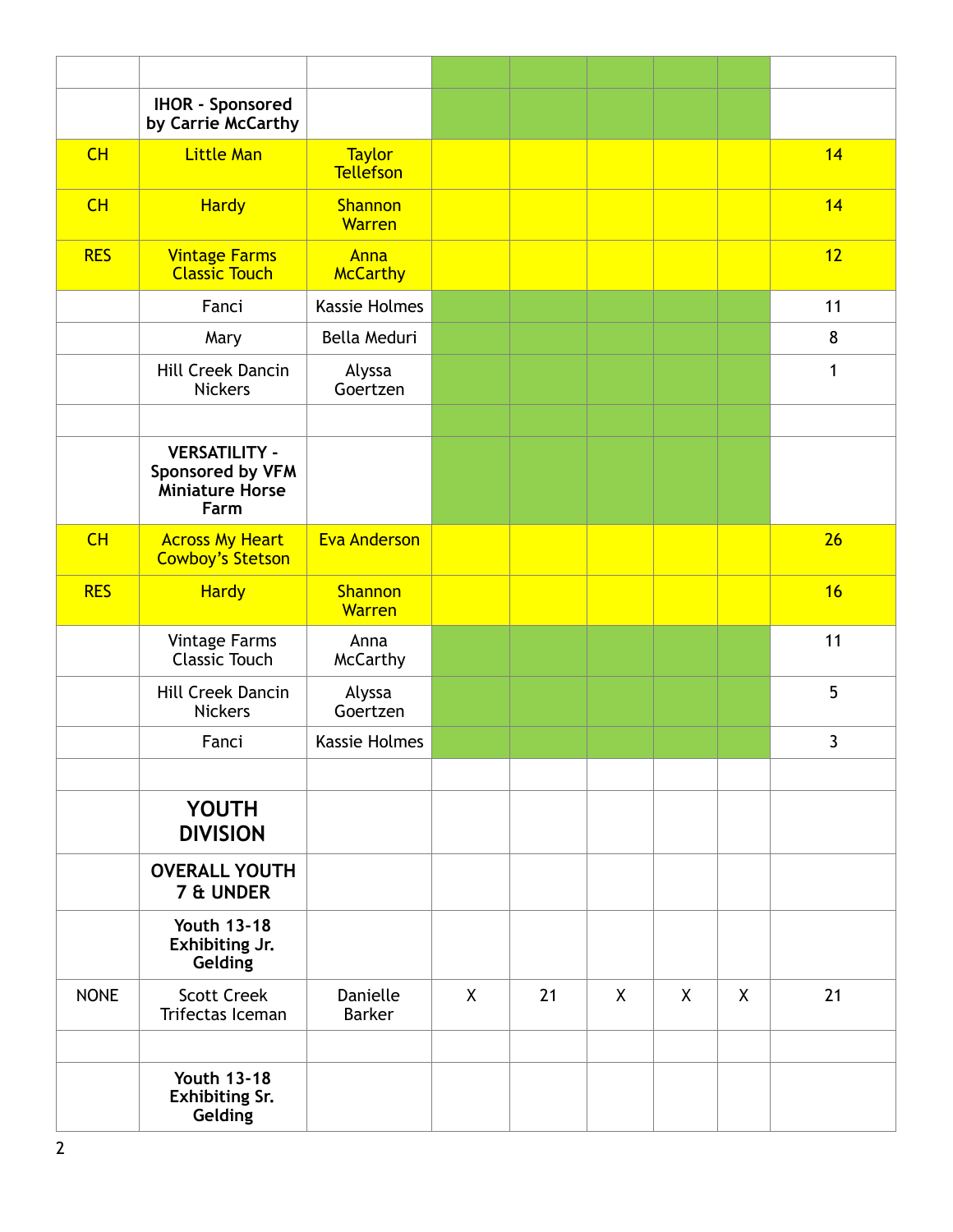| CH          | <b>Hunterberry Hill</b><br><b>Head Over Heels</b> | <b>Brenna Hardin</b>    | 28                 | 18           | $\overline{\mathsf{X}}$ | 22           | $\overline{X}$ | 68 |
|-------------|---------------------------------------------------|-------------------------|--------------------|--------------|-------------------------|--------------|----------------|----|
| <b>RES</b>  | <b>VFM Maximum</b><br>Revenge                     | <b>Ben Hansen</b>       | 20                 | 12           | $\mathsf{X}$            | 22           | $\mathsf{X}$   | 54 |
|             | Sunnyvale Jess The<br>One I Love                  | Sunny Balshaw           | X                  | 21           | X                       | 28           | X              | 49 |
|             | Oak Bay Salsas<br>Sharper Image                   | Olivia Tucker           | 16                 | 15           | X                       | 16           | X              | 47 |
|             | <b>Vintage Farms</b><br><b>Classic Touch</b>      | Anna<br><b>McCarthy</b> | 12                 | 9            | 12                      | 12           | X              | 45 |
|             | Hill Creek Dancin<br><b>Nickers</b>               | Alyssa<br>Goertzen      | 24                 | $\mathsf{X}$ | X                       | X            | X              | 24 |
|             | <b>Youth 13-18</b><br><b>Exhibiting Jr. Mare</b>  |                         |                    |              |                         |              |                |    |
| <b>NONE</b> | <b>Scott Creek</b><br>Monarch Applique            | Brenna Hardin           | 28                 | X            | X                       | X            | X              | 28 |
|             | LE Rebels Lil Vixen<br>Of Oak Bay                 | Brenna Hardin           | X                  | X            | X                       | 28           | X              | 28 |
|             |                                                   |                         |                    |              |                         |              |                |    |
|             | <b>Youth 13-18</b><br><b>Exhibiting Sr. Mare</b>  |                         |                    |              |                         |              |                |    |
| <b>NONE</b> | <b>Scott Creek</b><br>Monarch Dee Dee             | Haylie Lawson           | 28                 | X            | X                       | χ            | X              | 28 |
|             | Hunterberry Hill<br>Heart Of Josie                | Brenna Hardin           | $\pmb{\mathsf{X}}$ | $\pmb{\chi}$ | X                       | 28           | X              | 28 |
|             | Bonsai Run Valencia                               | Payten Creecy           | 24                 | χ            | X                       | χ            | X              | 24 |
|             | Ransoms Bay B<br>Shadow                           | Sunny Balshaw           | $\mathsf{X}$       | 21           | X                       | X            | X              | 21 |
|             |                                                   |                         |                    |              |                         |              |                |    |
|             | <b>Youth 8-12</b><br><b>Exhibiting Jr. Mare</b>   |                         |                    |              |                         |              |                |    |
| CH          | LE Rebels Lil Vixen<br>Of Oak Bay                 | <b>Emily Hall</b>       | $\mathsf{X}$       | 21           | $\mathsf{X}$            | 28           | $\mathsf{X}$   | 49 |
| <b>RES</b>  | <b>Scott Creek</b><br><b>Monarch Applique</b>     | <b>Hunter White</b>     | 28                 | 18           | $\mathsf{X}$            | $\mathsf{X}$ | $\mathsf{X}$   | 46 |
|             | <b>EE Pistols</b><br>Sentimental Lady             | Megyn Hall              | X                  | $\mathsf{X}$ | X                       | 24           | X              | 24 |
|             |                                                   |                         |                    |              |                         |              |                |    |
|             | <b>Youth 8-12</b><br><b>Exhibiting Sr. Mare</b>   |                         |                    |              |                         |              |                |    |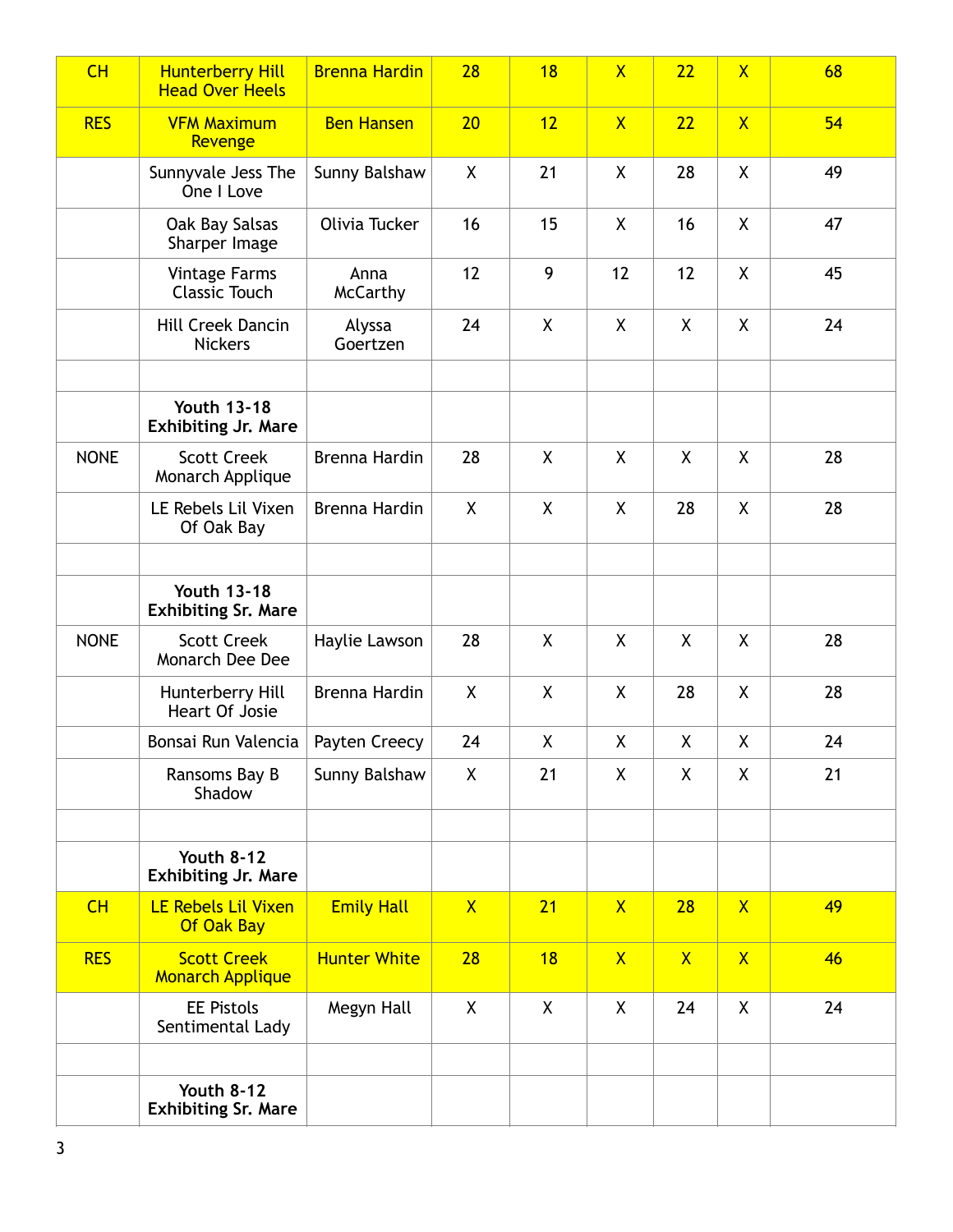| CH          | <b>Granviews Toy</b><br>Elegance 4U                   | <b>Aspen Ruegger</b> | 28 | 21           | $\overline{\mathsf{X}}$ | 18 | 14           | 81 |
|-------------|-------------------------------------------------------|----------------------|----|--------------|-------------------------|----|--------------|----|
| <b>RES</b>  | Oak Bay Robbin The<br><b>Bank With Josie</b>          | <b>Emily Hall</b>    | 20 | 18           | $\mathsf{X}$            | 26 | $\mathsf{X}$ | 64 |
|             | Hunterberry Hill<br>Kenya SE                          | Presley<br>Creecy    | 18 | 13           | X                       | 18 | X            | 49 |
|             | <b>Vintage Farms</b><br>Dancing On Air                | Amber Hansen         | 16 | 14           | X                       | 14 | X            | 44 |
|             | Oak Bay Salsas<br>Crown Jewel                         | Megyn Hall           | X  | X            | X                       | 24 | X            | 24 |
|             | Rivenburghs Jess<br>Lovely Lanai                      | Elizabeth<br>Schulz  | X  | X            | 21                      | X  | $\sf X$      | 21 |
|             | <b>BA B OS Andromeda</b><br>By Endeavor               | <b>Riley Perras</b>  | X  | X            | 18                      | X  | X            | 18 |
|             | <b>Scott Creek</b><br>Monarch Dee Dee                 | Katelynn<br>Wilson   | 18 | X            | X                       | X  | X            | 18 |
|             | <b>RHMF White</b><br><b>Diamonds N Rubies</b>         | Sydney White         | X  | $\sf X$      | X                       | 8  | X            | 8  |
|             | <b>Youth 8-12</b><br>Exhibiting Jr.<br>Gelding        |                      |    |              |                         |    |              |    |
| <b>NONE</b> | Oak Bay Chianti<br>Classico                           | <b>Emily Hall</b>    | X  | 21           | X                       | X  | X            | 21 |
|             | <b>Youth 8-12</b><br><b>Exhibiting Sr.</b><br>Gelding |                      |    |              |                         |    |              |    |
| CH          | <b>Daysprings Toy Hot</b><br>Wheels                   | <b>Aspen Ruegger</b> | 28 | 17           | $\mathsf{X}$            | 26 | 14           | 85 |
| <b>RES</b>  | <b>Oak Bay Salsas</b><br>Remarkable                   | <b>Emily Hall</b>    | 22 | 19           | $\mathsf{X}$            | 18 | $\mathsf{X}$ | 59 |
|             | Bonsai Run And<br>Don't Look Back                     | Rebecca<br>Goertzen  | 12 | 10           | $\pmb{\mathsf{X}}$      | 12 | 12           | 46 |
|             | Viewcrest Captain<br>Morgan                           | Presley<br>Creecy    | 14 | 11           | $\pmb{\mathsf{X}}$      | 14 | $\sf X$      | 39 |
|             | <b>Scott Creek River</b><br>Wind                      | Megyn Hall           | 22 | 15           | X                       | X  | X            | 37 |
|             | <b>VFM Maximum</b><br>Revenge                         | Amber Hansen         | 10 | 11           | $\pmb{\mathsf{X}}$      | 12 | χ            | 33 |
|             | Aloha Acres I Adore<br>Partner                        | Aimee<br>Nicholson   | X  | $\mathsf{X}$ | X                       | 26 | χ            | 26 |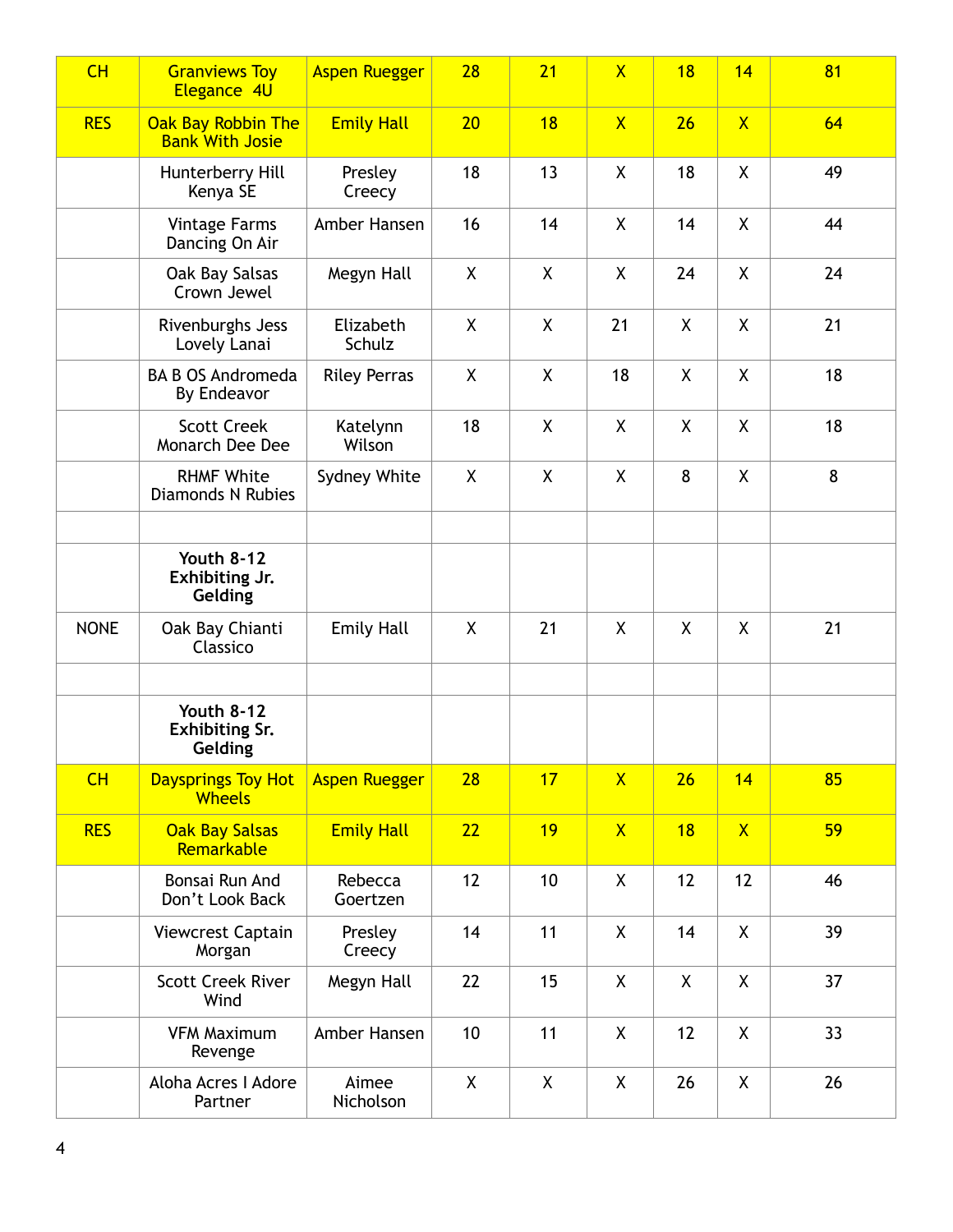|            | Dayspring Solomans<br>Song                                      | Hayley<br>Savedra              | $\overline{4}$          | X  | X            | X            | X              | $\overline{\mathbf{4}}$ |
|------------|-----------------------------------------------------------------|--------------------------------|-------------------------|----|--------------|--------------|----------------|-------------------------|
|            | Youth 7 & Under<br><b>Exhibiting Jr. Mare</b>                   |                                |                         |    |              |              |                |                         |
|            | <b>NONE</b>                                                     |                                |                         |    |              |              |                |                         |
|            |                                                                 |                                |                         |    |              |              |                |                         |
|            | Youth 7 & Under<br><b>Exhibiting Sr. Mare</b>                   |                                |                         |    |              |              |                |                         |
| CH         | <b>Granviews Toy</b><br><b>Elegance 4U</b>                      | <b>Oakley</b><br>Ruegger       | $\mathsf{X}$            | 20 | $\mathsf{X}$ | 28           | $\mathsf{X}$   | 48                      |
| <b>RES</b> | <b>Ransoms Bay B</b><br><b>Shadow</b>                           | <b>Meadow</b><br>Vanderpol     | $\mathsf{X}$            | 19 | $\mathsf{X}$ | 24           | $\overline{X}$ | 43                      |
|            |                                                                 |                                |                         |    |              |              |                |                         |
|            | Youth 7 & Under<br>Exhibiting Jr.<br>Gelding                    |                                |                         |    |              |              |                |                         |
|            | <b>NONE</b>                                                     |                                |                         |    |              |              |                |                         |
|            |                                                                 |                                |                         |    |              |              |                |                         |
|            | Youth 7 & Under<br><b>Exhibiting Sr.</b><br>Gelding             |                                |                         |    |              |              |                |                         |
| CH         | <b>Sunnyvale Jess The</b><br>One I Love                         | <b>Meadow</b><br>Vanderpol     | $\overline{\mathsf{X}}$ | 21 | $\mathsf{X}$ | 28           | $\mathsf{X}$   | 49                      |
| <b>RES</b> | Daysprings Toy Hot<br><b>Wheels</b>                             | <b>Oakley</b><br>Ruegger       | $\mathsf{X}$            | 18 | $\mathsf{X}$ | 24           | $\overline{X}$ | 42                      |
|            |                                                                 |                                |                         |    |              |              |                |                         |
|            | Youth 13-18 Single<br><b>Pleasure Driving</b>                   |                                |                         |    |              |              |                |                         |
| CH         | <b>THRs Dark Desire</b>                                         | <b>Sunny Balshaw</b>           | X                       | 21 | $\mathsf{X}$ | 28           | $\mathsf{X}$   | 49                      |
|            | Lucky Fours Andys<br>Diamond Lil                                | Jeznee<br>Journee              | 28                      | X  | X            | X            | X              | 28                      |
|            | Little Kings Echo<br>Echo Echo                                  | Olivia Tucker                  | $\mathsf{X}$            | 18 | X            | $\mathsf{X}$ | X              | 18                      |
|            |                                                                 |                                |                         |    |              |              |                |                         |
|            | <b>Youth 13-18</b><br><b>Country Pleasure</b><br><b>Driving</b> |                                |                         |    |              |              |                |                         |
| CH         | <b>Vintage Farms</b><br><b>Classic Touch</b>                    | <b>Anna</b><br><b>McCarthy</b> | 18                      | 8  | 18           | 20           | $\mathsf{X}$   | 64                      |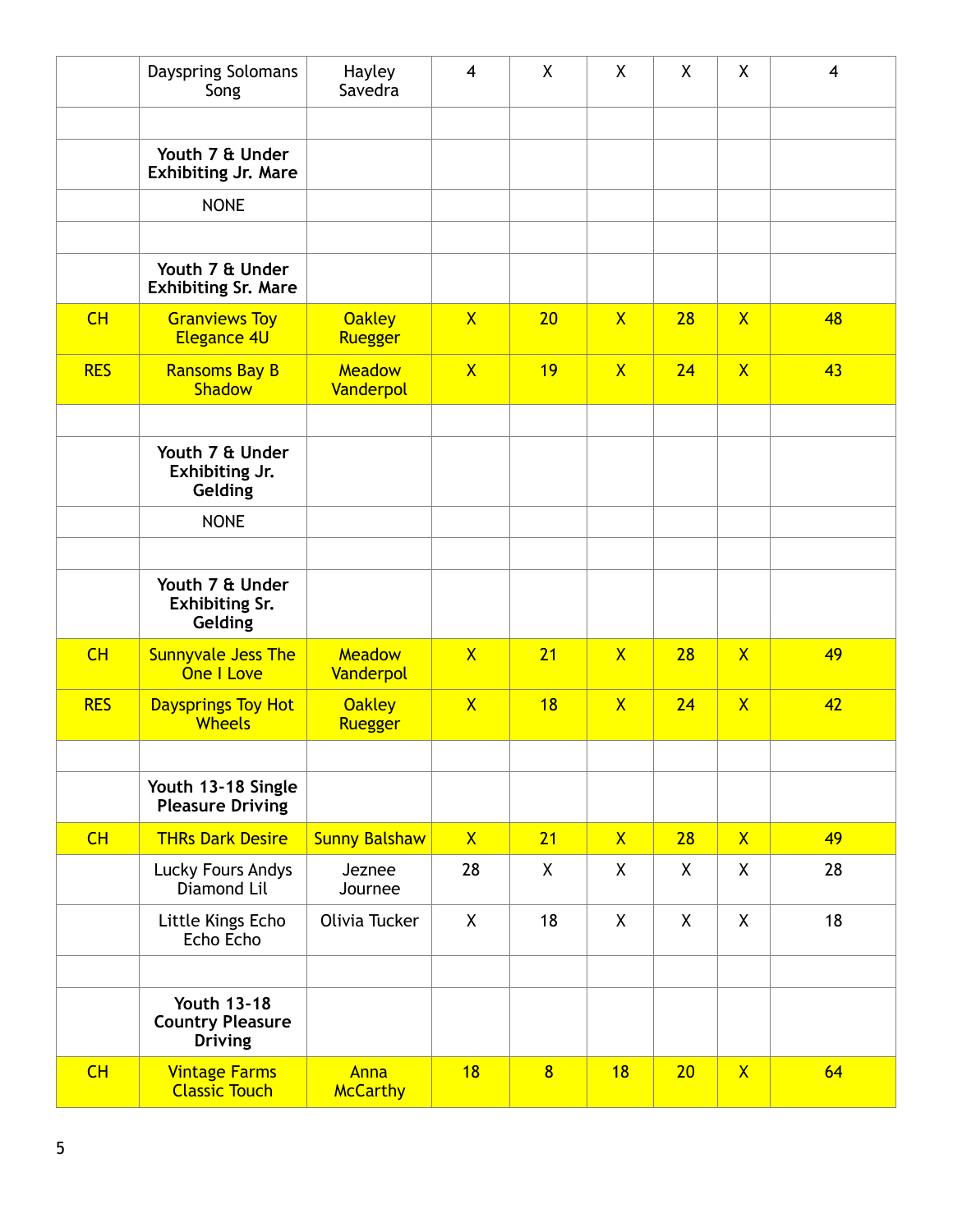| <b>RES</b> | <b>Hill Creek Dancin</b><br><b>Nickers</b>                      | Alyssa<br>Goertzen        | 26           | 20                      | $\overline{\mathsf{X}}$ | $\overline{X}$ | 14             | 60 |
|------------|-----------------------------------------------------------------|---------------------------|--------------|-------------------------|-------------------------|----------------|----------------|----|
|            | <b>Candyland Cocis</b><br>Wild Girl                             | Payten Creecy             | 26           | 10                      | X                       | 20             | X              | 56 |
|            | <b>Vintage Farms</b><br>Dancing On Air                          | Ben Hansen                | 12           | 6                       | X                       | 26             | $\mathsf{X}$   | 44 |
|            | Oak Bay Shadowfax                                               | Brenna Hardin             | X            | X                       | X                       | 22             | X              | 22 |
|            | Appy Downs Merlin                                               | Devlin<br>Newnham         | 18           | $\overline{\mathbf{4}}$ | X                       | X              | X              | 22 |
|            | Sunnyvale<br>Monarchos Majestic                                 | Sunny Balshaw             | X            | 19                      | $\pmb{\mathsf{X}}$      | X              | X              | 19 |
|            | Dayspring Dare To<br>Dream                                      | Lulu Samiee-<br>Hauswirth | X            | 12                      | X                       | X              | X              | 12 |
|            |                                                                 |                           |              |                         |                         |                |                |    |
|            | <b>Youth 13-18</b><br><b>Classic Pleasure</b><br><b>Driving</b> |                           |              |                         |                         |                |                |    |
| CH         | <b>Hunterberry Hill</b><br><b>Head Over Heels</b>               | <b>Brenna Hardin</b>      | 22           | 12                      | $\overline{X}$          | 24             | $\overline{X}$ | 58 |
| CH         | <b>Bonsai Run Valencia</b>                                      | <b>Payten Creecy</b>      | 14           | 20                      | $\mathsf{X}$            | 24             | $\overline{X}$ | 58 |
| <b>RES</b> | <b>VFM Maximum</b><br>Revenge                                   | <b>Ben Hansen</b>         | 22           | $\overline{8}$          | $\mathsf{X}$            | 10             | 14             | 54 |
|            | Los Arboles<br>Odysseys Rangler                                 | Sunny Balshaw             | $\mathsf{X}$ | 18                      | X                       | 24             | X              | 42 |
|            | Pura Vida Elvis                                                 | Devlin<br>Newnham         | 28           | 8                       | X                       | X              | X              | 36 |
|            | Oak Bay Salsas<br>Sharper Image                                 | Olivia Tucker             | 14           | 9                       | X                       | 12             | χ              | 35 |
|            | <b>Farmyard Frolic Ace</b><br>High                              | Haylie Lawson             | 8            | X                       | X                       | X              | X              | 8  |
|            |                                                                 |                           |              |                         |                         |                |                |    |
|            | <b>Youth Roadster</b>                                           |                           |              |                         |                         |                |                |    |
| CH         | <b>Hill Creek Dancin</b><br><b>Nickers</b>                      | Alyssa<br>Goertzen        | 28           | 21                      | $\mathsf{X}$            | $\mathsf{X}$   | 14             | 63 |
| <b>RES</b> | <b>Vintage Farms</b><br><b>Dancing On Air</b>                   | <b>Ben Hansen</b>         | 22           | 14                      | $\overline{\mathsf{X}}$ | 24             | $\overline{X}$ | 60 |
|            | <b>Gallery Originals</b><br>Miss Perphection                    | Aimee<br>Nicholson        | 28           | 18                      | X                       | X              | 12             | 58 |
|            | <b>THRs Dark Desire</b>                                         | Sunny Balshaw             | $\mathsf{X}$ | 16                      | X                       | 28             | $\mathsf{X}$   | 44 |
|            | Oak Bay Burnished<br>Edition                                    | <b>Emily Hall</b>         | 20           | X                       | X                       | 20             | X              | 40 |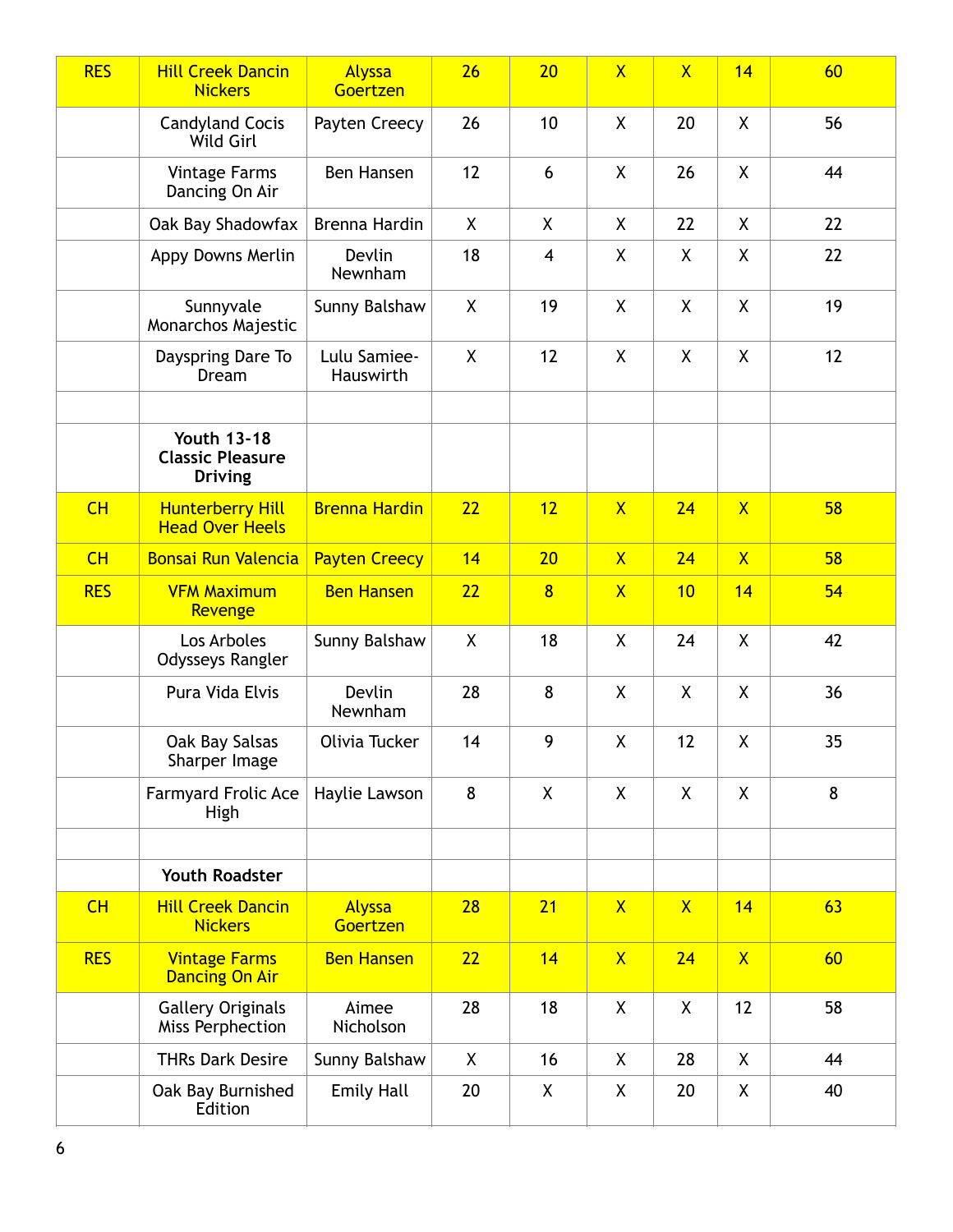|            | Appy Downs Merlin                                              | Devlin<br>Newnham        | 22           | 15           | X            | X  | X                       | 37 |
|------------|----------------------------------------------------------------|--------------------------|--------------|--------------|--------------|----|-------------------------|----|
|            | Hill Creek Dancin<br><b>Nickers</b>                            | Aimee<br>Nicholson       | X            | X            | X            | 28 | X                       | 28 |
|            | <b>Scott Creek River</b><br>Wind                               | Megyn Hall               | 24           | X            | X            | X  | X                       | 24 |
|            | Oak Bay Robbin The<br><b>Bank With Josie</b>                   | Megyn Hall               | X            | X            | X            | 24 | X                       | 24 |
|            | Sunnyvales PS I Luv<br>U Bobby                                 | <b>Riley Perras</b>      | X            | X            | 20           | X  | X                       | 20 |
|            | <b>BA B OS Andromeda</b><br>By Endeavor                        | Elizabeth<br>Schulz      | X            | X            | 19           | X  | X                       | 19 |
|            | Oak Bay Robbin The<br><b>Bank With Josie</b>                   | <b>Emily Hall</b>        | X            | 19           | X            | X  | X                       | 19 |
|            | Oak Bay Burnished<br>Edition                                   | Megyn Hall               | X            | 17           | X            | X  | X                       | 17 |
|            | RH Rolls Royce<br><b>Silver Cloud</b>                          | Olivia Tucker            | X            | 9            | X            | X  | X                       | 9  |
|            |                                                                |                          |              |              |              |    |                         |    |
|            | Youth 8-12 Single<br><b>Pleasure Driving</b>                   |                          |              |              |              |    |                         |    |
|            | <b>NONE</b>                                                    |                          |              |              |              |    |                         |    |
|            |                                                                |                          |              |              |              |    |                         |    |
|            | <b>Youth 8-12</b><br><b>Country Pleasure</b><br><b>Driving</b> |                          |              |              |              |    |                         |    |
| CH         | <b>Hunterberry Hill</b><br><b>Kenya SE</b>                     | Presley<br><b>Creecy</b> | 28           | 16           | $\mathsf{X}$ | 24 | $\overline{\mathsf{X}}$ | 68 |
| <b>RES</b> | <b>TDI Photo Finishs</b><br><b>Navigator</b>                   | <b>Gwen Cronin</b>       | $\mathsf{X}$ | 17           | $\mathsf{X}$ | 20 | $\overline{X}$          | 37 |
|            | Oak Bay Robbin The<br><b>Bank With Josie</b>                   | <b>Emily Hall</b>        | X            | $\mathsf{X}$ | X            | 28 | X                       | 28 |
|            | Oak Bay Robbin The<br><b>Bank With Josie</b>                   | Megyn Hall               | X            | 21           | X            | X  | X                       | 21 |
|            | TJ Ice On Fire                                                 | Elizabeth<br>Schulz      | X            | X            | 21           | X  | X                       | 21 |
|            | <b>BA B OS Andromeda</b><br>By Endeavor                        | <b>Riley Perras</b>      | X            | X            | 18           | X  | X                       | 18 |
|            | Hill Creek Dancin<br><b>Nickers</b>                            | Aimee<br>Nicholson       | X            | X            | X            | X  | 14                      | 14 |
|            |                                                                |                          |              |              |              |    |                         |    |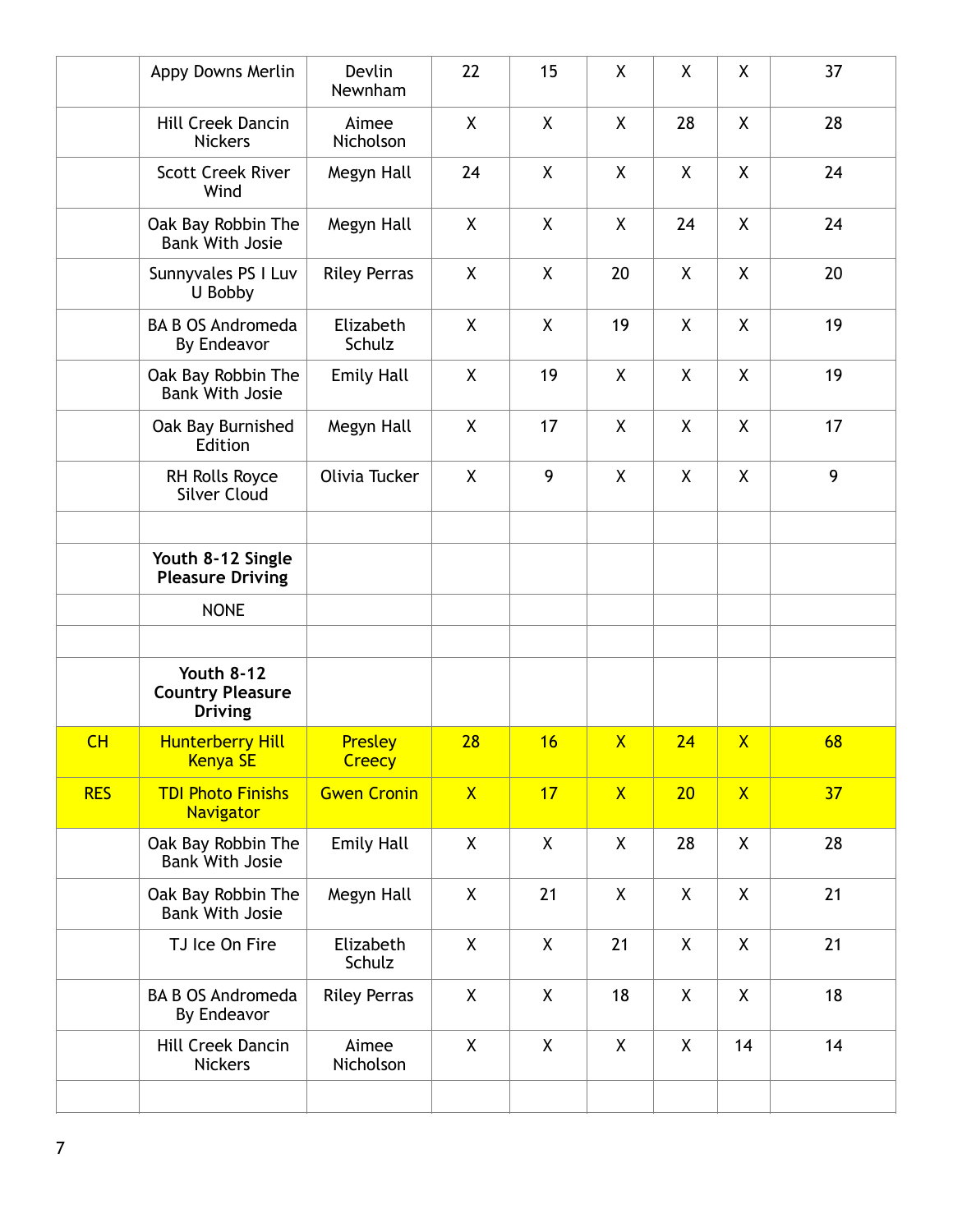|            | Youth 8-12 Classic<br><b>Pleasure Driving</b>        |                                  |                         |                |                         |                |                |                         |
|------------|------------------------------------------------------|----------------------------------|-------------------------|----------------|-------------------------|----------------|----------------|-------------------------|
| CH         | <b>Gallery Originals</b><br><b>Miss Perphection</b>  | <b>Aimee</b><br><b>Nicholson</b> | 22                      | 13             | $\mathsf{X}$            | 24             | 9              | 68                      |
| <b>RES</b> | <b>VFM Maximum</b><br>Revenge                        | <b>Amber Hansen</b>              | 18                      | 13             | $\overline{X}$          | 16             | 12             | 59                      |
|            | Bonsai Run And<br>Don't Look Back                    | Rebecca<br>Goertzen              | 6                       | $\overline{7}$ | X                       | 24             | 12             | 49                      |
|            | <b>Scott Creek River</b><br>Wind                     | Megyn Hall                       | 28                      | 5              | X                       | $\mathsf{X}$   | $\mathsf{X}$   | 33                      |
|            | Oak Bay Salsas<br>Remarkable                         | <b>Emily Hall</b>                | 14                      | 11             | X                       | 6              | X              | 31                      |
|            | Viewcrest Captain<br>Morgan                          | Presley<br>Creecy                | X                       | 21             | X                       | 8              | X              | 29                      |
|            | Oak Bay Salsas<br>Crown Jewel                        | Megyn Hall                       | X                       | X              | X                       | 24             | X              | 24                      |
|            | TJ Make Mine Sugar<br>Coated                         | Hayden<br>Josiassen              | X                       | $\sf X$        | 21                      | X              | $\mathsf{X}$   | 21                      |
|            | <b>TDI Photo Finishs</b><br>Navigator                | <b>Gwen Cronin</b>               | 10                      | X              | X                       | X              | $\mathsf{X}$   | 10                      |
|            | <b>MS WishNWells</b><br>Justin Eclipse               | Aspen Ruegger                    | X                       | X              | X                       | 10             | 11             | 21                      |
|            | <b>RHMF White</b><br><b>Diamonds N Rubies</b>        | Sydney White                     | X                       | X              | X                       | 4              | X              | $\overline{\mathbf{4}}$ |
|            | Youth 7 & under<br><b>Pleasure Driving</b>           |                                  |                         |                |                         |                |                |                         |
| CH         | <b>Sunnyvale Makers</b><br><b>Mark Kentucky Gold</b> | <b>Meadow</b><br>Vanderpol       | $\overline{\mathsf{X}}$ | 21             | $\overline{\mathsf{X}}$ | 14             | $\overline{X}$ | 35                      |
|            |                                                      |                                  |                         |                |                         |                |                |                         |
|            | Youth 13-18 Halter<br><b>Obstacle</b>                |                                  |                         |                |                         |                |                |                         |
| CH         | <b>TDI Photo Finishs</b><br>Navigator                | <b>Brenna Hardin</b>             | 28                      | $\overline{3}$ | $\mathsf{X}$            | 24             | $\mathsf{X}$   | 55                      |
| <b>RES</b> | <b>Hill Creek Dancin</b><br><b>Nickers</b>           | Alyssa<br>Goertzen               | 24                      | 13             | $\mathsf{X}$            | $\mathsf{X}$   | 14             | 51                      |
|            | Dayspring Dare To<br>Dream                           | Lulu Samiee-<br>Hauswirth        | X                       | 15             | $\pmb{\mathsf{X}}$      | 28             | X              | 43                      |
|            | <b>Vintage Farms</b><br><b>Classic Touch</b>         | Anna<br><b>McCarthy</b>          | 16                      | 4              | 19                      | $\overline{4}$ | X              | 43                      |
|            | <b>VFM Maximum</b><br>Revenge                        | Ben Hansen                       | 16                      | 6              | X                       | $\overline{4}$ | 12             | 38                      |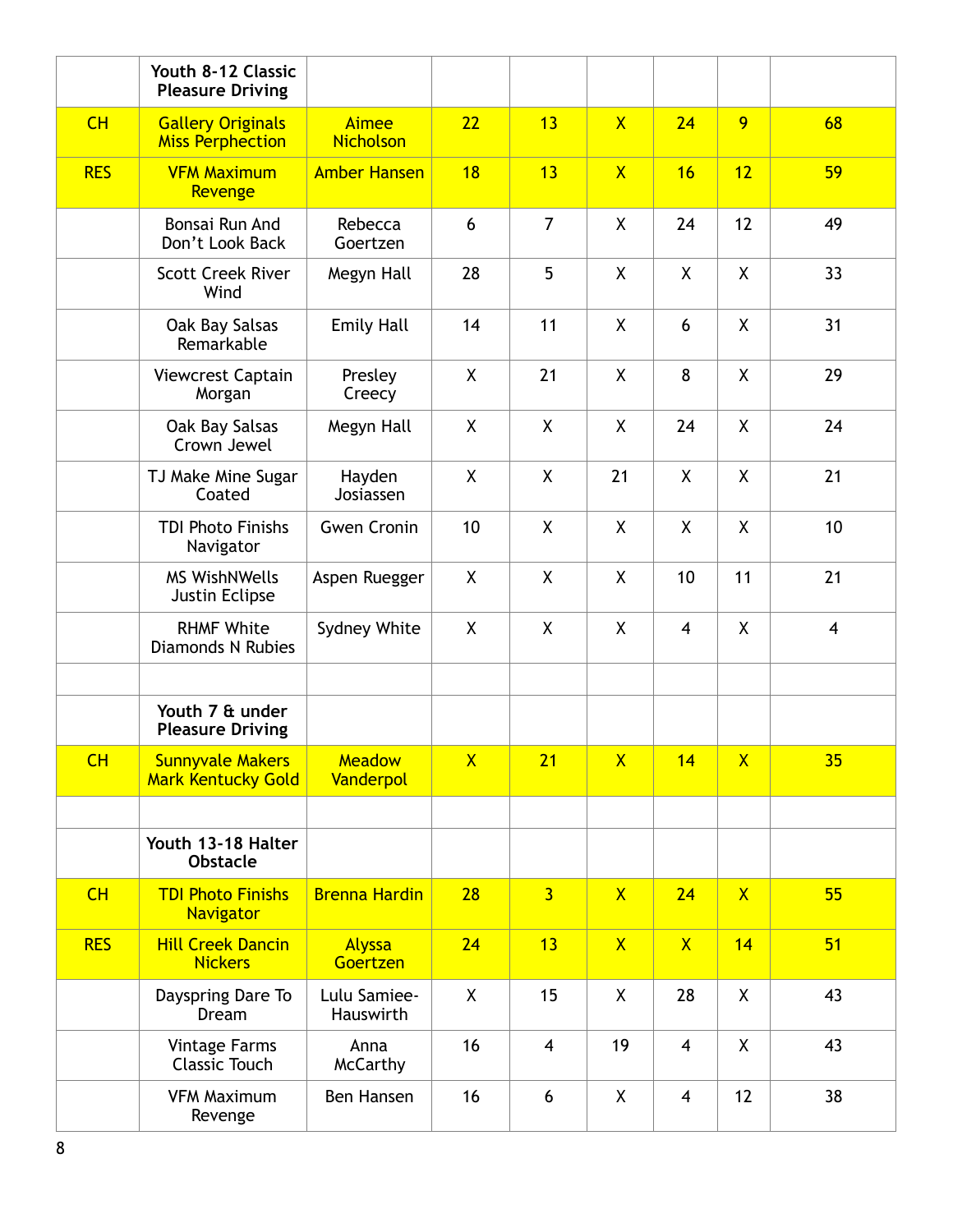|            | Sunnyvale Makers<br>Mark Kentucky Gold              | Sunny Balshaw             | X              | 16                      | X                       | 14                      | χ                       | 30             |
|------------|-----------------------------------------------------|---------------------------|----------------|-------------------------|-------------------------|-------------------------|-------------------------|----------------|
|            | Hunterberry Hill<br><b>Head Over Heels</b>          | Brenna Hardin             | 8              | $\overline{7}$          | X                       | 16                      | X                       | 31             |
|            | <b>Century Farms</b><br>Quazar                      | Sunny Balshaw             | $\mathsf{X}$   | 16                      | X                       | $\overline{4}$          | $\mathsf{X}$            | 20             |
|            | RH Rolls Royce<br><b>Silver Cloud</b>               | Olivia Tucker             | 16             | $\overline{3}$          | X                       | $\pmb{\mathsf{X}}$      | X                       | 19             |
|            | Fanfares Check My<br>Label                          | Sunny Balshaw             | X              | $\overline{7}$          | X                       | 12                      | X                       | 19             |
|            | Los Arboles<br>Odysseys Rangler                     | Sunny Balshaw             | X              | X                       | X                       | 12                      | X                       | 12             |
|            | Sunnyvale<br>Monarchos Majestic                     | Sunny Balshaw             | X              | 5                       | X                       | $\overline{\mathbf{4}}$ | X                       | 9              |
|            | Bonsai Run Valencia                                 | Payten Creecy             | X              | $\mathbf{3}$            | X                       | 6                       | $\mathsf{X}$            | 9              |
|            | Lucky Fours Andys<br>Diamond Lil                    | Jeznee<br>Journee         | $\overline{4}$ | X                       | X                       | X                       | $\mathsf{X}$            | $\overline{4}$ |
|            | Oak Bay Salsas<br>Sharper Image                     | Olivia Tucker             | $\overline{4}$ | X                       | X                       | X                       | $\mathsf{X}$            | $\overline{4}$ |
|            |                                                     |                           |                |                         |                         |                         |                         |                |
|            | Youth 12 & Under<br><b>Halter Obstacle</b>          |                           |                |                         |                         |                         |                         |                |
| CH         | <b>Gallery Originals</b><br><b>Miss Perphection</b> | Aimee<br><b>Nicholson</b> | 26             | 14                      | $\overline{\mathsf{X}}$ | 24                      | $\overline{7}$          | 71             |
| <b>RES</b> | <b>Viewcrest Captain</b><br>Morgan                  | Presley<br>Creecy         | 26             | $\overline{7}$          | $\overline{\mathsf{X}}$ | 16                      | $\overline{\mathsf{X}}$ | 49             |
|            | <b>Scott Creek</b><br>Calendar Girl                 | Rebecca<br>Goertzen       | 14             | 10                      | X                       | 6                       | 13                      | 43             |
|            | Fanfares Check My<br>Label                          | Megyn Hall                | X              | 18                      | X                       | 24                      | X                       | 42             |
|            | Hill Creek Dancin<br><b>Nickers</b>                 | Aimee<br>Nicholson        | X              | X                       | X                       | 24                      | 12                      | 36             |
|            | <b>TDI Photo Finishs</b><br>Navigator               | <b>Gwen Cronin</b>        | 20             | 11                      | X                       | $\overline{4}$          | X                       | 35             |
|            | Bonsai Run and<br>Don't Look Back                   | Rebecca<br>Goertzen       | 12             | $\overline{\mathbf{4}}$ | X                       | $\overline{\mathbf{4}}$ | 11                      | 31             |
|            | <b>BA B OS Andromeda</b><br>By Endeavor             | Elizabeth<br>Schulz       | X              | X                       | 21                      | X                       | X                       | 21             |
|            | Sunnyvales PS I Luv<br>U Bobby                      | <b>Riley Perras</b>       | X              | X                       | 18                      | $\pmb{\mathsf{X}}$      | X                       | 18             |
|            | Sunnyvale Makers<br>Mark Kentucky Gold              | Megyn Hall                | $\mathsf{X}$   | 15                      | X                       | X                       | X                       | 15             |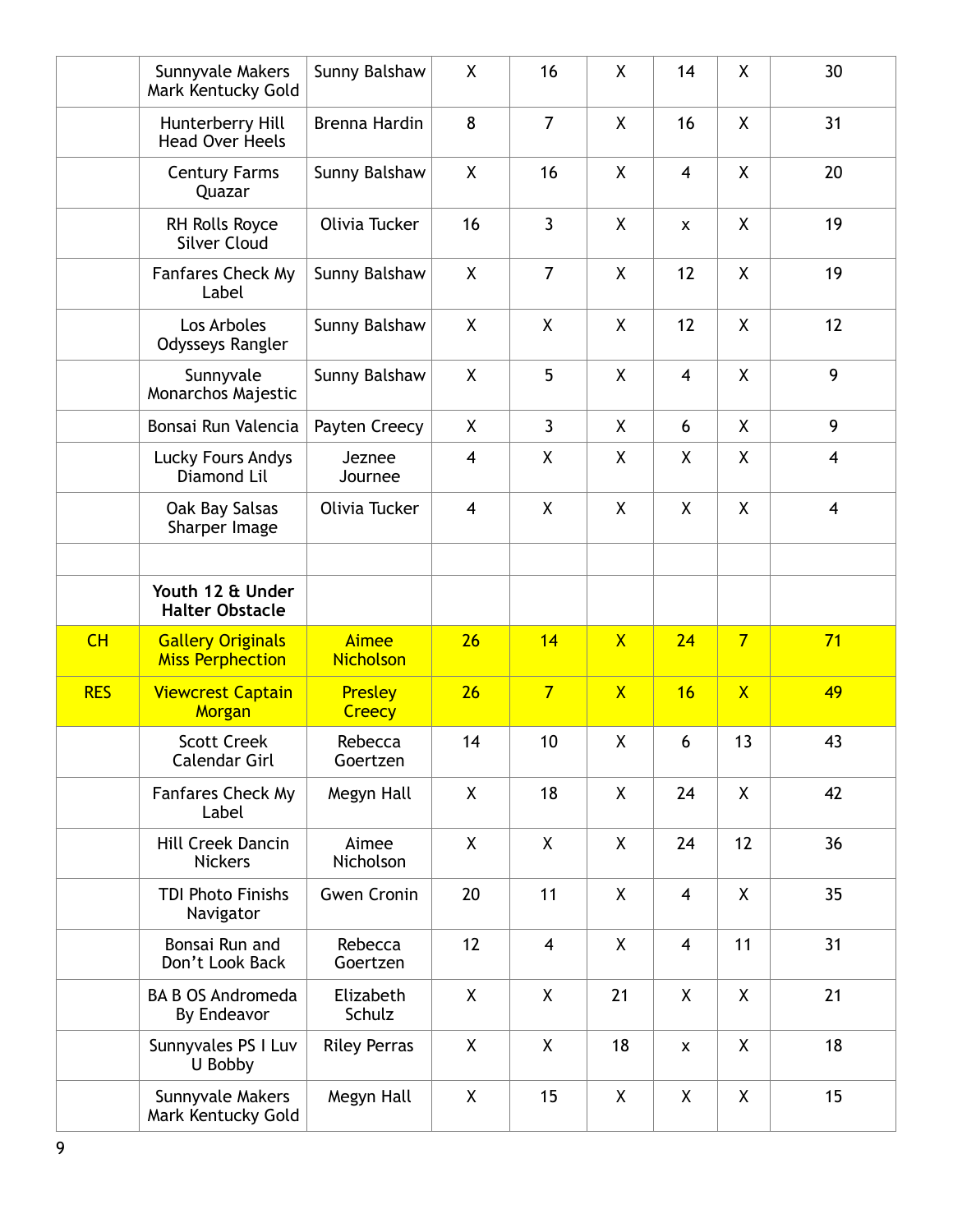|            | Lizzy B Painted<br>Laydee                     | <b>Riley Perras</b>      | X                       | X              | 15             | X                       | χ              | 15                      |
|------------|-----------------------------------------------|--------------------------|-------------------------|----------------|----------------|-------------------------|----------------|-------------------------|
|            | <b>MS Wish N Wells</b><br>Justin Eclipse      | Aspen Ruegger            | $\overline{\mathbf{4}}$ | $\mathbf{3}$   | X              | 6                       | X.             | 13                      |
|            | Oak Bay Burnished<br>Edition                  | <b>Emily Hall</b>        | X                       | X              | X              | 12                      | X              | 12                      |
|            | Oak Bay Burnished<br>Edition                  | Megyn Hall               | $\overline{4}$          | 8              | X              | X                       | X              | 12                      |
|            | <b>RHMF White</b><br><b>Diamonds N Rubies</b> | Sydney White             | $\overline{\mathbf{4}}$ | X              | X              | $\overline{\mathbf{4}}$ | X              | 8                       |
|            | Hunterberry Hill<br>Kenya SE                  | Presley<br>Creecy        | X                       | $\overline{3}$ | X              | $\overline{4}$          | X              | $\overline{7}$          |
|            | HMM Buck O<br><b>Brilliance</b>               | Ayden Foster             | X                       | $\overline{3}$ | X              | 4                       | X.             | $\overline{7}$          |
|            |                                               |                          |                         |                |                |                         |                |                         |
|            | Youth 7 & Under<br><b>Halter Obstacle</b>     |                          |                         |                |                |                         |                |                         |
| CH         | <b>Fanfares Check My</b><br>Label             | <b>Oakley</b><br>Ruegger | $\overline{X}$          | 18             | $\mathsf{X}$   | 28                      | $\overline{X}$ | 46                      |
| <b>RES</b> | <b>MS WishNWells</b><br><b>Justin Eclipse</b> | <b>Oakley</b><br>Ruegger | $\mathsf{X}$            | 21             | $\mathsf{X}$   | 24                      | $\mathsf{X}$   | 45                      |
|            |                                               |                          |                         |                |                |                         |                |                         |
|            | <b>Youth 13-18</b><br><b>Obstacle Driving</b> |                          |                         |                |                |                         |                |                         |
| CH         | <b>VFM Maximum</b><br>Revenge                 | <b>Ben Hansen</b>        | 24                      | $\overline{8}$ | $\mathsf{X}$   | 24                      | 12             | 68                      |
| <b>RES</b> | <b>Hill Creek Dancin</b><br><b>Nickers</b>    | Alyssa<br>Goertzen       | 28                      | 18             | $\overline{X}$ | $\mathsf{X}$            | 14             | 60                      |
|            | Sunnyvale Makers<br>Mark Kentucky Gold        | Sunny Balshaw            | X                       | 14             | X              | 28                      | X              | 42                      |
|            | <b>Vintage Farms</b><br><b>Classic Touch</b>  | Anna<br><b>McCarthy</b>  | $\overline{4}$          | $\mathbf{3}$   | 20             | 14                      | X              | 41                      |
|            | Fanfares Check My<br>Label                    | Sunny Balshaw            | X                       | 18             | X              | 20                      | X              | 38                      |
|            | Bonsai Run Valencia                           | Payten Creecy            | X                       | 12             | X              | 12                      | X              | 24                      |
|            | <b>Century Farms</b><br>Quazar                | Sunny Balshaw            | X                       | $\overline{7}$ | X              | 10                      | X.             | 17                      |
|            | Bonsai Run And<br>Don't Look Back             | Alyssa<br>Goertzen       | $\overline{4}$          | $\overline{3}$ | X              | X                       | X.             | $\overline{7}$          |
|            | Hunterberry Hill<br><b>Head Over Heels</b>    | Brenna Hardin            | $\overline{4}$          | X              | X              | X                       | X              | $\overline{\mathbf{4}}$ |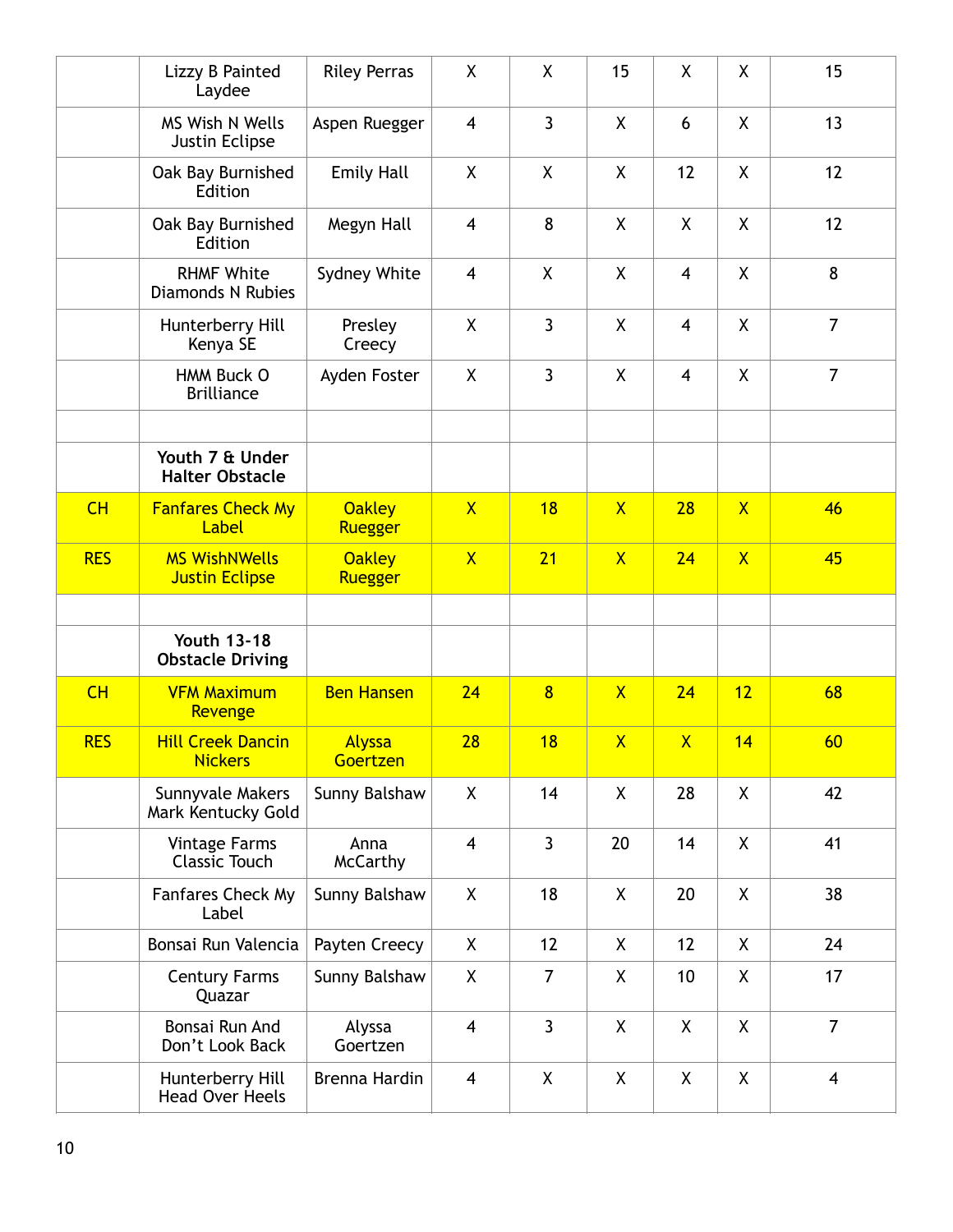|            | <b>TDI Photo Finishs</b><br>Navigator               | Brenna Hardin                    | $\overline{4}$          | X                       | X                       | X                       | X                       | 4  |
|------------|-----------------------------------------------------|----------------------------------|-------------------------|-------------------------|-------------------------|-------------------------|-------------------------|----|
|            |                                                     |                                  |                         |                         |                         |                         |                         |    |
|            | Youth 12 & Under<br><b>Obstacle Driving</b>         |                                  |                         |                         |                         |                         |                         |    |
| CH         | <b>Gallery Originals</b><br><b>Miss Perphection</b> | Aimee<br><b>Nicholson</b>        | 28                      | 21                      | $\overline{X}$          | 16                      | 14                      | 79 |
| <b>RES</b> | <b>Hill Creek Dancin</b><br><b>Nickers</b>          | <b>Aimee</b><br><b>Nicholson</b> | $\mathsf{X}$            | $\overline{X}$          | $\mathsf{X}$            | 26                      | 12                      | 38 |
|            | Fanfares Check My<br>Label                          | Megyn Hall                       | X                       | $\mathsf{X}$            | X                       | 24                      | X                       | 24 |
|            | Sunnyvale Makers<br>Mark Kentucky Gold              | Megyn Hall                       | X                       | X                       | X                       | 22                      | X                       | 22 |
|            | <b>BA B OS Andromeda</b><br>By Endeavor             | Elizabeth<br>Schulz              | X                       | X                       | 19                      | X                       | X                       | 19 |
|            | Sunnyvales PS I Luv<br>U Bobby                      | <b>Riley Perras</b>              | X                       | X                       | 15                      | X                       | $\mathsf{X}$            | 15 |
|            | <b>Youth 13-18</b><br>Hunter                        |                                  |                         |                         |                         |                         |                         |    |
| CH         | <b>Dayspring Dare To</b><br><b>Dream</b>            | <b>Lulu Samiee</b>               | 28                      | $\overline{4}$          | $\mathsf{X}$            | 18                      | $\mathsf{X}$            | 50 |
| <b>RES</b> | <b>Los Arboles</b><br><b>Odysseys Rangler</b>       | <b>Sunny Balshaw</b>             | $\overline{\mathsf{X}}$ | 15                      | $\overline{\mathsf{X}}$ | 24                      | $\overline{\mathsf{X}}$ | 39 |
|            | <b>Vintage Farms</b><br><b>Classic Touch</b>        | Anna<br><b>McCarthy</b>          | 14                      | X                       | 18                      | $\overline{\mathbf{4}}$ | X                       | 36 |
|            | Fanfares Check My<br>Label                          | Sunny Balshaw                    | X                       | 20                      | $\pmb{\mathsf{X}}$      | 12                      | X                       | 32 |
|            | Bonsai Run Valencia                                 | Payten Creecy                    | 12                      | $\overline{4}$          | X                       | 16                      | X                       | 32 |
|            | <b>Hill Creek Dancin</b><br><b>Nickers</b>          | Alyssa<br>Goertzen               | 12                      | $\overline{\mathbf{4}}$ | X                       | X                       | 13                      | 29 |
|            | Bonsai Run And<br>Don't Look Back                   | Alyssa<br>Goertzen               | 12                      | $\mathbf{3}$            | X                       | X                       | 13                      | 28 |
|            | Sunnyvale Makers<br>Mark Kentucky Gold              | Sunny Balshaw                    | X                       | 10                      | X                       | 18                      | X                       | 28 |
|            | Viewcrest Captain<br>Morgan                         | Payten Creecy                    | 24                      | X                       | X                       | $\overline{\mathbf{4}}$ | X                       | 28 |
|            | Hunterberry Hill<br><b>Head Over Heels</b>          | Brenna Hardin                    | $\overline{4}$          | 13                      | X                       | 8                       | X                       | 25 |
|            | <b>Candylands Cocis</b><br>Wild Girl                | Payten Creecy                    | 10                      | $\overline{7}$          | X                       | $\overline{\mathbf{4}}$ | X                       | 21 |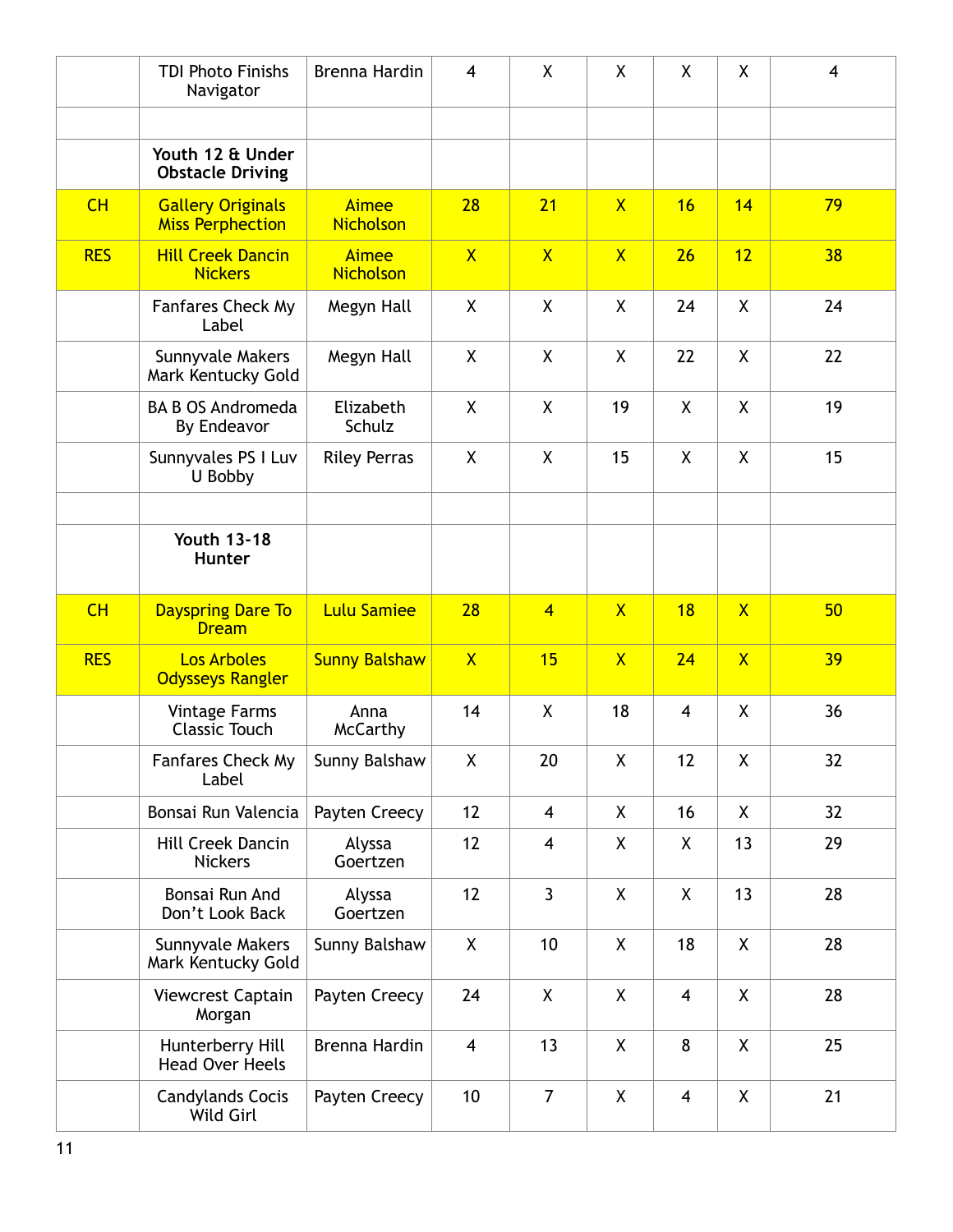|            | <b>Century Farms</b><br>Quazar                         | Sunny Balshaw            | X                       | $\overline{7}$     | X                       | 12                      | X                       | 19                      |
|------------|--------------------------------------------------------|--------------------------|-------------------------|--------------------|-------------------------|-------------------------|-------------------------|-------------------------|
|            | Pura Vidas Elvis                                       | Devlin<br>Newnham        | $\overline{4}$          | $\overline{3}$     | X                       | X                       | $\mathsf{X}$            | $\overline{7}$          |
|            | <b>TDI Photo Finishs</b><br>Navigator                  | Brenna Hardin            | $\overline{4}$          | $\overline{3}$     | X                       | X                       | X                       | $\overline{7}$          |
|            | Farmyard Frolic Ace<br>Hi                              | Sunny Balshaw            | X                       | $\pmb{\mathsf{X}}$ | χ                       | 4                       | X                       | $\overline{\mathbf{4}}$ |
|            | <b>Lucky Fours Andys</b><br>Diamond Lil                | Jeznee<br>Journee        | $\overline{4}$          | X                  | X                       | X                       | $\mathsf{X}$            | $\overline{4}$          |
|            | <b>Fanfares Check My</b><br>Label                      | Devlin<br>Newnham        | $\overline{4}$          | X                  | X                       | X                       | X                       | $\overline{4}$          |
|            | RH Rolls Royce<br><b>Silver Cloud</b>                  | Olivia Tucker            | X                       | $\overline{3}$     | X                       | X                       | X                       | $\overline{3}$          |
|            | Youth 12 & Under<br>Hunter                             |                          |                         |                    |                         |                         |                         |                         |
| CH         | <b>Fanfares Check My</b><br>Label                      | <b>Megyn Hall</b>        | $\overline{X}$          | 21                 | $\overline{\mathsf{X}}$ | 28                      | $\overline{X}$          | 49                      |
| <b>RES</b> | <b>Viewcrest Captain</b><br>Morgan                     | Presley<br><b>Creecy</b> | 24                      | 13                 | $\overline{X}$          | 10                      | $\overline{\mathsf{X}}$ | 47                      |
|            | <b>Gallery Originals</b><br>Miss Perphection           | Aimee<br>Nicholson       | 12                      | 11                 | X                       | $\overline{4}$          | 14                      | 41                      |
|            | Bonsai Run Valencia                                    | Presley<br>Creecy        | 24                      | $\overline{7}$     | X                       | $\overline{4}$          | $\mathsf{X}$            | 35                      |
|            | Daysprings Toy Hot<br>Wheels                           | Aspen Ruegger            | 22                      | $\overline{3}$     | X                       | 4                       | 6                       | 35                      |
|            | Oak Bay Salsas<br>Remarkable                           | <b>Emily Hall</b>        | $\overline{\mathbf{4}}$ | 3                  | Χ                       | 24                      | χ                       | 31                      |
|            | <b>Scott Creek</b><br><b>Mystical Calendar</b><br>Girl | Rebecca<br>Goertzen      | 10                      | 9                  | X                       | $\overline{4}$          | 8                       | 31                      |
|            | <b>Granviews Toy</b><br>Elegance 4U                    | Aspen Ruegger            | $\overline{4}$          | 12                 | X                       | $\overline{\mathbf{4}}$ | 10                      | 30                      |
|            | Hill Creek Dancin<br><b>Nickers</b>                    | Aimee<br>Nicholson       | X                       | X                  | X                       | 14                      | 12                      | 26                      |
|            | Sunnyvales PS I Luv<br>U Bobby                         | Elizabeth<br>Schulz      | X                       | X                  | 20                      | X                       | X                       | 20                      |
|            | <b>Scott Creek River</b><br>Wind                       | Megyn Hall               | 16                      | $\mathbf{3}$       | X                       | X                       | X                       | 19                      |
|            | <b>BA B OS Andromeda</b><br>By Endeavor                | Elizabeth<br>Schulz      | X                       | X                  | 19                      | X                       | X                       | 19                      |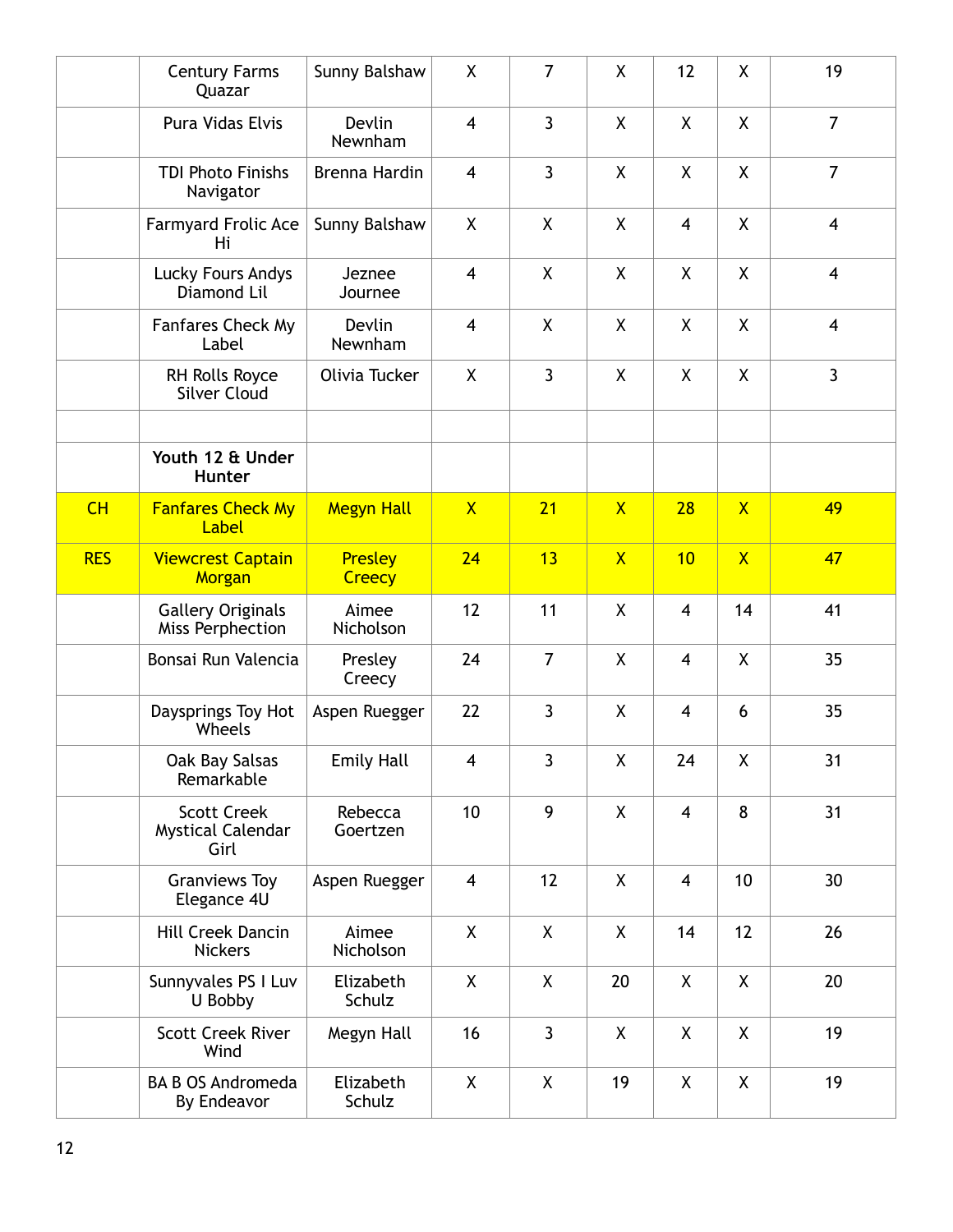|            | Oak Bay Salsas<br>Crown Jewel                     | Megyn Hall               | X                       | X                  | X                  | 18             | X              | 18                      |
|------------|---------------------------------------------------|--------------------------|-------------------------|--------------------|--------------------|----------------|----------------|-------------------------|
|            | Lizzy B Painted<br>Laydee                         | <b>Riley Perras</b>      | X                       | X                  | 15                 | $\mathsf{X}$   | X.             | 15                      |
|            | <b>TDI Photo Finishs</b><br>Navigator             | <b>Gwen Cronin</b>       | X                       | $\pmb{\mathsf{X}}$ | $\pmb{\mathsf{X}}$ | 14             | X              | 14                      |
|            | Hunterberry Hill<br>Kenya SE                      | Presley<br>Creecy        | $\overline{\mathbf{4}}$ | $\overline{3}$     | X                  | $\overline{4}$ | X              | 11                      |
|            | Oak Bay Burnished<br>Edition                      | Megyn Hall               | X                       | 8                  | X                  | $\mathsf{X}$   | X              | 8                       |
|            | Oak Bay Burnished<br>Edition                      | <b>Emily Hall</b>        | $\overline{4}$          | X                  | X                  | $\overline{4}$ | X.             | 8                       |
|            | HMM Buck O<br><b>Brilliance</b>                   | Ayden Foster             | X                       | $\overline{3}$     | X                  | 4              | X.             | $\overline{7}$          |
|            | <b>Bald Peaks</b><br>Hurricane In Motion          | <b>Emily Hall</b>        | X                       | 6                  | X                  | $\mathsf{X}$   | X              | 6                       |
|            | <b>RHMF White</b><br><b>Diamonds N Rubies</b>     | Sydney White             | X                       | X                  | X                  | $\overline{4}$ | X              | $\overline{\mathbf{4}}$ |
|            | Ransoms Lightening<br>Starburst                   | Megyn Hall               | X                       | X                  | X                  | 4              | X              | $\overline{\mathbf{4}}$ |
|            |                                                   |                          |                         |                    |                    |                |                |                         |
|            | Youth 7 & Under<br><b>Hunter</b>                  |                          |                         |                    |                    |                |                |                         |
| CH         | <b>Fanfares Check My</b><br>Label                 | <b>Oakley</b><br>Ruegger | $\overline{X}$          | 21                 | $\overline{X}$     | 28             | $\overline{X}$ | 49                      |
| <b>RES</b> | <b>Granviews Toy</b><br><b>Elegance 4U</b>        | <b>Oakley</b><br>Ruegger | $\mathsf{X}$            | 17                 | $\mathsf{X}$       | 22             | $\mathsf{X}$   | 39                      |
|            | Dayspring Toy Hot<br>Wheels                       | <b>Oakley</b><br>Ruegger | X                       | 16                 | X                  | 22             | χ              | 38                      |
|            | Sunnyvale Makers<br>Mark Kentucky Gold            | <b>Oakley</b><br>Ruegger | X                       | 12                 | X                  | X              | X              | 12                      |
|            |                                                   |                          |                         |                    |                    |                |                |                         |
|            | <b>Youth 13-18</b><br>Jumper                      |                          |                         |                    |                    |                |                |                         |
| CH         | <b>Hunterberry Hill</b><br><b>Head Over Heels</b> | <b>Brenna Hardin</b>     | 28                      | <b>15</b>          | $\mathsf{X}$       | 20             | $\mathsf{X}$   | 63                      |
| <b>RES</b> | <b>Bonsai Run Valencia</b>                        | <b>Payten Creecy</b>     | 12                      | 18                 | $\mathsf{X}$       | 24             | $\mathsf{X}$   | 54                      |
|            | Oak Grove Legends<br>Born To Run                  | Devlin<br>Newnham        | 24                      | 21                 | X                  | X              | X              | 45                      |
|            | <b>Vintage Farms</b><br><b>Classic Touch</b>      | Anna<br><b>McCarthy</b>  | 20                      | 12                 | X                  | $\mathsf{X}$   | χ              | 32                      |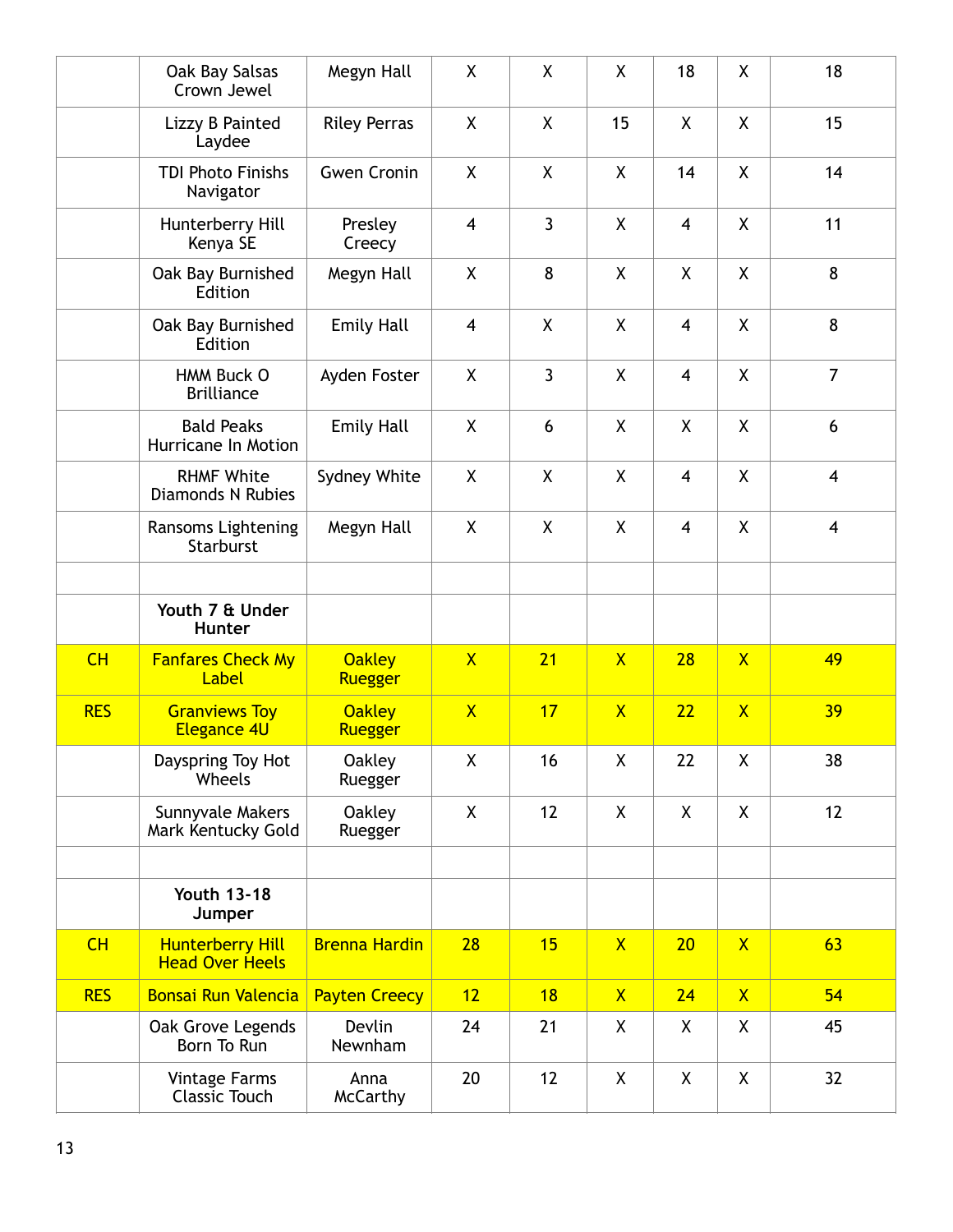|            | <b>Candylands Cocis</b><br>Wild Girl              | Payten Creecy                           | 16                      | $\overline{4}$     | X                       | 12           | X                       | 32                      |
|------------|---------------------------------------------------|-----------------------------------------|-------------------------|--------------------|-------------------------|--------------|-------------------------|-------------------------|
|            | Viewcrest Captain<br>Morgan                       | Payten Creecy                           | X                       | X                  | X                       | 28           | X.                      | 28                      |
|            | <b>TDI Photo Finishs</b><br>Navigator             | Brenna Hardin                           | 8                       | 9                  | X                       | 8            | X                       | 25                      |
|            | Lucky Fours Andys<br>Diamond Lil                  | Jeznee<br>Journee                       | $\overline{\mathbf{4}}$ | $\pmb{\mathsf{X}}$ | X                       | X            | X                       | $\overline{4}$          |
|            | Amarettos Fool Me<br>Twice                        | Brenna Hardin                           | $\overline{4}$          | X                  | X                       | $\mathsf{X}$ | X.                      | $\overline{\mathbf{4}}$ |
|            | Little Kings Echo<br>Echo Echo                    | Olivia Tucker                           | X                       | $\mathbf{3}$       | X                       | X            | X.                      | $\overline{3}$          |
|            | Youth 12 & Under<br>Jumper                        |                                         |                         |                    |                         |              |                         |                         |
| CH         | <b>Oak Bay Burnished</b><br><b>Edition</b>        | <b>Emily Hall</b>                       | 28                      | 21                 | $\mathsf{X}$            | 28           | $\overline{X}$          | 77                      |
| <b>RES</b> | <b>Hunterberry Hill</b><br><b>Kenya SE</b>        | <b>Presley</b><br>Creecy                | 20                      | 15                 | $\overline{\mathsf{X}}$ | $\mathsf{X}$ | $\overline{\mathsf{X}}$ | 35                      |
|            | Oak Bay Salsas<br>Remarkable                      | <b>Emily Hall</b>                       | 16                      | 15                 | X                       | X            | χ                       | 31                      |
|            | Viewcrest Captain<br>Morgan                       | Presley<br>Creecy                       | 24                      | 6                  | X                       | $\mathsf{X}$ | X.                      | 30                      |
|            | <b>Scott Creek River</b><br>Wind                  | Megyn Hall                              | 12                      | 18                 | X                       | X            | X                       | 30                      |
|            | <b>TDI Photo Finishs</b><br>Navigator             | <b>Gwen Cronin</b>                      | X                       | X                  | X                       | 24           | X.                      | 24                      |
|            | HMM Buck O<br><b>Brilliance</b>                   | Ayden Foster                            | X                       | $\mathbf{3}$       | X                       | 20           | χ                       | 23                      |
|            | <b>Candylands Cocis</b><br>Wild Girl              | Presley<br>Creecy                       | X                       | 15                 | X                       | X            | X                       | 15                      |
|            |                                                   |                                         |                         |                    |                         |              |                         |                         |
|            | <b>Youth 13-18</b><br>Versatility                 |                                         |                         |                    |                         |              |                         |                         |
| CH         | <b>Dayspring Dare To</b><br><b>Dream</b>          | <b>Lulu Samiee-</b><br><b>Hauswirth</b> | 18                      | 19                 | $\mathsf{X}$            | 24           | $\mathsf{X}$            | 61                      |
| <b>RES</b> | <b>Hunterberry Hill</b><br><b>Head Over Heels</b> | <b>Brenna Hardin</b>                    | 24                      | 14                 | $\mathsf{X}$            | 16           | $\mathsf{X}$            | 54                      |
|            | Los Arboles<br>Odysseys Rangler                   | Sunny Balshaw                           | $\pmb{\mathsf{X}}$      | 20                 | $\pmb{\mathsf{X}}$      | 26           | χ                       | 46                      |
|            | <b>Vintage Farms</b><br><b>Classic Touch</b>      | Anna<br><b>McCarthy</b>                 | 6                       | $\mathbf{3}$       | 16                      | 14           | χ                       | 39                      |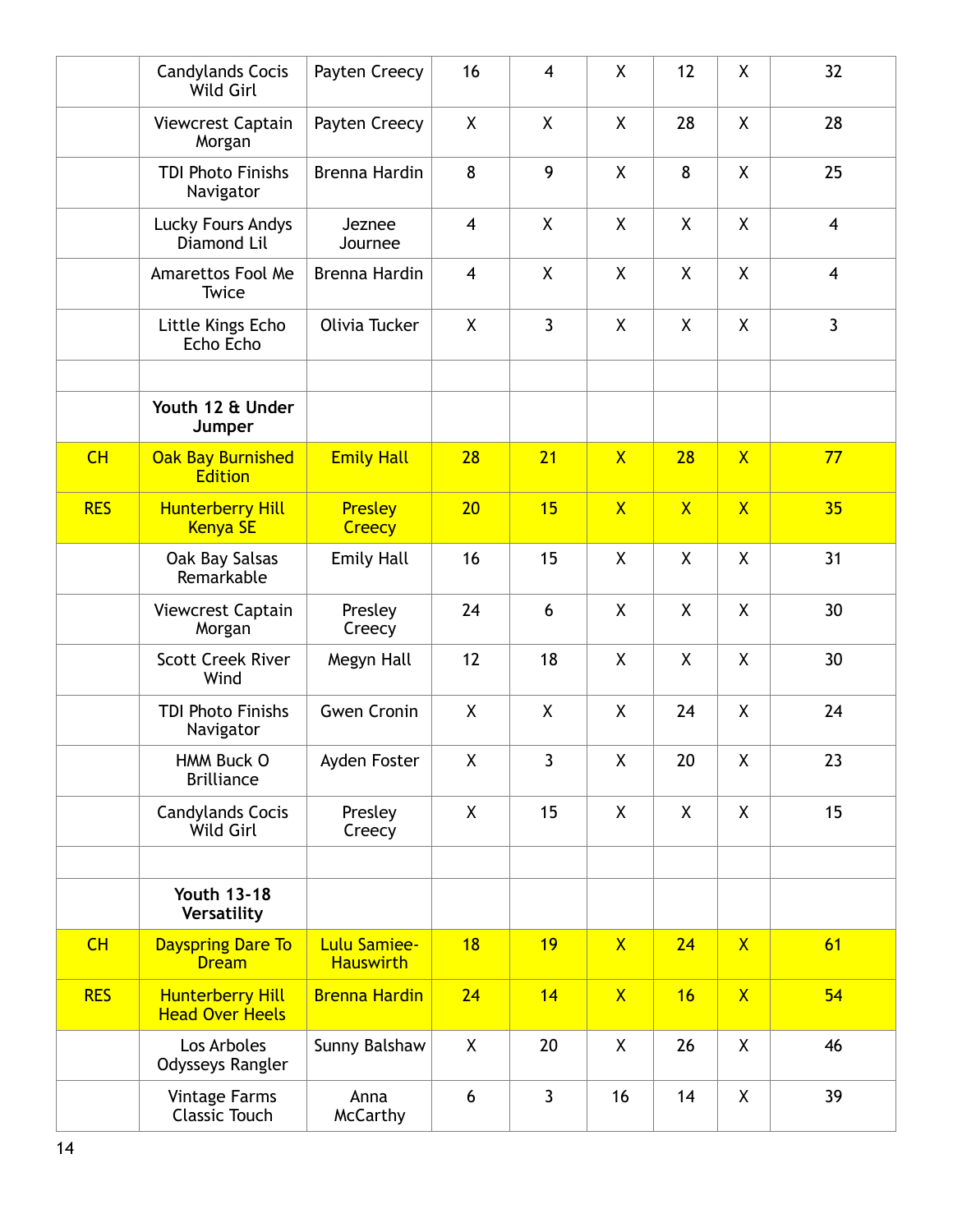|            | Oak Grove Legends<br>Born To Run             | Devlin<br>Newnham        | 28                 | 10             | X                       | X       | X                       | 38             |
|------------|----------------------------------------------|--------------------------|--------------------|----------------|-------------------------|---------|-------------------------|----------------|
|            | <b>VFM Maximum</b><br>Revenge                | Ben Hansen               | 14                 | $\overline{3}$ | X                       | 8       | 12                      | 37             |
|            | <b>Hill Creek Dancin</b><br><b>Nickers</b>   | Alyssa<br>Goertzen       | 16                 | $\overline{7}$ | $\pmb{\mathsf{X}}$      | χ       | 14                      | 37             |
|            | Bonsai Run Valencia                          | Payten Creecy            | $\overline{4}$     | 12             | X                       | 20      | X                       | 36             |
|            | Little Kings Echo<br>Echo Echo               | Olivia Tucker            | 6                  | 3              | X                       | X       | X                       | 9              |
|            | <b>Farmyard Frolic Ace</b><br>Hi             | Haylie Lawson            | $\overline{4}$     | $\mathbf{3}$   | X                       | X       | X                       | $\overline{7}$ |
|            |                                              |                          |                    |                |                         |         |                         |                |
|            | Youth 12 & Under<br>Versatility              |                          |                    |                |                         |         |                         |                |
| CH         | <b>Viewcrest Captain</b><br>Morgan           | <b>Presley</b><br>Creecy | 18                 | 16             | $\mathsf{X}$            | 16      | $\overline{\mathsf{X}}$ | 50             |
| <b>RES</b> | <b>Oak Bay Salsas</b><br>Remarkable          | <b>Emily Hall</b>        | 20                 | 9              | $\overline{\mathsf{X}}$ | 12      | $\overline{\mathsf{X}}$ | 41             |
|            | <b>Scott Creek River</b><br>Wind             | Megyn Hall               | 28                 | X              | X                       | X       | χ                       | 28             |
|            | <b>Gallery Originals</b><br>Miss Perphection | Rebecca<br>Goertzen      | X                  | X              | X                       | 28      | X                       | 28             |
|            | <b>TDI Photo Finishs</b><br>Navigator        | <b>Gwen Cronin</b>       | $\sf X$            | 13             | X                       | 10      | $\mathsf{X}$            | 23             |
|            | Oak Bay Salsas<br>Crown Jewel                | Megyn Hall               | X                  | X              | X                       | 22      | X                       | 22             |
|            | <b>Gallery Originals</b><br>Miss Perphection | Aimee<br>Nicholson       | $\pmb{\mathsf{X}}$ | 20             | X                       | χ       | χ                       | 20             |
|            | <b>Hill Creek Dancin</b><br><b>Nickers</b>   | Aimee<br>Nicholson       | X                  | X              | X                       | 20      | X                       | 20             |
|            | Sunnyvales PS I Luv<br>U Bobby               | <b>Riley Perras</b>      | X                  | X              | 20                      | X       | X                       | 20             |
|            | <b>BA B OS Andromeda</b><br>By Endeavor      | Elizabeth<br>Schulz      | X                  | X              | 18                      | X       | X                       | 18             |
|            | Sunnyvale Makers<br>Mark Kentucky Gold       | Katelynn<br>Wilson       | X                  | 11             | X                       | X       | X                       | 11             |
|            | Oak Bay Burnished<br>Edition                 | Megyn Hall               | $\pmb{\mathsf{X}}$ | 8              | $\pmb{\mathsf{X}}$      | $\sf X$ | X                       | 8              |
|            | <b>MS WishNWells</b><br>Justin Eclipse       | Aspen Ruegger            | X                  | $\overline{7}$ | X                       | X       | X                       | $\overline{7}$ |
|            |                                              |                          |                    |                |                         |         |                         |                |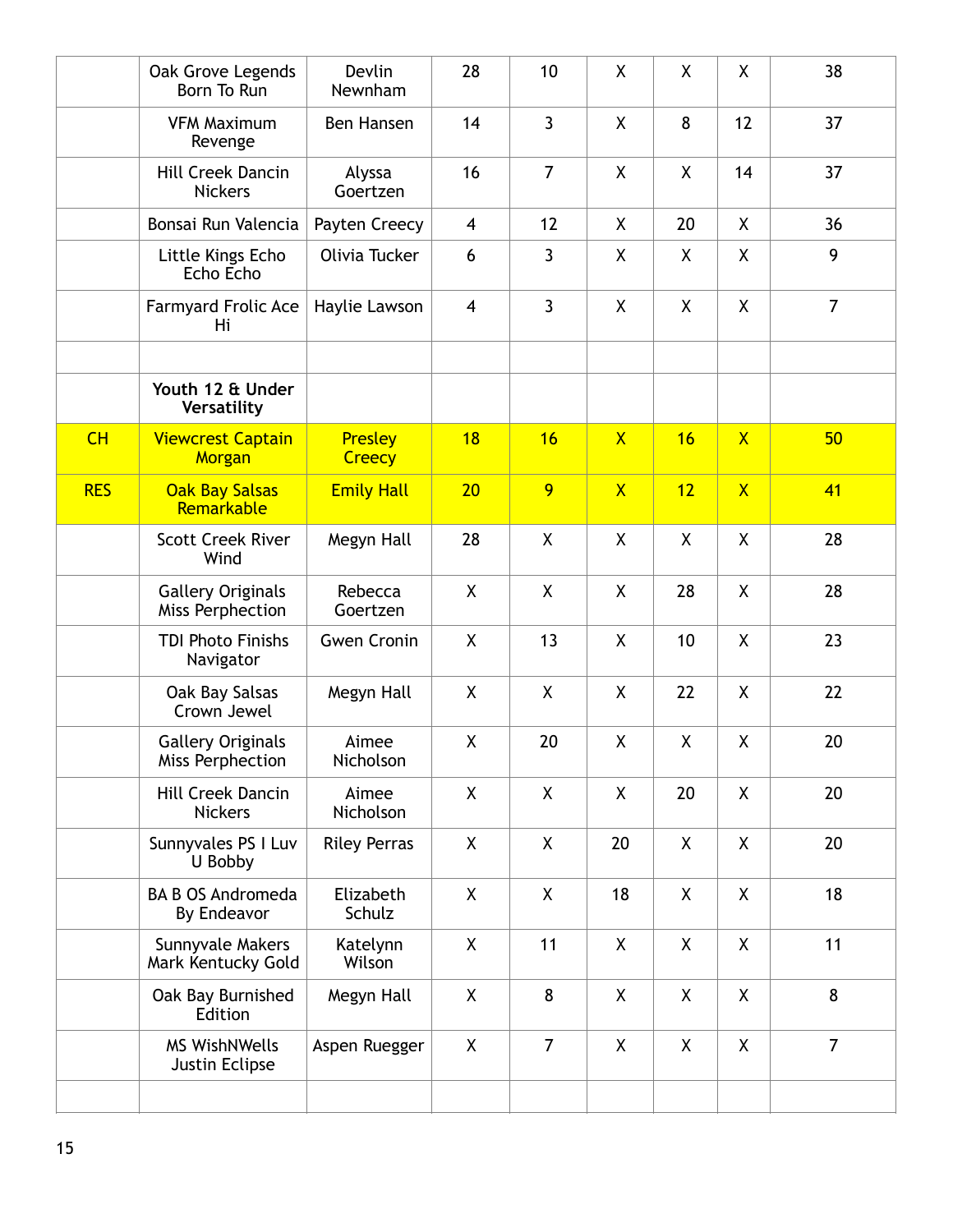|            | Youth Liberty                                 |                            |                         |                           |                         |                         |                |                |
|------------|-----------------------------------------------|----------------------------|-------------------------|---------------------------|-------------------------|-------------------------|----------------|----------------|
| CH         | <b>Vintage Farms</b><br><b>Imagine This</b>   | <b>Ben Hansen</b>          | $\overline{X}$          | 21                        | $\overline{\mathsf{X}}$ | 28                      | $\mathsf{X}$   | 49             |
| <b>RES</b> | <b>Los Arboles</b><br><b>Odysseys Rangler</b> | <b>Meadow</b><br>Vanderpol | $\overline{X}$          | 18                        | $\overline{\mathsf{X}}$ | 16                      | $\overline{X}$ | 34             |
|            | Dundee Bay B Cakes                            | Meadow<br>Vanderpol        | X                       | 11                        | X                       | 22                      | $\sf X$        | 33             |
|            | Hunterberry Hill<br>Kenya SE                  | Presley<br>Creecy          | 22                      | $\mathsf{X}$              | $\mathsf{X}$            | $\overline{4}$          | X              | 26             |
|            | <b>VFM Maximum</b><br>Revenge                 | Ben Hansen                 | $\overline{4}$          | 5                         | $\sf X$                 | 16                      | X              | 25             |
|            | Dundee Proud Bay B<br>Cakes                   | <b>Devlin</b><br>Newnham   | 20                      | X                         | X                       | X                       | X              | 20             |
|            | <b>Scott Creek Rebel</b><br>Supreme Cookie    | Hunter White               | 16                      | $\overline{3}$            | $\sf X$                 | X                       | X              | 19             |
|            | Ransoms Bay B<br>Shadow                       | <b>Devlin</b><br>Newnham   | 16                      | X                         | X                       | X                       | X              | 16             |
|            | <b>Forever Scout</b>                          | Devlin<br>Newnham          | 16                      | $\boldsymbol{\mathsf{X}}$ | X                       | X                       | X              | 16             |
|            | <b>RFM Amirs Supreme</b><br>Dream             | Hunter White               | $\overline{4}$          | $\boldsymbol{\mathsf{X}}$ | X                       | 12                      | X              | 16             |
|            | Oak Bay Salsas<br>Crown Jewel                 | Megyn Hall                 | X                       | X                         | X                       | 14                      | X              | 14             |
|            | Oak Bay Salsas<br>Remarkable                  | <b>Emily Hall</b>          | $\overline{4}$          | 6                         | X                       | $\overline{4}$          | X              | 14             |
|            | <b>Vintage Farms</b><br><b>Classic Touch</b>  | Anna<br><b>McCarthy</b>    | $\overline{4}$          | 6                         | X                       | $\overline{\mathbf{4}}$ | X              | 14             |
|            | <b>Scout Creek</b><br>Monarch Applique        | Hunter White               | 10                      | 3                         | χ                       | χ                       | χ              | 13             |
|            | <b>Scott Creek Indis</b><br>Nightlife         | Hunter White               | 10                      | $\mathbf{3}$              | X                       | X.                      | X              | 13             |
|            | Oak Bay Burnished<br>Edition                  | Megyn Hall                 | $\overline{\mathbf{4}}$ | $\overline{7}$            | X                       | X.                      | X              | 11             |
|            | Bonsai Run Valencia                           | Payten Creecy              | $\overline{4}$          | $\mathbf{3}$              | X                       | 4                       | X              | 11             |
|            | <b>Candylands Cocis</b><br>Wild Girl          | Payten Creecy              | $\overline{\mathbf{4}}$ | 3                         | X                       | 4                       | X              | 11             |
|            | Oak Bay Salsas<br>Sharper Image               | Olivia Tucker              | X                       | 10                        | X                       | χ                       | χ              | 10             |
|            | Ransoms Lightening<br>Starburst               | Devlin<br>Newnham          | 6                       | $\mathbf{3}$              | X                       | X                       | X              | 9              |
|            | <b>Scott Creek River</b><br>Wind              | Megyn Hall                 | $\overline{4}$          | $\mathbf{3}$              | X                       | X                       | χ              | $\overline{7}$ |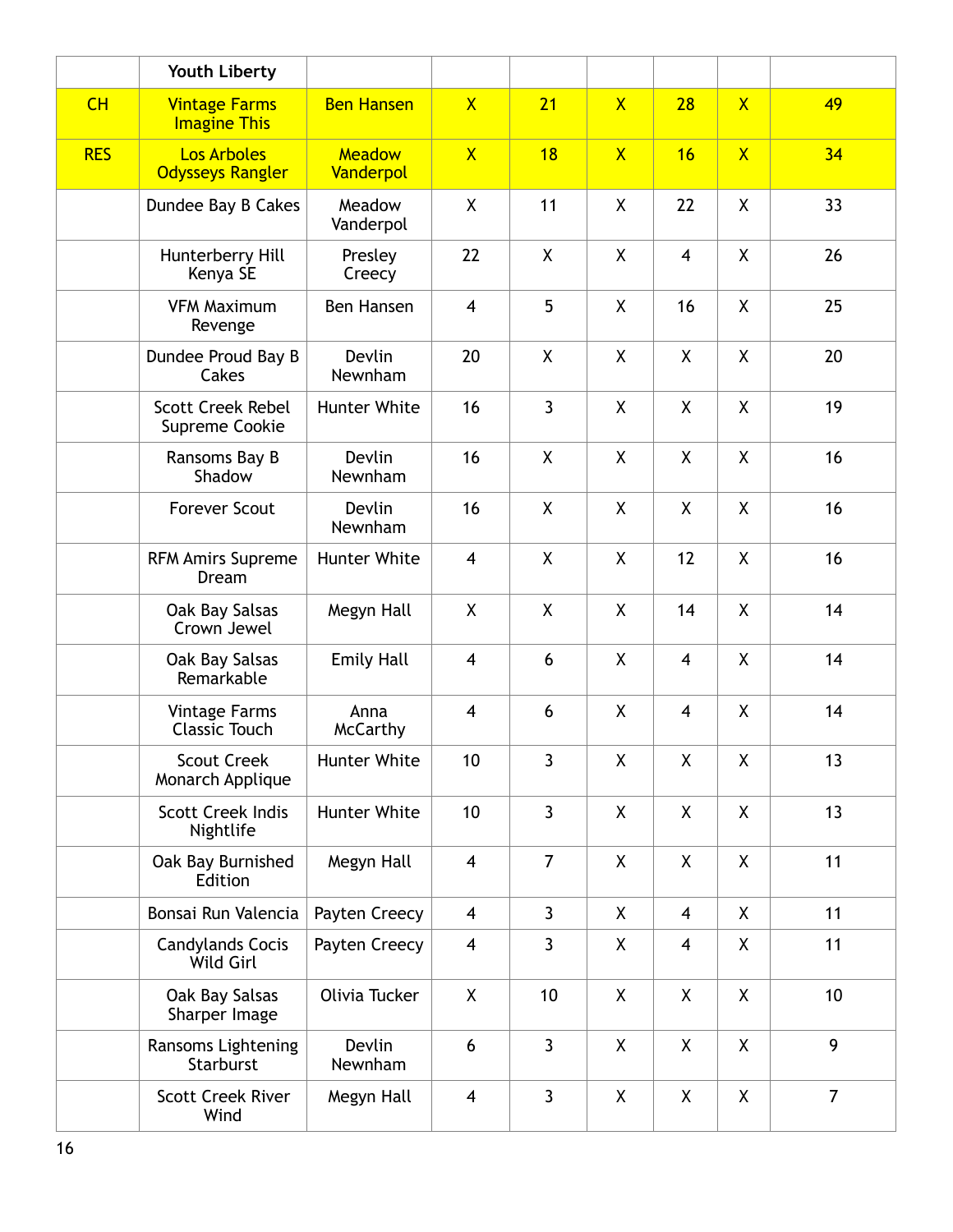|            | Viewcrest Captain<br>Morgan                       | Presley<br>Creecy        | $\overline{\mathbf{4}}$ | $\overline{3}$          | X            | $\overline{7}$ | X            | $\overline{7}$          |
|------------|---------------------------------------------------|--------------------------|-------------------------|-------------------------|--------------|----------------|--------------|-------------------------|
|            | Ransoms Bay B<br>Shadow                           | Meadow<br>Vanderpol      | X                       | $\overline{3}$          | X            | $\overline{4}$ | X            | $\overline{7}$          |
|            | <b>Century Farms</b><br>Quazar                    | Meadow<br>Vanderpol      | X                       | $\overline{3}$          | X            | 4              | X            | $\overline{7}$          |
|            | Appy Downs Merlin                                 | Devlin<br>Newnham        | $\overline{\mathbf{4}}$ | $\pmb{\chi}$            | χ            | X              | X            | $\overline{\mathbf{4}}$ |
|            | Pura Vida Elvis                                   | Devlin<br>Newnham        | $\overline{4}$          | X                       | X            | X              | X            | $\overline{4}$          |
|            | <b>GMR Nachos</b><br><b>Painted Sage</b>          | Devlin<br>Newnham        | $\overline{4}$          | X                       | X            | X              | X            | $\overline{4}$          |
|            | <b>Commotions Blazy</b><br>Zeus                   | Katelynn<br>Wilson       | $\overline{4}$          | X                       | X            | X              | X            | $\overline{4}$          |
|            | <b>Scott Creek Comms</b><br><b>Precious Pearl</b> | Haylie Lawson            | $\overline{\mathbf{4}}$ | X                       | X            | X              | X            | $\overline{4}$          |
|            | Oak Grove Legends<br>Born To Run                  | Devlin<br>Newnham        | $\overline{\mathbf{4}}$ | X                       | X            | X              | X            | $\overline{\mathbf{4}}$ |
|            | Pacific Poker Face                                | Devlin<br>Newnham        | X                       | $\overline{\mathbf{4}}$ | X            | X              | X            | $\overline{\mathbf{4}}$ |
|            | <b>Bald Peaks</b><br>Hurricane In Motion          | <b>Emily Hall</b>        | X                       | $\overline{\mathbf{4}}$ | X            | X              | X            | $\overline{4}$          |
|            | Ransoms Lightening<br>Starburst                   | Meadow<br>Vanderpol      | X                       | X                       | X            | $\overline{4}$ | X            | $\overline{4}$          |
|            | <b>RHMF White</b><br><b>Diamonds N Rubies</b>     | Sydney White             | X                       | X                       | X            | 4              | X            | $\overline{4}$          |
|            | Oak Bay Burnished<br>Edition                      | <b>Emily Hall</b>        | X                       | X                       | X            | 4              | X            | $\overline{4}$          |
|            | <b>Gallery Originals</b><br>Miss Perphection      | Aimee<br>Nicholson       | X                       | X                       | X            | $\overline{4}$ | X            | $\overline{4}$          |
|            | <b>GMR Nachos</b><br><b>Painted Sage</b>          | Megyn Hall               | X                       | X                       | X            | $\overline{4}$ | X            | $\overline{\mathbf{4}}$ |
|            | RH Rolls Royce<br><b>Silver Cloud</b>             | Olivia Tucker            | X                       | $\mathbf{3}$            | X            | X              | X            | $\mathbf{3}$            |
|            | Pacific Perfect<br>Storm                          | <b>Devlin</b><br>Newnham | X                       | $\overline{3}$          | X            | X              | X            | $\overline{3}$          |
|            | <b>Youth 13-18</b><br>Showmanship                 |                          |                         |                         |              |                |              |                         |
| CH         | <b>Brenna Hardin</b>                              |                          | 22                      | 16                      | $\mathsf{X}$ | 24             | $\mathsf{X}$ | 62                      |
| <b>RES</b> | <b>Alyssa Goertzen</b>                            |                          | 24                      | 18                      | $\mathsf{X}$ | $\mathsf{X}$   | 14           | 56                      |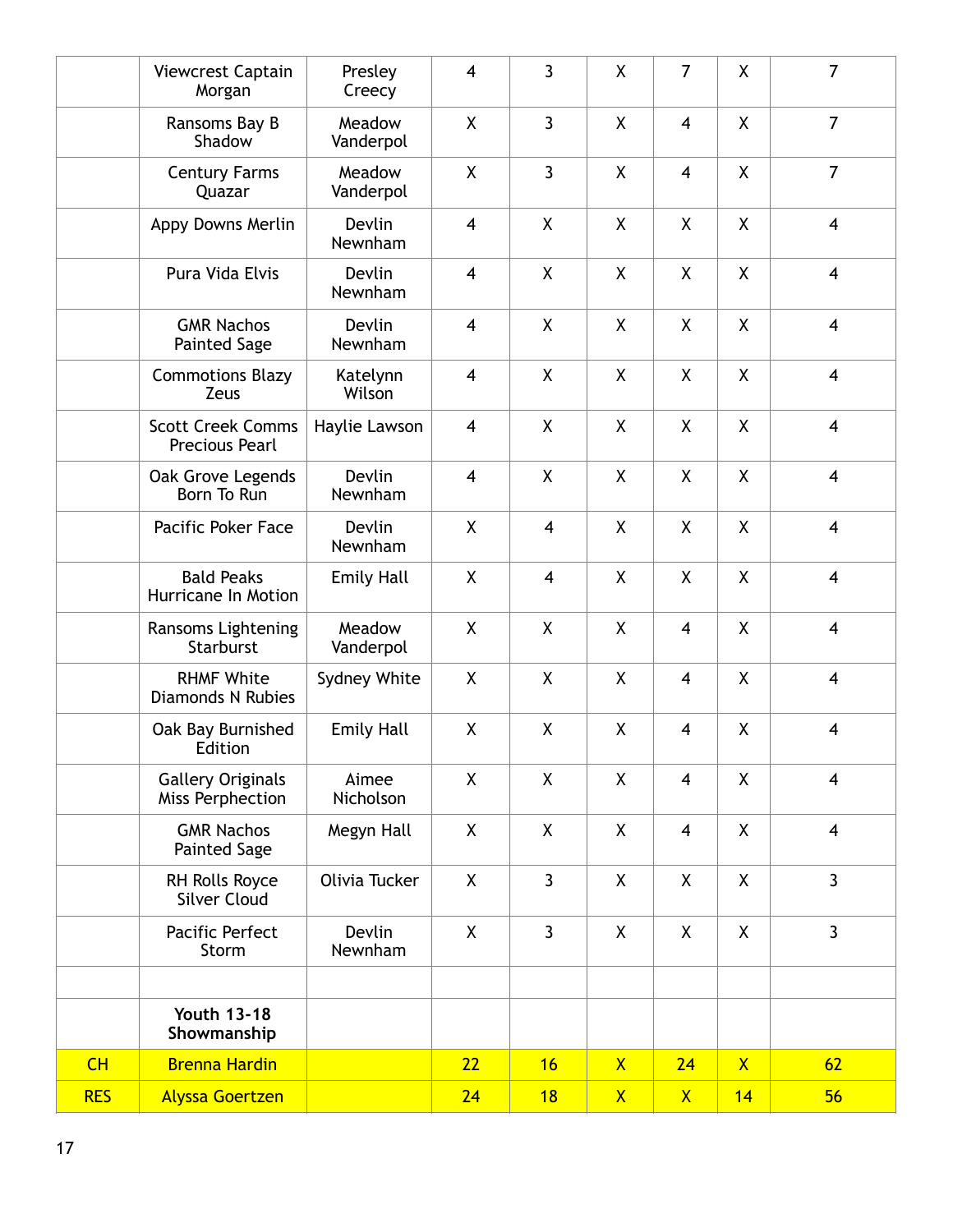|            | Lulu Samiee-<br>Hauswirth                         |                      | 26             | 12               | $\pmb{\mathsf{X}}$ | 12           | X            | 50 |
|------------|---------------------------------------------------|----------------------|----------------|------------------|--------------------|--------------|--------------|----|
|            | Anna McCarthy                                     |                      | 10             | $\mathbf{3}$     | 21                 | 12           | X.           | 46 |
|            | Sunny Balshaw                                     |                      | X              | 18               | X                  | 28           | X            | 46 |
|            | Ben Hansen                                        |                      | 16             | $\mathbf{3}$     | X                  | 10           | X            | 29 |
|            | Payten Creecy                                     |                      | X              | 9                | X                  | 18           | X            | 27 |
|            | Olivia Tucker                                     |                      | 10             | 6                | X                  | 8            | X            | 24 |
|            | Devlin Newnham                                    |                      | $\overline{4}$ | 5                | X                  | X            | X.           | 9  |
|            |                                                   |                      |                |                  |                    |              |              |    |
|            | <b>Youth 8-12</b><br>Showmanship                  |                      |                |                  |                    |              |              |    |
| CH         | <b>Aimee Nicholson</b>                            |                      | 24             | $6 \overline{6}$ | $\mathsf{X}$       | 28           | 14           | 72 |
| <b>RES</b> | Rebecca Goertzen                                  |                      | 22             | 15               | $\mathsf{X}$       | 20           | 12           | 69 |
|            | <b>Gwen Cronin</b>                                |                      | 26             | 17               | X                  | 24           | X            | 67 |
|            | Aspen Ruegger                                     |                      | 14             | 17               | X                  | 20           | 10           | 61 |
|            | Presley Creecy                                    |                      | 14             | 17               | X                  | X            | X            | 31 |
|            | Elizabeth Schulz                                  |                      | X              | X                | 21                 | $\mathsf{X}$ | X            | 21 |
|            | <b>Riley Perras</b>                               |                      | X              | X                | 17                 | X            | X            | 17 |
|            | Ayden Foster                                      |                      | 6              | $\mathbf{3}$     | X                  | X            | X            | 9  |
|            | Hunter White                                      |                      | X              | 9                | X                  | X            | X            | 9  |
|            | Hayley Savedra                                    |                      | 6              | X                | X                  | X            | X            | 6  |
|            |                                                   |                      |                |                  |                    |              |              |    |
|            | Youth 7 & Under<br>Showmanship                    |                      |                |                  |                    |              |              |    |
| CH         | <b>Oakley Ruegger</b>                             |                      | $\mathsf{X}$   | 19               | $\mathsf{X}$       | 28           | $\mathsf{X}$ | 47 |
| <b>RES</b> | <b>Meadow Vanderpol</b>                           |                      | $\mathsf{X}$   | 20               | $\mathsf{X}$       | 24           | $\mathsf{X}$ | 44 |
|            | Hayden Josiassen                                  |                      | X              | X                | 18                 | X            | X            | 18 |
|            | Piper Josiassen                                   |                      | $\mathsf{X}$   | X                | 15                 | $\mathsf{X}$ | X            | 15 |
|            |                                                   |                      |                |                  |                    |              |              |    |
|            | Youth<br>Reinsmanship 8-18                        |                      |                |                  |                    |              |              |    |
| CH         | <b>Hunterberry Hill</b><br><b>Head Over Heels</b> | <b>Brenna Hardin</b> | 26             | 20               | $\mathsf{X}$       | 28           | $\mathsf{X}$ | 74 |
| <b>RES</b> | <b>Bonsai Run Valencia</b>                        | <b>Payten Creecy</b> | 10             | 14               | $\mathsf{X}$       | 22           | $\mathsf{X}$ | 46 |
|            | Hill Creek Dancin<br><b>Nickers</b>               | Alyssa<br>Goertzen   | 26             | 19               | X                  | $\mathsf{X}$ | X            | 45 |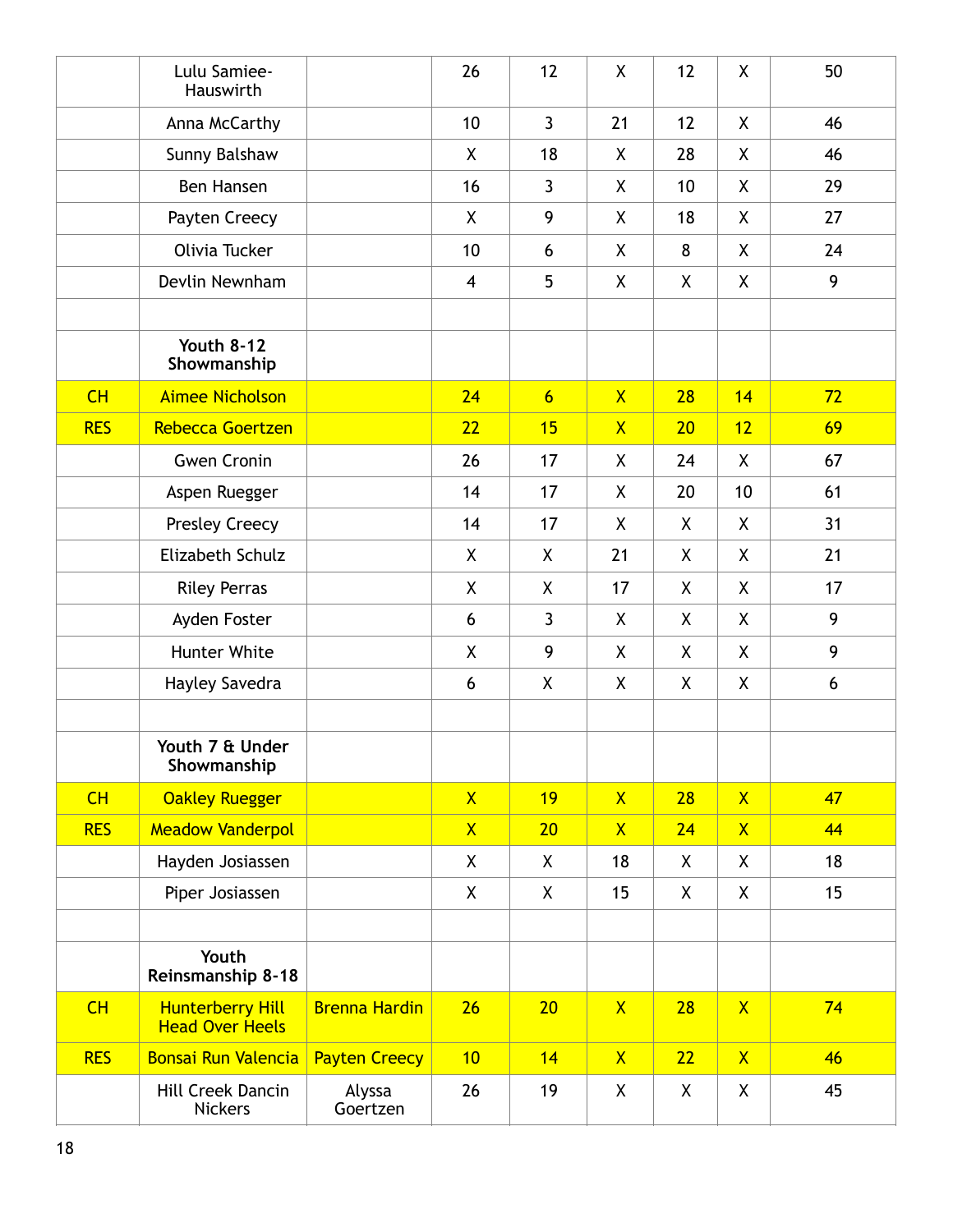|            | <b>Vintage Farms</b><br><b>Classic Touch</b>        | Anna<br><b>McCarthy</b>          | 18           | $\mathsf{X}$    | X              | 22           | X              | 40 |
|------------|-----------------------------------------------------|----------------------------------|--------------|-----------------|----------------|--------------|----------------|----|
|            | Hill Creek Dancin<br><b>Nickers</b>                 | Aimee<br><b>Nicholson</b>        | X            | X               | X              | 16           | X              | 16 |
|            | Dayspring Dare to<br>Dream                          | Lulu Samiee-<br>Hauswirth        | 12           | X               | X              | X            | X              | 12 |
|            | Viewcrest Captain<br>Morgan                         | Presley<br>Creecy                | 12           | X               | X              | X            | X              | 12 |
|            | Lucky Fours Andys<br>Diamond Lil                    | Jeznee<br>Journee                | 8            | X               | X              | X            | X              | 8  |
|            |                                                     |                                  |              |                 |                |              |                |    |
|            | Youth Stock Type<br><b>Halter Geldings</b>          |                                  |              |                 |                |              |                |    |
| CH         | <b>MS WishNWells</b><br><b>Justin Eclipse</b>       | <b>Aspen Ruegger</b>             | 24           | 15              | $\overline{X}$ | 24           | 13             | 76 |
| <b>RES</b> | <b>Pura Vida Elvis</b>                              | <b>Devlin</b><br><b>Newnham</b>  | 22           | 20              | $\mathsf{X}$   | $\mathsf{X}$ | $\overline{X}$ | 42 |
|            | Oak Bay Burnished<br>Edition                        | Megyn Hall                       | 26           | 9               | X              | X            | $\mathsf{X}$   | 35 |
|            | Be Bops Mr.<br>Sandman                              | Meadow<br>Vanderpol              | X            | $\mathsf{X}$    | X              | 28           | X              | 28 |
|            | Sunnyvales PS I Luv<br>U Bobby                      | <b>Riley Perras</b>              | X            | X               | 20             | X            | X              | 20 |
|            | <b>Scott Creek</b><br>Monarch Tangolero             | Sunny Balsaw                     | $\mathsf{X}$ | $\mathsf{X}$    | X              | 20           | $\mathsf{X}$   | 20 |
|            | <b>Scott Creek</b><br>Monarch Tangolero             | Meadow<br>Vanderpol              | X            | 15              | X              | X            | X              | 15 |
|            |                                                     |                                  |              |                 |                |              |                |    |
|            | Youth Stock Type<br><b>Halter Mares</b>             |                                  |              |                 |                |              |                |    |
| CH         | <b>RHMF Geminis</b><br><b>Twinklin Star</b>         | <b>Brenna Hardin</b>             | 28           | 20              | $\mathsf{X}$   | 26           | $\mathsf{X}$   | 74 |
| CH         | <b>Gallery Originals</b><br><b>Miss Perphection</b> | <b>Aimee</b><br><b>Nicholson</b> | 24           | 19              | $\mathsf{X}$   | 18           | 13             | 74 |
| <b>RES</b> | <b>HMM Buck O</b><br><b>Brilliance</b>              | <b>Ayden Foster</b>              | 16           | $6\overline{6}$ | $\mathsf{X}$   | 12           | $\mathsf{X}$   | 34 |
|            | Bonsai Run Valencia                                 | Payten Creecy                    | X            | 11              | X              | 22           | X              | 33 |
|            | Lucky Fours Andys<br>Diamond Lil                    | Jeznee<br>Journee                | 20           | X               | X              | X            | X              | 20 |
|            | TJ Make Mine Sugar<br>Coated                        | Hayden<br>Josiassen              | X            | X               | 20             | X            | X              | 20 |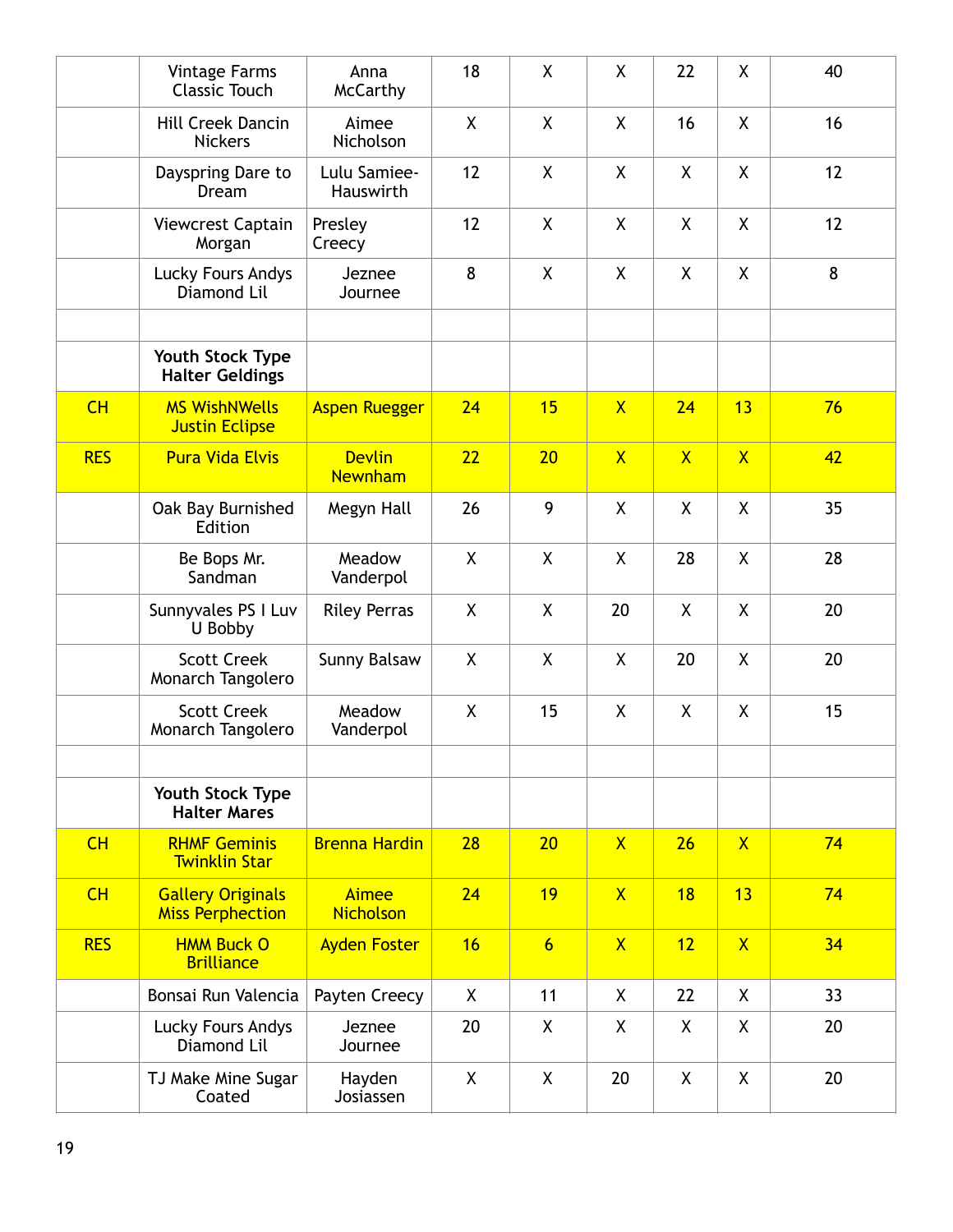|            | Lizzy B Painted<br>Laydee                         | <b>Riley Perras</b>     | X                  | X            | 19                      | X            | X                       | 19 |
|------------|---------------------------------------------------|-------------------------|--------------------|--------------|-------------------------|--------------|-------------------------|----|
|            | <b>GMR Nachos</b><br><b>Painted Sage</b>          | Sunny Balshaw           | X                  | 15           | X                       | X            | X.                      | 15 |
|            | <b>RHMF White</b><br><b>Diamonds N Rubies</b>     | Sydney White            | 12                 | $\pmb{\chi}$ | $\pmb{\mathsf{X}}$      | X            | χ                       | 12 |
|            | Dundee Proud Bay B<br>Cakes                       | Meadow<br>Vanderpol     | X                  | 10           | X                       | X            | X                       | 10 |
|            | YOTE DIVISION                                     |                         |                    |              |                         |              |                         |    |
|            | <b>YOTE Mares</b>                                 |                         |                    |              |                         |              |                         |    |
| CH         | <b>Grandviews Toy</b><br><b>Elegance 4U</b>       | <b>Aspen Ruegger</b>    | 28                 | 21           | $\mathsf{X}$            | $\mathsf{X}$ | $\overline{X}$          | 49 |
|            | <b>RHMF White</b><br><b>Diamonds N Rubies</b>     | Sydney White            | $\pmb{\mathsf{X}}$ | $\mathsf{X}$ | X                       | 28           | X                       | 28 |
|            | RH Wyndsongs<br>Revenge                           | Olivia Tucker           | 24                 | X            | X                       | X            | X.                      | 24 |
|            |                                                   |                         |                    |              |                         |              |                         |    |
|            | <b>YOTE Geldings</b>                              |                         |                    |              |                         |              |                         |    |
| CH         | <b>Hunterberry Hill</b><br><b>Head Over Heels</b> | <b>Brenna Hardin</b>    | 28                 | 20           | $\mathsf{X}$            | 22           | $\overline{X}$          | 70 |
| <b>RES</b> | <b>Daysprings Toy Hot</b><br><b>Wheels</b>        | <b>Aspen Rugger</b>     | 24                 | 17           | $\overline{\mathsf{X}}$ | 28           | $\overline{\mathsf{X}}$ | 69 |
|            | <b>VFM Maximum</b><br>Revenge                     | Ben Hansen              | 20                 | 9            | X                       | 22           | X                       | 51 |
|            | Oak Bay Salsas<br>Sharper Image                   | Olivia Tucker           | 16                 | 17           | X                       | 12           | χ                       | 45 |
|            | <b>Vintage Farms</b><br><b>Classic Touch</b>      | Anna<br><b>McCarthy</b> | 12                 | 6            | X                       | 14           | X                       | 32 |
|            | Viewcrest Captain<br>Morgan                       | Presley<br>Creecy       | $\mathsf{X}$       | 12           | X                       | 10           | X                       | 22 |
|            |                                                   |                         |                    |              |                         |              |                         |    |
|            | <b>YOTE Single</b><br><b>Pleasure Driving</b>     |                         |                    |              |                         |              |                         |    |
| CH         | <b>Little Kings Echo</b><br><b>Echo Echo</b>      | Olivia Tucker           | 28                 | 21           | $\mathsf{X}$            | 28           | $\mathsf{X}$            | 77 |
|            |                                                   |                         |                    |              |                         |              |                         |    |
|            | <b>YOTE Country</b><br><b>Pleasure Driving</b>    |                         |                    |              |                         |              |                         |    |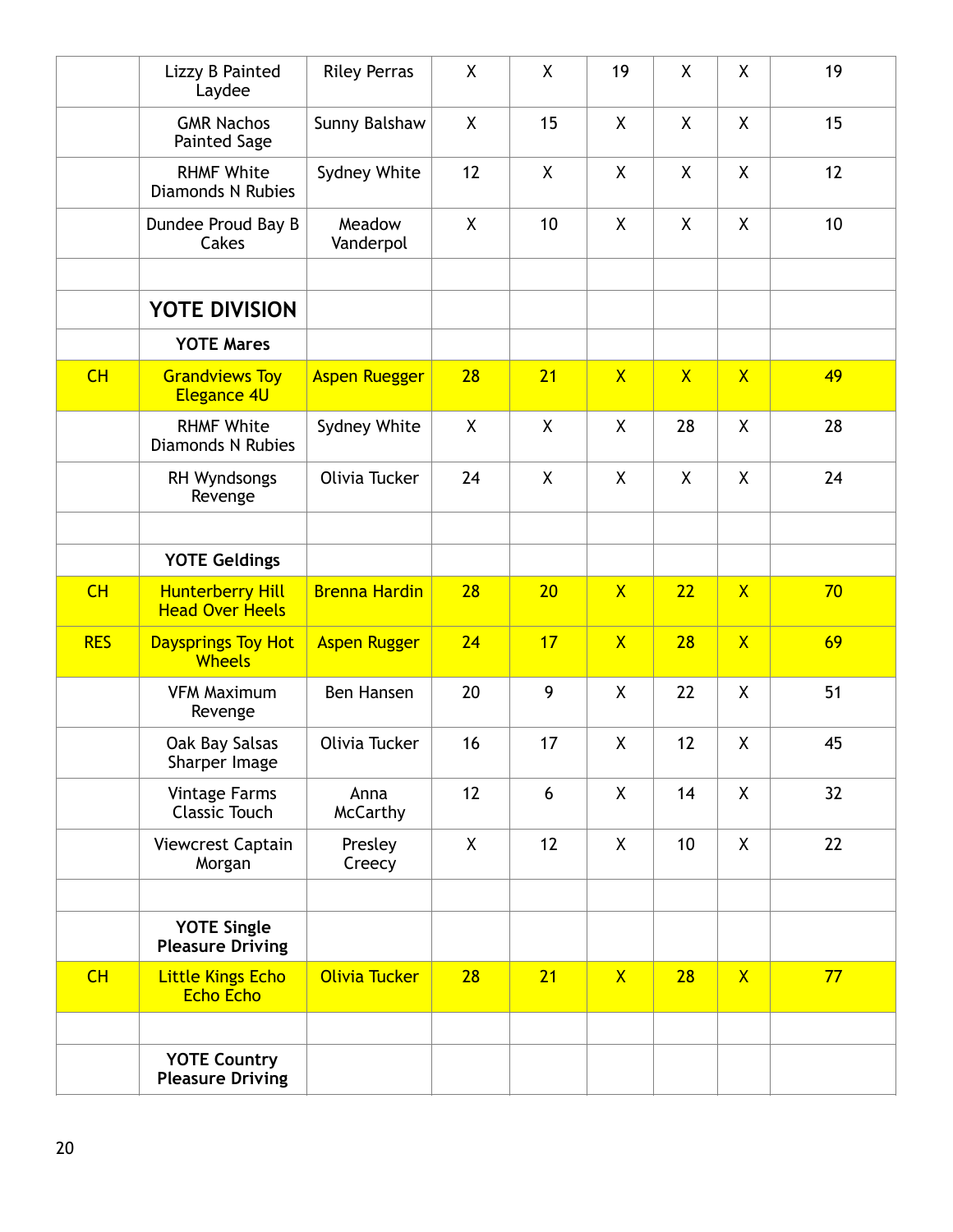| CH         | <b>Vintage Farms</b><br><b>Classic Touch</b>      | Anna<br><b>McCarthy</b>         | 18 | 18           | $\overline{X}$     | 20                      | $\overline{X}$          | 56                      |
|------------|---------------------------------------------------|---------------------------------|----|--------------|--------------------|-------------------------|-------------------------|-------------------------|
| <b>RES</b> | <b>Hunterberry Hill</b><br><b>Kenya SE</b>        | <b>Presley</b><br><b>Creecy</b> | 20 | 14           | $\mathsf{X}$       | 20                      | $\overline{X}$          | 54                      |
| <b>RES</b> | <b>Vintage Farms</b><br><b>Dancing On Air</b>     | <b>Ben Hansen</b>               | 12 | 14           | $\mathsf{X}$       | 28                      | $\overline{\mathsf{X}}$ | 54                      |
|            | <b>Candylands Cocis</b><br>Wild Girl              | Payten Creecy                   | 22 | 11           | X                  | 20                      | χ                       | 53                      |
|            | Oak Grove Legends<br>Born To Run                  | Devlin<br>Newnham               | 28 | 18           | X                  | $\mathsf{X}$            | X.                      | 46                      |
|            |                                                   |                                 |    |              |                    |                         |                         |                         |
|            | <b>YOTE Classic</b><br><b>Pleasure Driving</b>    |                                 |    |              |                    |                         |                         |                         |
| CH         | <b>Hunterberry Hill</b><br><b>Head Over Heels</b> | <b>Brenna Hardin</b>            | 28 | 19           | $\mathsf{X}$       | 26                      | $\mathsf{X}$            | 73                      |
| <b>RES</b> | <b>Bonsai Run Valencia</b>                        | <b>Payten Creecy</b>            | 14 | 16           | $\mathsf{X}$       | 26                      | $\overline{X}$          | 56                      |
|            | <b>VFM Maximum</b><br>Revenge                     | Ben Hansen                      | 6  | 11           | $\pmb{\mathsf{X}}$ | 10                      | 14                      | 55                      |
|            | <b>MS WishNWells</b><br>Justin Eclipse            | Aspen Ruegger                   | 16 | 6            | X                  | 12                      | 12                      | 46                      |
|            | Viewcrest Captain<br>Morgan                       | Presley<br>Creecy               | 18 | 12           | X                  | 10                      | X                       | 40                      |
|            | Pura Vida Elvis                                   | Devlin<br>Newnham               | 22 | 15           | X                  | X                       | X                       | 37                      |
|            | Oak Bay Salsas<br>Sharper Image                   | Olivia Tucker                   | 8  | 5            | X                  | 12                      | X                       | 25                      |
|            | <b>RHMF White</b><br><b>Diamonds N Rubies</b>     | Sydney White                    | X  | $\pmb{\chi}$ | $\pmb{\mathsf{X}}$ | $\overline{\mathbf{4}}$ | χ                       | $\overline{\mathbf{4}}$ |
|            |                                                   |                                 |    |              |                    |                         |                         |                         |
|            | <b>YOTE Roadster</b>                              |                                 |    |              |                    |                         |                         |                         |
| CH         | <b>Vintage Farms</b><br><b>Dancing On Air</b>     | <b>Ben Hansen</b>               | 24 | 17           | $\mathsf{X}$       | 26                      | $\mathsf{X}$            | 67                      |
| <b>RES</b> | <b>Oak Bay Salsas</b><br><b>Sharper Image</b>     | Olivia Tucker                   | 24 | 16           | $\mathsf{X}$       | 20                      | $\mathsf{X}$            | 60                      |
|            | Appy Downs Merlin                                 | Devlin<br>Newnham               | 24 | 15           | X                  | X                       | X                       | 39                      |
|            | <b>Vintage Farms</b><br><b>Classic Touch</b>      | Anna<br><b>McCarthy</b>         | X  | X            | X                  | 26                      | X                       | 26                      |
|            |                                                   |                                 |    |              |                    |                         |                         |                         |
|            | <b>AMATEUR</b><br><b>DIVISION</b>                 |                                 |    |              |                    |                         |                         |                         |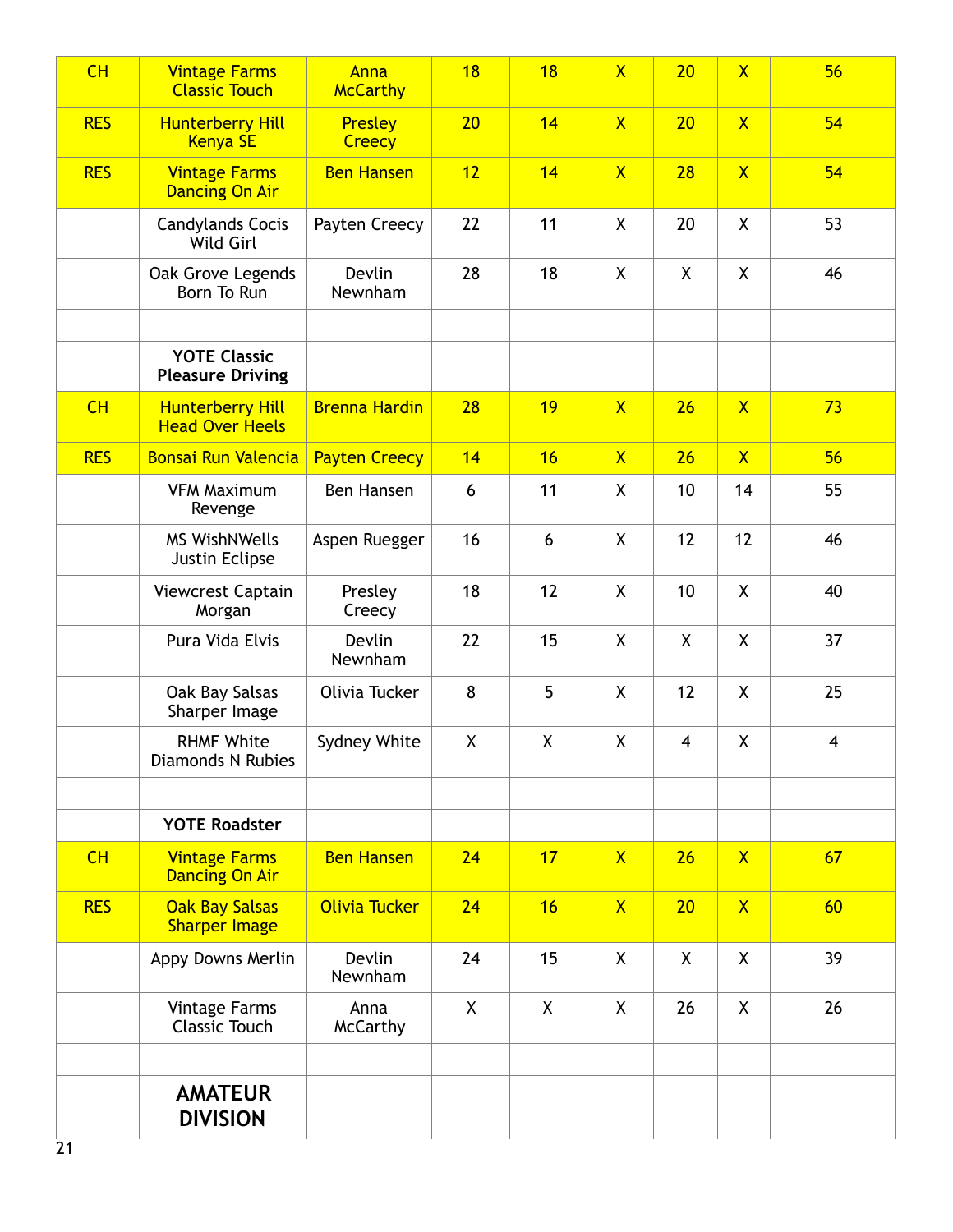|             | Amateur Jr.<br><b>Stallions Level 1</b>          |                       |              |              |              |    |                |    |
|-------------|--------------------------------------------------|-----------------------|--------------|--------------|--------------|----|----------------|----|
| <b>NONE</b> | Amarettos Fool Me<br>Twice                       | Shawna<br>Hardin      | 20           | $\sf X$      | X            | 24 | $\mathsf{X}$   | 44 |
|             |                                                  |                       |              |              |              |    |                |    |
|             | Amateur Sr.<br><b>Stallions Level 1</b>          |                       |              |              |              |    |                |    |
| <b>NONE</b> | <b>Scott Creek</b><br>Monarch Nightflight        | <b>Heather Curtis</b> | 36           | X            | X            | 24 | X              | 60 |
|             | Elegance Im<br>Dreamin Dun                       | Christina<br>Padgett  | 20           | 18           | X            | X  | X              | 38 |
|             | Pacific Perfect<br>Storm                         | Becky<br>Halstead     | X            | 20           | X            | X  | X              | 20 |
|             | Oak Bay Salsas<br>Cabernet                       | Kendra Bell           | X            | $\sf X$      | X            | 20 | X              | 20 |
|             | Pacific Poker Face                               | Sheila Thurber        | X            | 16           | X            | X  | X              | 16 |
|             |                                                  |                       |              |              |              |    |                |    |
|             | Amateur Jr.<br><b>Stallions Level 2</b>          |                       |              |              |              |    |                |    |
| CH          | <b>Scott Creek Indi</b><br><b>Cast In Chrome</b> | <b>Joanne Ross</b>    | 32           | 27           | $\mathsf{X}$ | 36 | $\overline{X}$ | 95 |
|             | Oak Bay Bristol<br>Winchester                    | Sheryl<br>Peterson    | $\mathsf{X}$ | 21           | X            | X  | $\mathsf{X}$   | 21 |
|             | <b>EE Wingates Rebel</b><br>Yell                 | Jacob Elliott         | 20           | X            | X            | X  | X              | 20 |
|             |                                                  |                       |              |              |              |    |                |    |
|             | Amateur Sr.<br><b>Stallions Level 2</b>          |                       |              |              |              |    |                |    |
| <b>NONE</b> | Kokanee Chilliwack                               | Sheryl<br>Peterson    | X            | $\mathsf{X}$ | X            | 36 | X              | 36 |
|             | Vista Valley Avante<br>Zooms Image               | Joan<br>Cunningham    | X            | X            | 21           | X  | X              | 21 |
|             | <b>Mountain Meadows</b><br><b>Bey Explosion</b>  | Sheryl<br>Peterson    | 20           | X            | X            | X  | X              | 20 |
|             |                                                  |                       |              |              |              |    |                |    |
|             | Amateur Jr. Mares<br>Level 1                     |                       |              |              |              |    |                |    |
| <b>NONE</b> | Hunterberry Hill<br>Impressive Glamour           | Katie Hansen          | X            | 26           | X            | X  | 18             | 44 |
|             |                                                  |                       |              |              |              |    |                |    |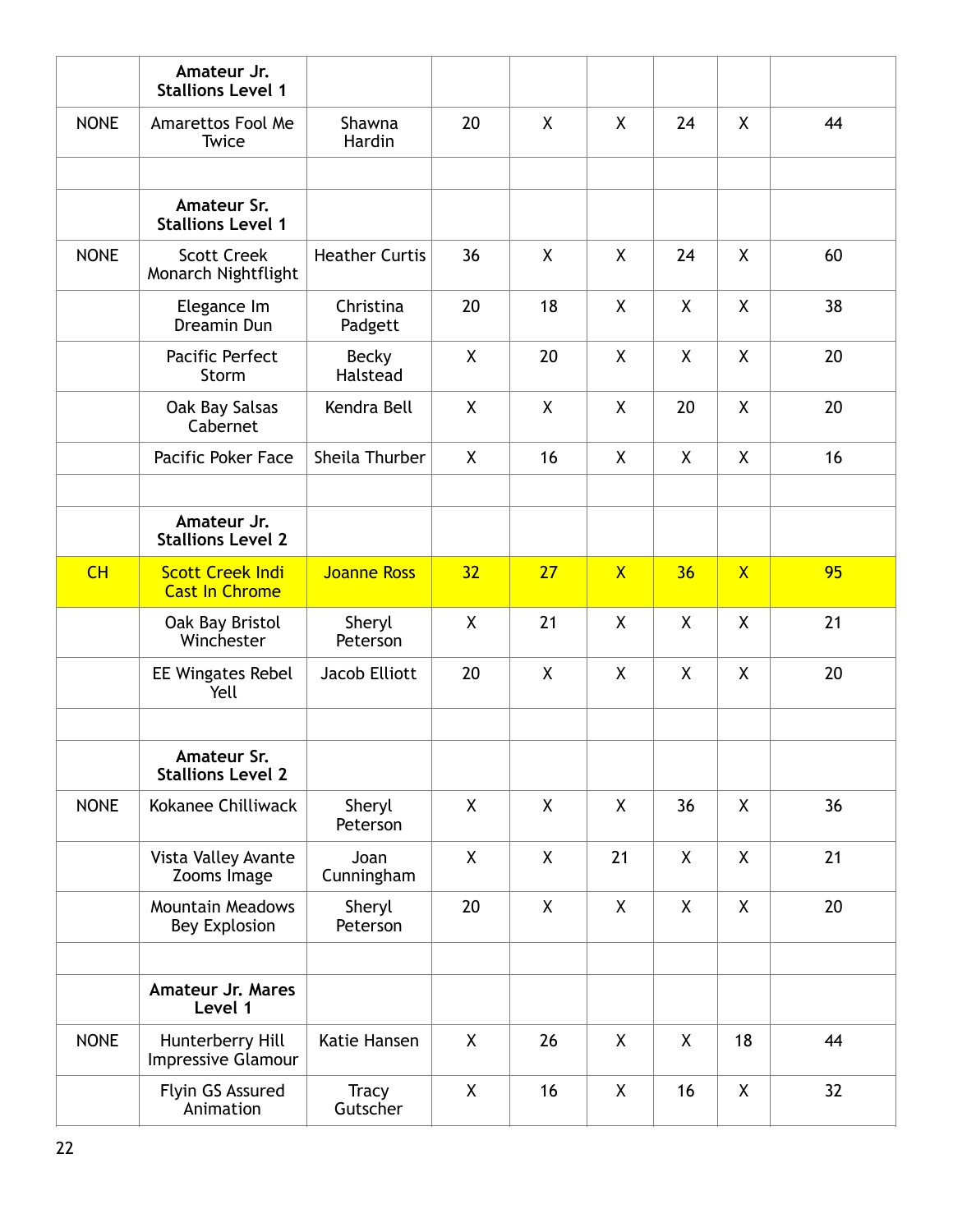|             | Flyin GS Assured<br>Fairytale                            | <b>Tracy</b><br>Gutscher | 28           | X  | X            | X            | X            | 28 |
|-------------|----------------------------------------------------------|--------------------------|--------------|----|--------------|--------------|--------------|----|
|             | <b>Scott Creek Rebel</b><br>Supreme Cookie               | Leslie White             | 16           | 12 | X            | X            | X            | 28 |
|             |                                                          |                          |              |    |              |              |              |    |
|             | <b>Amateur Sr. Mares</b><br>Level 1                      |                          |              |    |              |              |              |    |
| <b>NONE</b> | Ransoms Bay B<br>Shadow                                  | Sheila Thurber           | 22           | 21 | X            | X            | X            | 43 |
|             | Double Treble<br>Shirley A Memory                        | Sheri Dingmon            | 26           | X  | X            | X            | $\mathsf{X}$ | 26 |
|             | <b>Amateur Jr. Mares</b><br>Level 2                      |                          |              |    |              |              |              |    |
| CH          | <b>Scott Creek</b><br><b>Caramel</b><br><b>Commotion</b> | <b>Joanne Ross</b>       | 28           | 21 | $\mathsf{X}$ | 32           | $\mathsf{X}$ | 81 |
|             | LE Rebels Lil Vixen<br>Of Oak Bay                        | Sheryl<br>Peterson       | $\sf X$      | 22 | X            | 32           | $\mathsf{X}$ | 54 |
|             | <b>EE Pistols</b><br>Sentimental Lady                    | Jacob Elliot             | 24           | X  | X            | 20           | X            | 44 |
|             |                                                          |                          |              |    |              |              |              |    |
|             | <b>Amateur Sr. Mares</b><br>Level 2                      |                          |              |    |              |              |              |    |
| <b>NONE</b> | Oak Bay Robbin The<br><b>Bank With Josie</b>             | Sheryl<br>Peterson       | 24           | X  | X            | X            | X            | 24 |
|             | Lombards Canadian<br>Alacadebra                          | Joan<br>Cunningham       | X            | X  | 21           | X            | X            | 21 |
|             | Lazy Rs Scouts<br><b>Black Magic</b>                     | Bambi<br>Roylance        | $\mathsf{X}$ | X  | X            | X            | 14           | 14 |
|             | Amateur Jr.<br><b>Geldings Level 1</b>                   |                          |              |    |              |              |              |    |
| <b>NONE</b> | Scott Creek Jaded<br>Rebel                               | Jean Howard              | X            | 21 | X            | 28           | X            | 49 |
|             | <b>Scott Creek Indis</b><br>Nightlife                    | Leslie White             | 30           | 18 | X            | $\mathsf{X}$ | X            | 48 |
|             | Amateur Sr.<br><b>Geldings Level 1</b>                   |                          |              |    |              |              |              |    |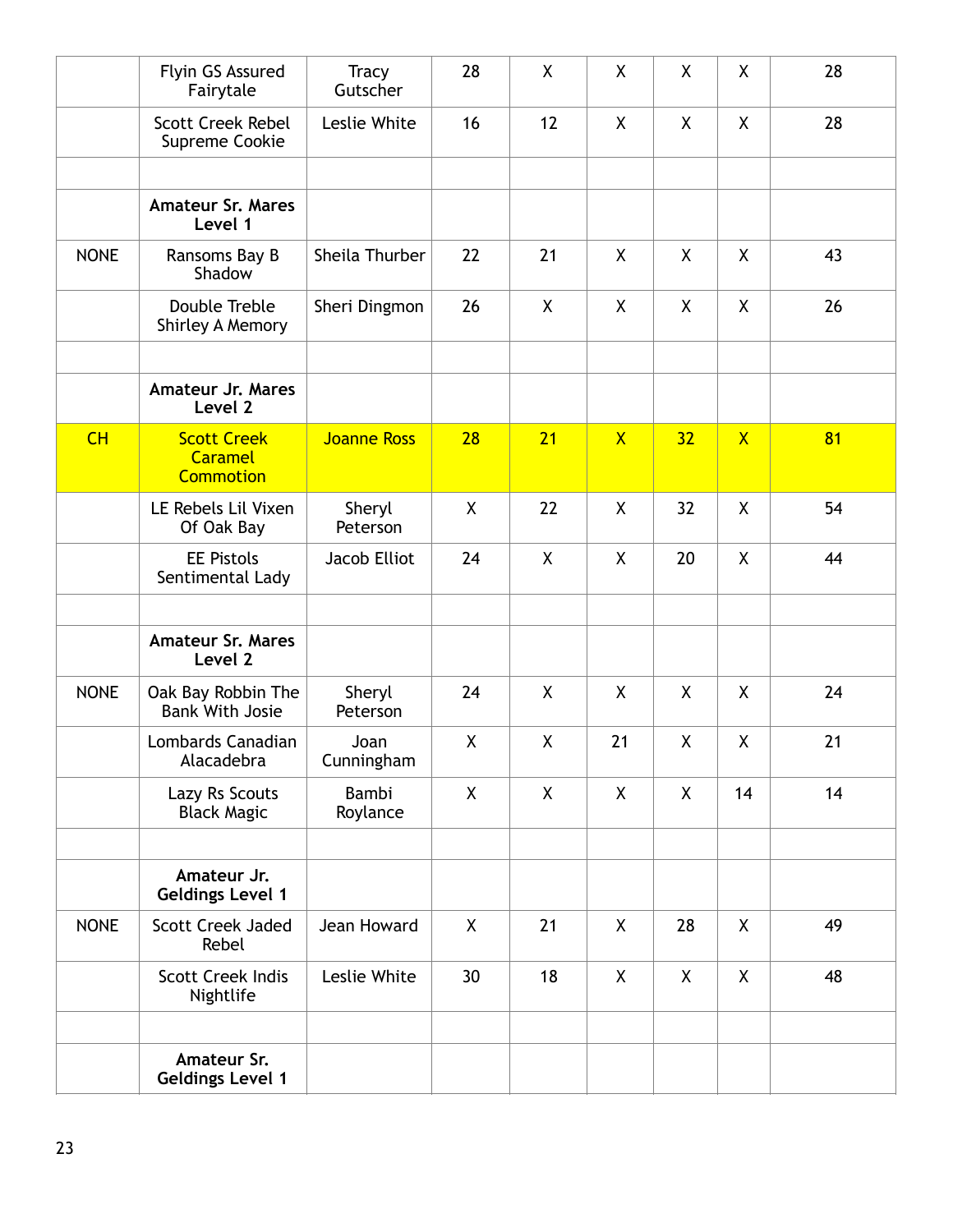| CH          | <b>Hunterberry Hill</b><br><b>Head Over Heels</b>           | <b>Shawna</b><br><b>Hardin</b> | 36           | 14             | $\overline{X}$ | $\overline{8}$ | $\overline{\mathsf{X}}$ | 58 |
|-------------|-------------------------------------------------------------|--------------------------------|--------------|----------------|----------------|----------------|-------------------------|----|
|             | Sunnyvale Jess The<br>One I Love                            | Jean Howard                    | X            | 20             | X              | 36             | X                       | 56 |
| <b>RES</b>  | <b>Aloha Acres I Adore</b><br><b>Partner</b>                | <b>Kelly Jensen</b>            | $\mathsf{X}$ | 12             | $\mathsf{X}$   | 12             | 16                      | 40 |
|             | Bonsai Run And<br>Don't Look Back                           | Sharon<br><b>Dickens</b>       | 16           | $\overline{4}$ | X              | $\overline{4}$ | 8                       | 32 |
|             | <b>RFM Amirs Supreme</b><br>Dream                           | <b>Beth White</b>              | 22           | 5              | X              | X              | X                       | 27 |
|             | Oak Bay Salsas<br><b>Bravado</b>                            | Lisa Brostad                   | X            | X              | X              | 20             | X                       | 20 |
|             | RH Rolls Royce<br><b>Silver Cloud</b>                       | Roberta Hardy                  | 12           | 5              | χ              | X              | X                       | 17 |
|             | <b>Bar None Bullet</b><br>Proof Warrior                     | Kendra Bell                    | X            | X              | X              | 6              | X                       | 6  |
|             | Surefire The Heat Is<br>on                                  | Indi Wood                      | X            | X              | X              | X              | 6                       | 6  |
|             |                                                             |                                |              |                |                |                |                         |    |
|             | Amateur Jr.<br><b>Geldings Level 2</b>                      |                                |              |                |                |                |                         |    |
|             | <b>NONE</b>                                                 |                                |              |                |                |                |                         |    |
|             |                                                             |                                |              |                |                |                |                         |    |
|             | Amateur Sr.<br><b>Geldings Level 2</b>                      |                                |              |                |                |                |                         |    |
| <b>NONE</b> | <b>RHMF Geminis</b><br>Sparklin Kid                         | Cindy Saum                     | 24           | X              | X              | 14             | X                       | 38 |
|             |                                                             |                                |              |                |                |                |                         |    |
|             | <b>Amateur Single</b><br><b>Pleasure Driving</b><br>Level 1 |                                |              |                |                |                |                         |    |
| CH          | <b>Vintage Farms</b><br><b>Imagine This</b>                 | <b>Katie Hansen</b>            | 26           | 20             | $\overline{X}$ | 24             | $\overline{X}$          | 70 |
| <b>RES</b>  | <b>Little Kings Echo</b><br><b>Echo Echo</b>                | <b>Roberta Hardy</b>           | 20           | 15             | $\mathsf{X}$   | 20             | $\mathsf{X}$            | 55 |
|             | Samis Don Q Power                                           | Charmayne<br>Zucker            | $\mathsf{X}$ | 19             | X              | $\mathsf{X}$   | X                       | 19 |
|             | Lucky Fours Andys<br>Diamond Lil                            | Michelle<br><b>Barnett</b>     | 16           | X              | X              | X              | X                       | 16 |
|             |                                                             |                                |              |                |                |                |                         |    |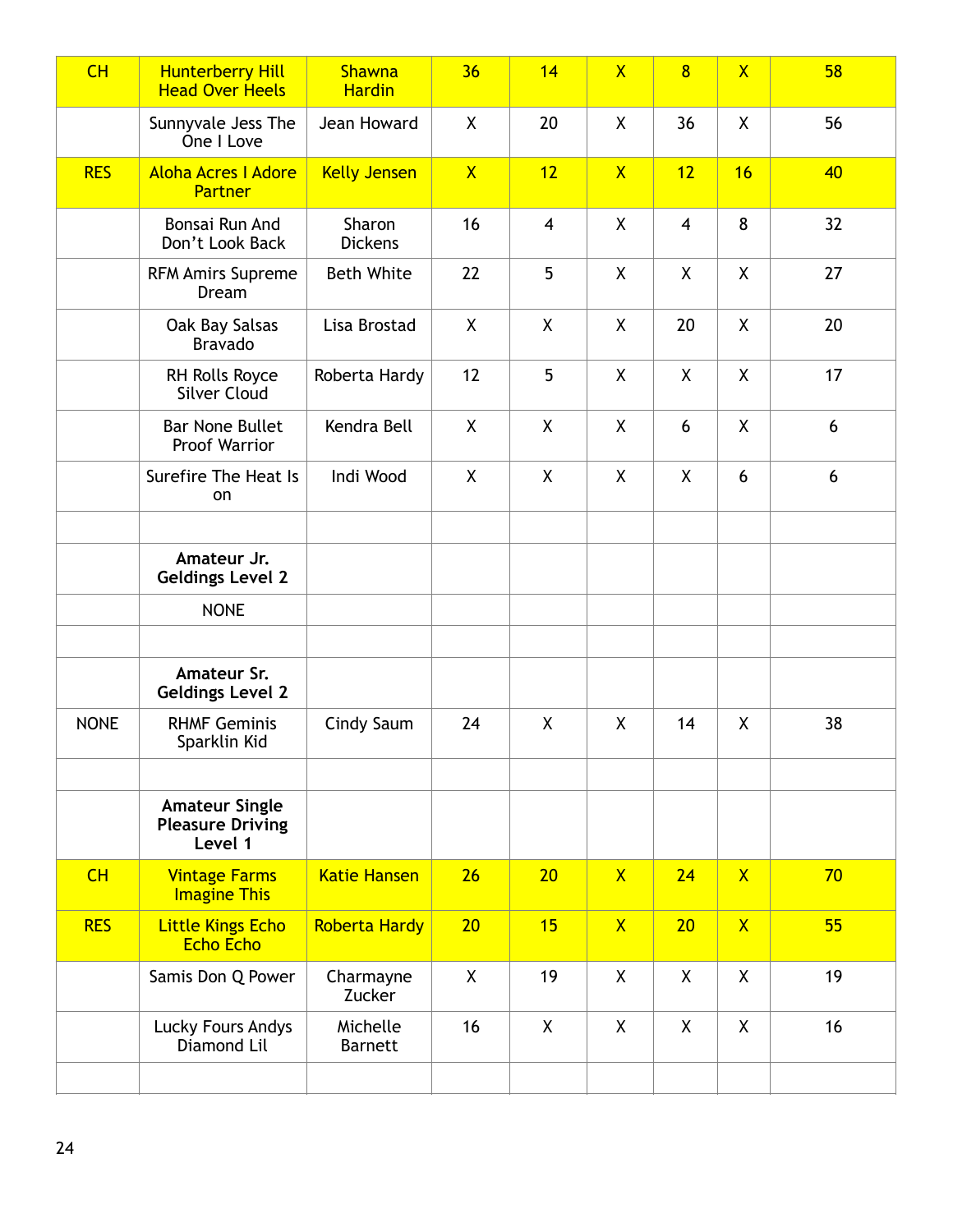|            | <b>Amateur Country</b><br><b>Pleasure Driving</b><br>Level 1  |                           |                |                    |                    |              |                         |    |
|------------|---------------------------------------------------------------|---------------------------|----------------|--------------------|--------------------|--------------|-------------------------|----|
| CH         | <b>Vintage Farms</b><br><b>Dancing On Air</b>                 | <b>Katie Hansen</b>       | 12             | 18                 | $\mathsf{X}$       | 24           | $\overline{\mathsf{X}}$ | 54 |
|            | <b>Scott Creek</b><br>Monarch Nightflight                     | <b>Heather Curtis</b>     | 26             | X                  | X                  | 20           | $\mathsf{X}$            | 46 |
|            | Redstar Chrome Kid                                            | Charmayne<br>Zucker       | X              | 20                 | X                  | X            | X.                      | 20 |
|            | Rivenburghs Dana<br>Reeve                                     | Jean Howard               | $\mathsf{X}$   | 16                 | $\mathsf{X}$       | $\mathsf{X}$ | $\mathsf{X}$            | 16 |
|            | <b>Hill Creek Dancin</b><br><b>Nickers</b>                    | Kelly Jensen              | X              | X                  | X                  | $\mathsf{X}$ | 14                      | 14 |
|            | <b>Amateur Classic</b><br><b>Pleasure Driving</b><br>Level 1  |                           |                |                    |                    |              |                         |    |
| CH         | <b>RHMF Geminis</b><br><b>Shimmering Black</b><br><b>Onyx</b> | <b>Ronda Figal</b>        | $\mathsf{X}$   | 16                 | $\mathsf{X}$       | 24           | 14                      | 54 |
|            | Hunterberry Hill<br><b>Head Over Heels</b>                    | Shawna<br>Hardin          | 26             | $\mathsf{X}$       | $\sf X$            | 12           | $\mathsf{X}$            | 38 |
|            | <b>RHMF Geminis</b><br>Sparklin Kid                           | Cindy Saum                | 12             | X                  | X                  | 14           | X.                      | 26 |
|            | <b>EE Princess Sara</b>                                       | Charmayne<br>Zucker       | X              | 16                 | X                  | $\mathsf{X}$ | X.                      | 16 |
|            | HMM Buck O<br><b>Brilliance</b>                               | Christina<br>Padgett      | $\overline{4}$ | 12                 | X                  | X            | X                       | 16 |
| <b>RES</b> | <b>High Roller Lady</b><br><b>Triple Luck</b>                 | Jessica<br><b>Kimball</b> | $\overline{4}$ | $\overline{3}$     | $\mathsf{X}$       | $\mathsf{X}$ | $\overline{8}$          | 15 |
|            | Be Bops Mr.<br>Sandman                                        | Janel<br>Blumenfeld       | X              | $\pmb{\mathsf{X}}$ | $\pmb{\mathsf{X}}$ | 14           | $\mathsf{X}$            | 14 |
|            | <b>EE Princess Angel</b>                                      | Jacob Elliott             | X              | X                  | X                  | 14           | X                       | 14 |
|            | <b>Foxglove Destined</b><br>To Be                             | Cheyenne<br>Whinery       | X              | 12                 | X                  | X            | X                       | 12 |
|            | <b>RHMF Geminis</b><br><b>Twinklin Star</b>                   | Julie<br>Hemenway         | 6              | X                  | X                  | 6            | X                       | 12 |
|            | Lazy Rs Super Star                                            | Bambi<br>Roylance         | X              | X                  | X                  | X            | 11                      | 11 |
|            | <b>RFM Amirs Supreme</b><br>Dream                             | Leslie White              | X              | 11                 | X                  | X            | X                       | 11 |
|            | Oak Grove Legends<br>Michelangelo                             | <b>Stacy Radke</b>        | 10             | X                  | X                  | X            | X                       | 10 |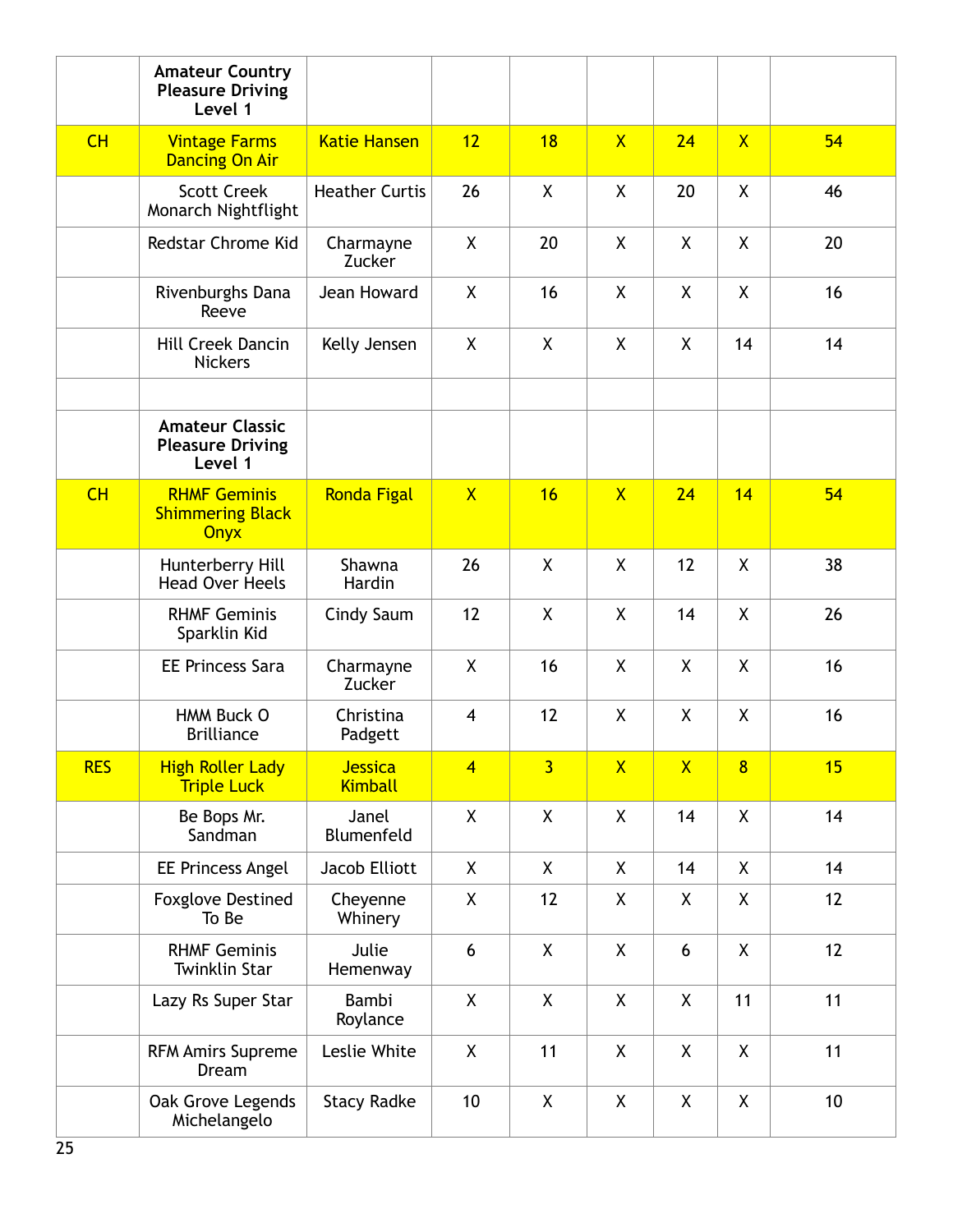|             | Double Treble<br>Shirley A Memory                            | Sheri Dingmon             | $\overline{4}$ | X       | X            | X  | X            | $\overline{4}$ |
|-------------|--------------------------------------------------------------|---------------------------|----------------|---------|--------------|----|--------------|----------------|
|             |                                                              |                           |                |         |              |    |              |                |
|             | <b>Amateur Single</b><br><b>Pleasure Driving</b><br>Level 2  |                           |                |         |              |    |              |                |
| CH          | <b>Mountain Meadows</b><br><b>Bey Explosion</b>              | <b>Sheryl</b><br>Peterson | 26             | 21      | $\mathsf{X}$ | 28 | $\mathsf{X}$ | 75             |
|             | Lombards Canadian<br>Alacazoom                               | Joan<br>Cunningham        | X              | X       | 21           | X  | X            | 21             |
|             | Lazy Rs Scouts<br><b>Black Magic</b>                         | Bambi<br>Roylance         | $\sf X$        | $\sf X$ | X            | X  | 14           | 14             |
|             | <b>Amateur Country</b><br><b>Pleasure Driving</b><br>Level 2 |                           |                |         |              |    |              |                |
| <b>NONE</b> | Oak Bay Robbin The<br><b>Bank With Josie</b>                 | Sheryl<br>Peterson        | 22             | $\sf X$ | X            | 28 | X            | 50             |
|             | Lombards Canadian<br>Alacadebra                              | Joan<br>Cunningham        | $\sf X$        | X       | 21           | X  | X            | 21             |
|             | <b>Amateur Classic</b><br><b>Pleasure Driving</b><br>Level 2 |                           |                |         |              |    |              |                |
|             | Oak Bay Salsas<br><b>Bravado</b>                             | Lisa Brostad              | X              | X       | X            | 28 | X            | 28             |
| <b>NONE</b> | Marystown<br>McDreamy                                        | Ailene Tarap              | 24             | X       | X            | X  | X            | 24             |
|             | Kings Magic Lady<br><b>Hawk</b>                              | Carol Elvin               | 16             | X       | X            | X  | X            | 16             |
|             | Lazy Rs Super Star                                           | Bambi<br>Roylance         | X              | X       | X            | X  | 11           | 11             |
|             | Oak Bay Burnished<br>Edition                                 | Sheryl<br>Peterson        | 10             | X       | X            | X  | X            | 10             |
|             | <b>Amateur Roadster</b>                                      |                           |                |         |              |    |              |                |
| CH          | <b>Hill Creek Dancin</b>                                     | <b>Kelly Jensen</b>       | 20             | 13      | $\mathsf{X}$ | 20 | 14           | 67             |
|             | <b>Nickers</b>                                               |                           |                |         |              |    |              |                |
| <b>RES</b>  | <b>Vintage Farms</b><br><b>Imagine This</b>                  | <b>Katie Hansen</b>       | 24             | 17      | $\mathsf{X}$ | 24 | $\mathsf{X}$ | 65             |
|             | <b>Farmyard Frolic Ace</b><br>Hi                             | Jean Howard               | 28             | X       | X            | 28 | X            | 56             |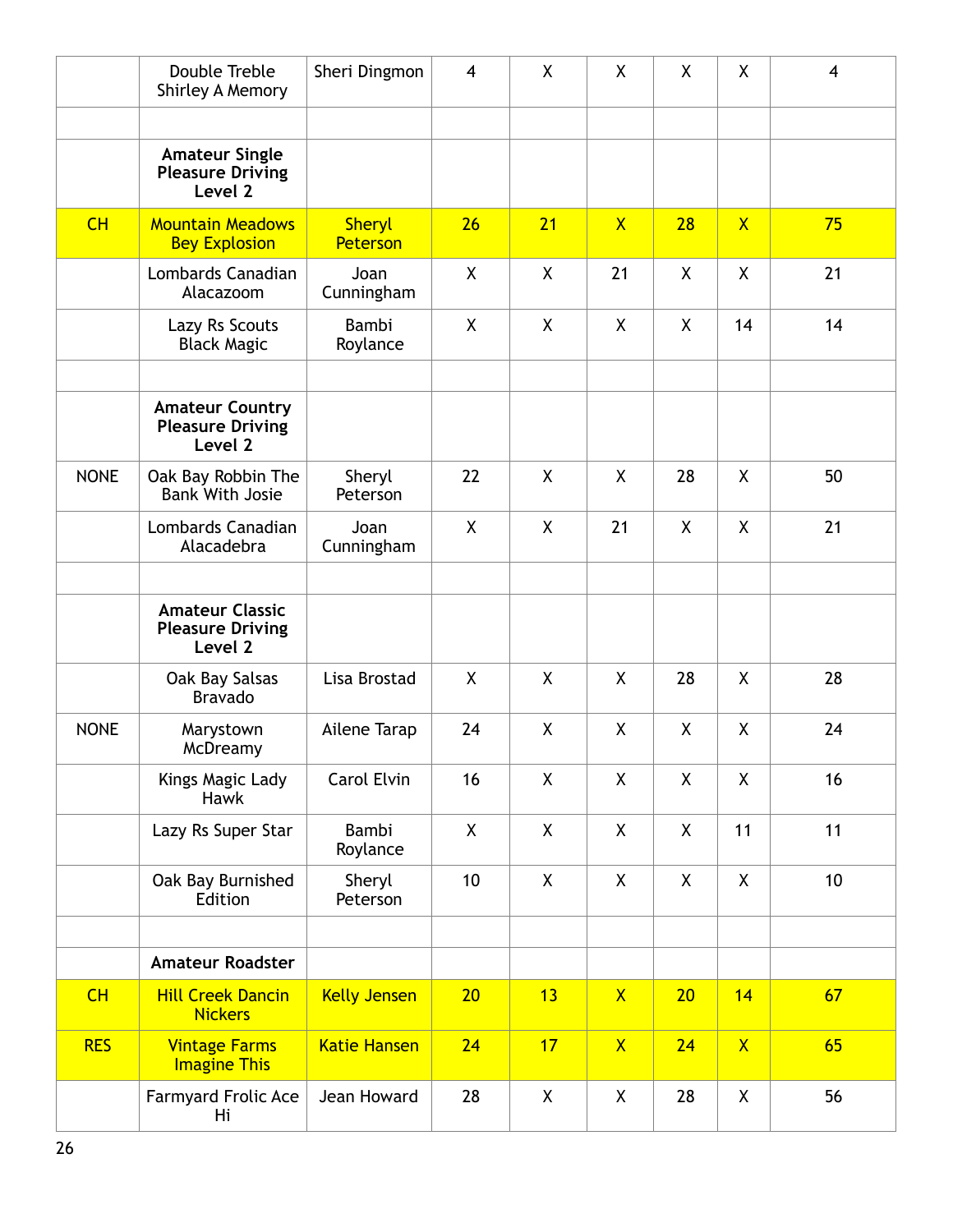|            | Samis Exotic Dancer                                    | Charmayne<br>Zucker               | X              | 19 | X            | X            | X                       | 19 |
|------------|--------------------------------------------------------|-----------------------------------|----------------|----|--------------|--------------|-------------------------|----|
|            | <b>RHMF Geminis</b><br><b>Shimmering Black</b><br>Onyx | Ronda Figal                       | X              | X  | X            | 16           | 12                      | 28 |
|            | <b>Amateur Obstacle</b><br><b>Driving</b>              |                                   |                |    |              |              |                         |    |
| CH         | <b>HMM Buck O</b><br><b>Brilliance</b>                 | <b>Heather</b><br>Padgett         | 20             | 12 | $\mathsf{X}$ | 24           | $\overline{X}$          | 56 |
|            | Fanfares Check My<br>Label                             | Jean Howard                       | 14             | X  | X            | 28           | X                       | 42 |
|            | Dayspring First<br>Light                               | Paul/Ailene<br><b>Tarap</b>       | 26             | X  | X            | X            | X                       | 26 |
|            | <b>RHMF Geminis</b><br><b>Black Onyx</b>               | Ronda Figal                       | X              | X  | $\mathsf{X}$ | $\mathsf{X}$ | 12                      | 12 |
|            | Lazy Rs Super Star                                     | Bambi<br>Roylance                 | X              | X  | X            | X            | 10                      | 10 |
|            | <b>Amateur Halter</b><br><b>Obstacle</b>               |                                   |                |    |              |              |                         |    |
| CH         | <b>Fanfare's Check My</b><br>Label                     | <b>Jean Howard</b>                | 22             | 16 | $\mathsf{X}$ | 26           | $\overline{\mathsf{X}}$ | 64 |
|            | Hunterberry Hill<br><b>Head Over Heels</b>             | Shawna<br>Hardin                  | 12             | X  | X            | 26           | $\mathsf{X}$            | 38 |
| <b>RES</b> | <b>Foxglove Destined</b><br><b>To Be Unique</b>        | <b>Cheyenne</b><br><b>Whinery</b> | $\overline{4}$ | 10 | $\mathsf{X}$ | 20           | $\overline{\mathsf{X}}$ | 34 |
|            | Dayspring First<br>Light                               | Ailene Tarap                      | 28             | X  | Χ            | X            | χ                       | 28 |
|            | <b>Scott Creek</b><br><b>Mystical Calendar</b><br>Girl | Jessica<br>Kimball                | 10             | 8  | X            | X            | 13                      | 31 |
|            | Lombards Canadian<br>Alacadebra                        | Joan<br>Cunningham                | $\mathsf{X}$   | X  | 18           | X            | X                       | 18 |
|            | HMM Buck O<br><b>Brilliance</b>                        | Heather<br>Padgett                | X              | X  | X            | 16           | X                       | 16 |
|            | <b>TDI Photo Finishs</b><br>Navigator                  | Shawna<br>Hardin                  | 14             | X  | X            | X            | X                       | 14 |
|            | Little Kings Echo                                      | Roberta Hardy                     | X              | X  | X            | 12           | X                       | 12 |
|            | Echo Echo                                              |                                   |                |    |              |              |                         |    |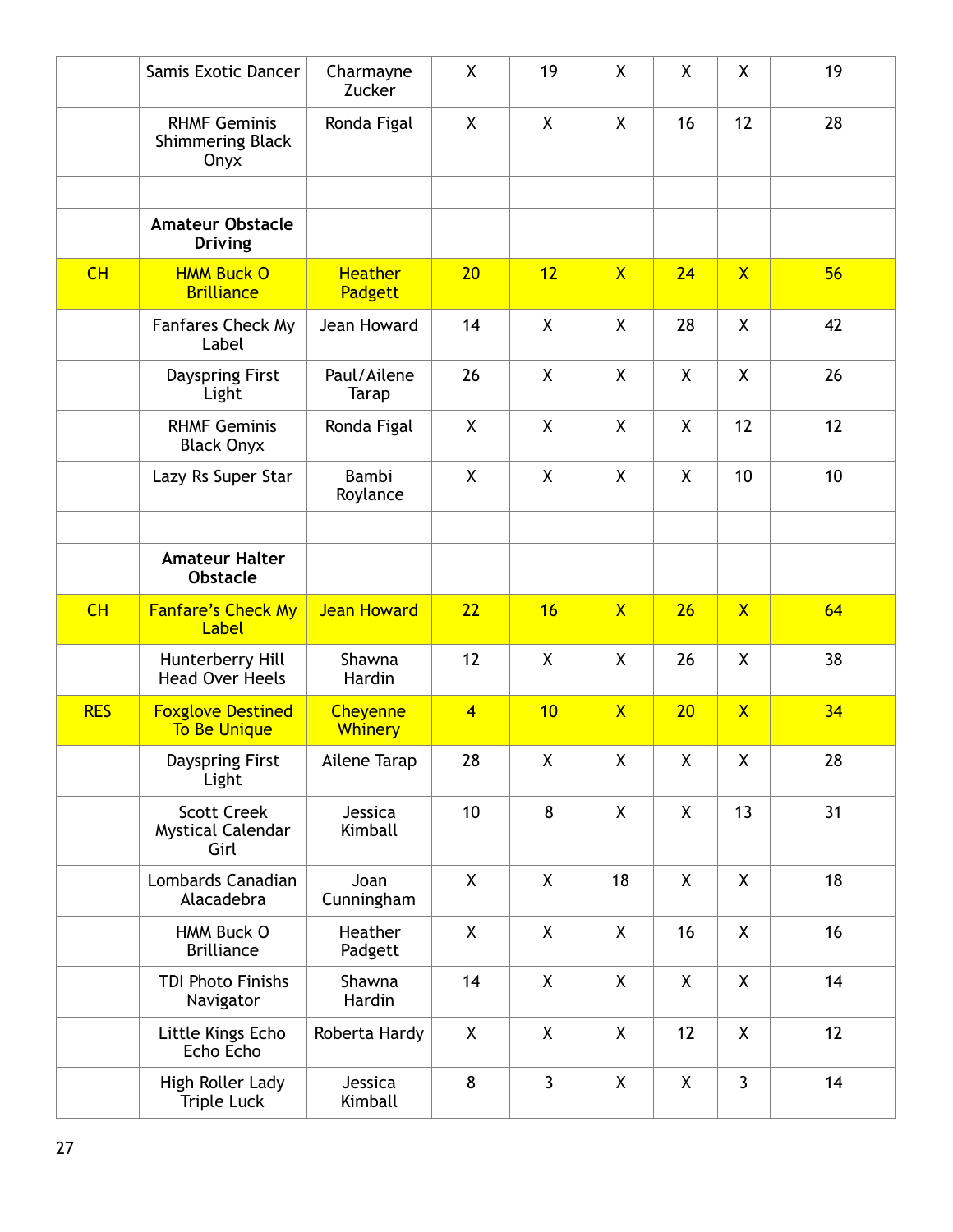|            | Hill Creek Dancin<br><b>Nickers</b>                    | Kelly Jensen                     | X              | X              | X                       | X            | 11             | 11              |
|------------|--------------------------------------------------------|----------------------------------|----------------|----------------|-------------------------|--------------|----------------|-----------------|
|            | <b>RH Rolls Royce</b><br><b>Silver Cloud</b>           | Roberta Hardy                    | $\overline{4}$ | $\overline{4}$ | X                       | X            | X              | 8               |
|            | <b>RHMF Geminis</b><br><b>Shimmering Black</b><br>Onyx | Ronda Figal                      | X              | X              | $\pmb{\mathsf{X}}$      | X            | $\overline{7}$ | $\overline{7}$  |
|            | Lucky Fours Andys<br>Diamond Lil                       | Michelle<br><b>Barnett</b>       | 6              | X              | X                       | X            | X              | 6               |
|            | Lazy Rs Super Star                                     | Bambi<br>Roylance                | X              | X              | X                       | X.           | 5              | 5               |
|            | <b>Scott Creek</b><br>Monarch Tangolero                | Jean Howard                      | $\overline{4}$ | X              | X                       | X            | X              | $\overline{4}$  |
|            | <b>Farmyard Frolic Ace</b><br>Hi                       | Jean Howard                      | $\overline{4}$ | X              | X                       | X            | X              | $\overline{4}$  |
|            | Lil Bit Minis Apache<br>War Paint                      | Helen<br>Halderman               | X              | $\mathsf{X}$   | $\pmb{\mathsf{X}}$      | X            | $\overline{2}$ | $\overline{2}$  |
|            |                                                        |                                  |                |                |                         |              |                |                 |
|            | <b>Amateur Hunter</b>                                  |                                  |                |                |                         |              |                |                 |
| CH         | <b>Foxglove Destined</b><br><b>To Be Unique</b>        | Cheyenne<br><b>Whinery</b>       | 28             | 17             | $\overline{\mathsf{X}}$ | 20           | $\mathsf{X}$   | 65              |
|            | Hill Creek Dancin<br><b>Nickers</b>                    | Kelly Jensen                     | X              | X              | X                       | 26           | 12             | 38              |
|            | Aloha Acres I Adore<br>Partner                         | Kelly Jensen                     | X              | 9              | X                       | 10           | X              | 19              |
| <b>RES</b> | <b>Scott Creek</b><br><b>Mystical Calendar</b><br>Girl | <b>Jessica</b><br><b>Kimball</b> | $\overline{4}$ | 10             | $\mathsf{X}$            | $\mathsf{X}$ | $\overline{8}$ | 22              |
|            | Little Kings Echo<br>Echo Echo                         | Roberta Hardy                    | $\mathsf{X}$   | $\mathsf{X}$   | $\pmb{\mathsf{X}}$      | 14           | X              | 14              |
|            | RH Rolls Royce<br><b>Silver Cloud</b>                  | Roberta Hardy                    | X              | 13             | X                       | X            | X              | 13              |
|            | <b>RHMF Geminis</b><br><b>Shimmering Black</b><br>Onyx | Ronda Figal                      | X              | X              | X                       | 10           | X              | 10 <sup>1</sup> |
|            | Lombards Canadian<br>Alacadebra                        | Joan<br>Cunningham               | $\mathsf{X}$   | X              | 9                       | X            | X              | 9               |
|            | HMM Buck O<br><b>Brilliance</b>                        | Heather<br>Padgett               | X              | X              | X                       | 6            | X              | 6               |
|            | High Roller Lady<br><b>Triple Luck</b>                 | Jessica<br>Kimball               | X              | $\mathbf{3}$   | $\pmb{\mathsf{X}}$      | X            | 10             | 13              |
|            | <b>RFM Amirs Supreme</b><br>Dream                      | <b>Beth White</b>                | X              | $\mathbf{3}$   | X                       | X            | X              | $\overline{3}$  |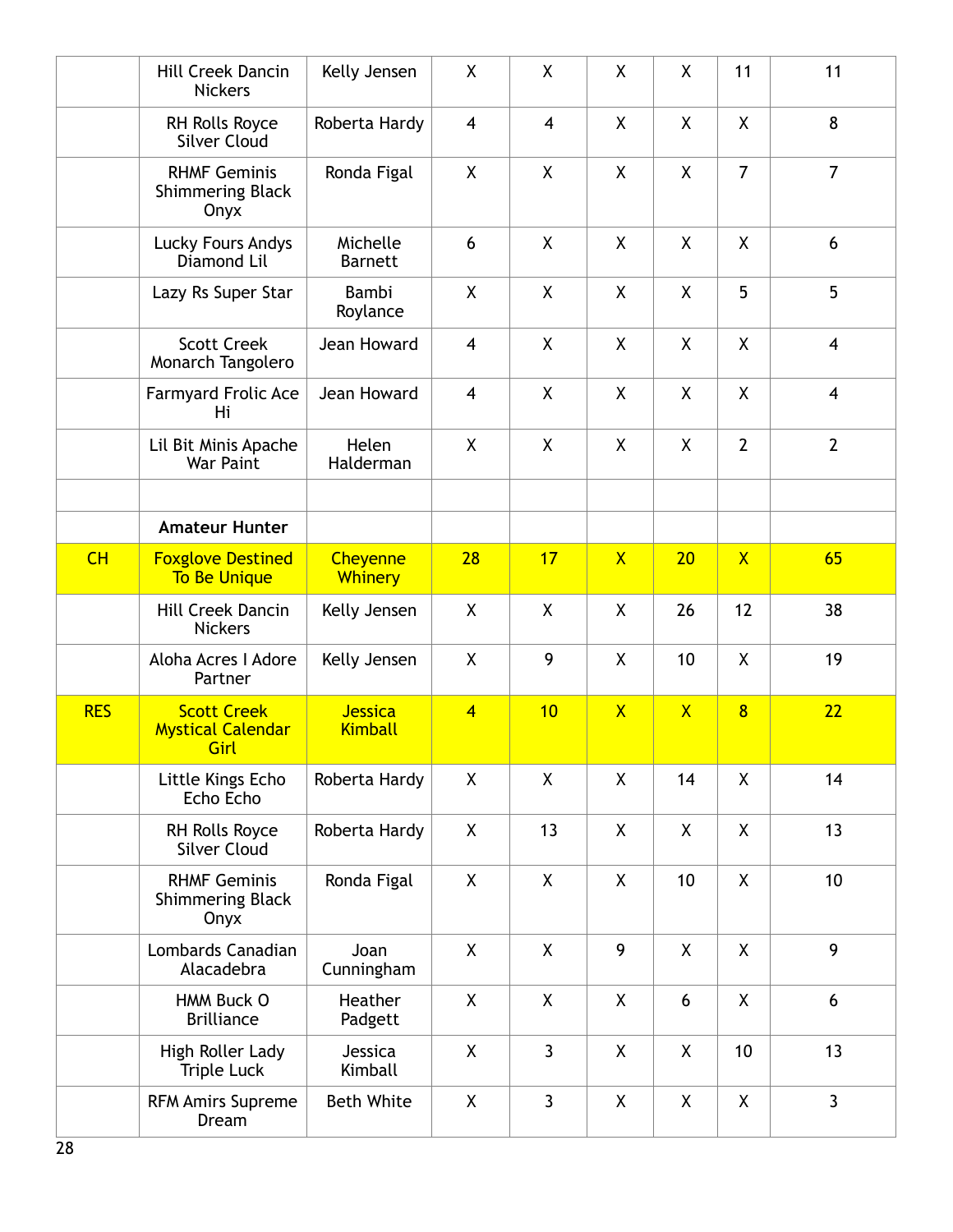|             | Amateur Jumper                                         |                            |              |    |                |    |                         |    |
|-------------|--------------------------------------------------------|----------------------------|--------------|----|----------------|----|-------------------------|----|
| CH          | <b>Foxglove Destined</b><br><b>To Be Unique</b>        | Cheyenne<br><b>Whinery</b> | 28           | 21 | $\mathsf{X}$   | 28 | $\overline{\mathsf{X}}$ | 77 |
|             | Lucky Fours Andys<br>Diamond Lil                       | Michelle<br><b>Barnett</b> | 20           | X  | X              | X  | X                       | 20 |
|             |                                                        |                            |              |    |                |    |                         |    |
|             | Amateur<br>Versatility                                 |                            |              |    |                |    |                         |    |
| <b>NONE</b> | Little Kings Echo<br>Echo Echo                         | Roberta Hardy              | 28           | 17 | X              | X  | X                       | 45 |
|             | HMM Buck O<br><b>Brilliance</b>                        | Heather<br>Padgett         | X            | X  | X              | 28 | X                       | 28 |
|             | <b>RHMF Geminis</b><br><b>Shimmering Black</b><br>Onyx | Ronda Figal                | X            | 11 | X              | X  | X                       | 11 |
|             | High Roller Lady<br><b>Triple Luck</b>                 | Jessica<br>Kimball         | $\mathsf{X}$ | 10 | X              | X  | X                       | 10 |
|             |                                                        |                            |              |    |                |    |                         |    |
|             | Amateur<br>Showmanship                                 |                            |              |    |                |    |                         |    |
|             |                                                        |                            |              |    |                |    |                         |    |
| CH          | <b>Cheyenne Whinery</b>                                |                            | 22           | 18 | $\overline{X}$ | 28 | $\overline{X}$          | 68 |
|             | Shawna Hardin                                          |                            | 16           | X  | X              | 24 | X                       | 40 |
|             | Ailene Tarap                                           |                            | 28           | X  | X              | X  | X                       | 28 |
|             | <b>Heather Padgett</b>                                 |                            | X            | X  | X              | 18 | X                       | 18 |
|             | Jessica Kimball                                        |                            | 14           | X  | Χ              | Χ  | Χ                       | 14 |
|             | <b>Stacy Radke</b>                                     |                            | 10           | X  | X              | X  | X                       | 10 |
|             |                                                        |                            |              |    |                |    |                         |    |
|             | <b>Amateur Stock</b><br><b>Type Stallions</b>          |                            |              |    |                |    |                         |    |
| <b>NONE</b> | Marystown<br>McDreamy                                  | Ailene Tarap               | 36           | X  | X              | X  | X                       | 36 |
|             | CapersNFire I<br>Wanna Talk About<br>Me                | Kendra Bell                | $\mathsf{X}$ | 21 | X              | X  | X                       | 21 |
|             |                                                        |                            |              |    |                |    |                         |    |
|             | <b>Amateur Stock</b><br><b>Type Mares</b>              |                            |              |    |                |    |                         |    |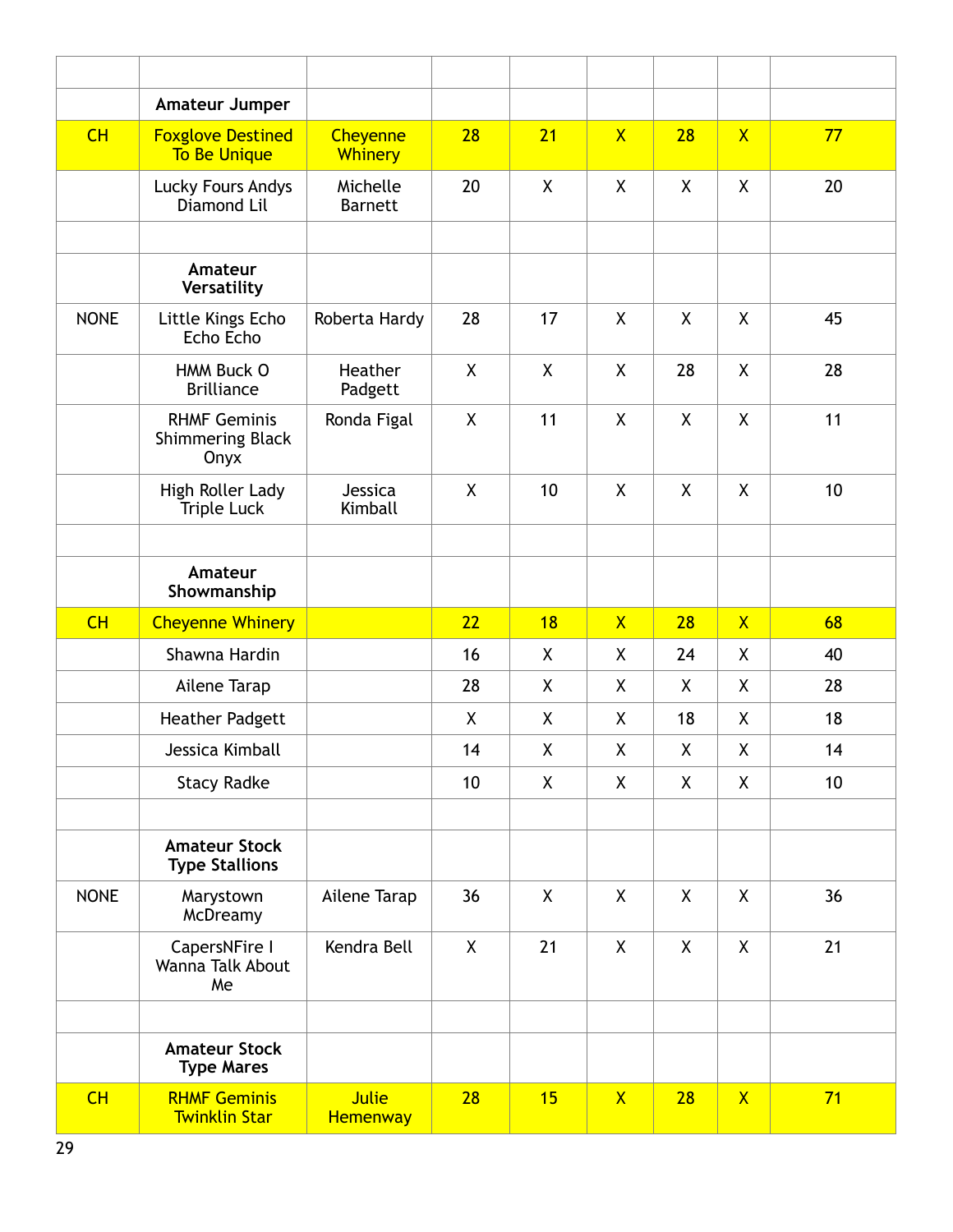| <b>RES</b> | <b>Tacoma Destiny</b><br><b>Dream</b>           | Christina<br>Padgett              | 16             | 16                      | $\overline{\mathsf{X}}$ | 20           | $\overline{\mathsf{X}}$ | 52             |
|------------|-------------------------------------------------|-----------------------------------|----------------|-------------------------|-------------------------|--------------|-------------------------|----------------|
|            | Dundee Proud Bay B<br>Cakes                     | <b>Becky</b><br>Halstead          | 20             | 17                      | X                       | $\mathsf{X}$ | X                       | 37             |
|            | Shalamara Acres<br>Midnight Jewel               | Jessica<br>Kimball                | 18             | 10                      | X                       | X            | 12                      | 40             |
|            | <b>RHMF Shes Got</b><br>Style                   | Susan Haab                        | X              | X                       | X                       | 26           | X                       | 26             |
|            | <b>GMR Nachos</b><br><b>Painted Sage</b>        | Sheila Thurber                    | 8              | 14                      | X                       | X            | X                       | 22             |
|            | Lazy Rs Super Star                              | Bambi<br>Roylance                 | X              | X                       | X                       | X            | 18                      | 18             |
|            | Lucky Fours Andys<br>Diamond Lil                | Michelle<br><b>Barnett</b>        | 8              | X                       | X                       | X            | X                       | 8              |
|            | <b>Amateur Stock</b><br><b>Type Geldings</b>    |                                   |                |                         |                         |              |                         |                |
| CH         | <b>Scott Creek</b><br><b>Monarch Tangolero</b>  | <b>Jean Howard</b>                | 20             | 21                      | $\mathsf{X}$            | 18           | $\overline{X}$          | 59             |
|            | Be Bops Mr.<br>Sandman                          | Janel<br>Blumenfeld               | $\mathsf{X}$   | 15                      | X                       | 36           | X                       | 51             |
| <b>RES</b> | <b>Foxglove Destined</b><br><b>To Be Unique</b> | <b>Cheyenne</b><br><b>Whinery</b> | 16             | 10                      | $\overline{X}$          | 18           | $\mathsf{X}$            | 44             |
|            | Oak Grove Legends<br>Michelangelo               | <b>Stacy Radke</b>                | 24             | 9                       | X                       | $\mathsf{X}$ | X                       | 33             |
|            | <b>EE Steamy</b><br>McDreamy                    | Ailene Tarap                      | 28             | X                       | X                       | X            | X                       | 28             |
|            | RVS Mystique<br>Mirage                          | Christina<br>Houts                | X              | $\pmb{\mathsf{X}}$      | $\sf X$                 | 26           | $\sf X$                 | 26             |
|            | <b>Star Lakes Dynamic</b><br>Deception          | Leona Alcock                      | X              | X                       | 21                      | X            | X                       | 21             |
|            | Oak Bay Burnished<br>Edition                    | Sheryl<br>Peterson                | 14             | $\overline{\mathbf{4}}$ | X                       | X            | X                       | 18             |
|            | Lil Bit Minis Apache<br>War Paint               | Helen<br>Halderman                | X              | X                       | X                       | X            | 16                      | 16             |
|            | <b>Commotions Blazy</b><br>Zeus                 | Susan Wilson                      | $\overline{4}$ | X                       | X                       | X            | X                       | $\overline{4}$ |
|            | <b>AOTE DIVISION</b>                            |                                   |                |                         |                         |              |                         |                |
|            | <b>AOTE Stallions</b>                           |                                   |                |                         |                         |              |                         |                |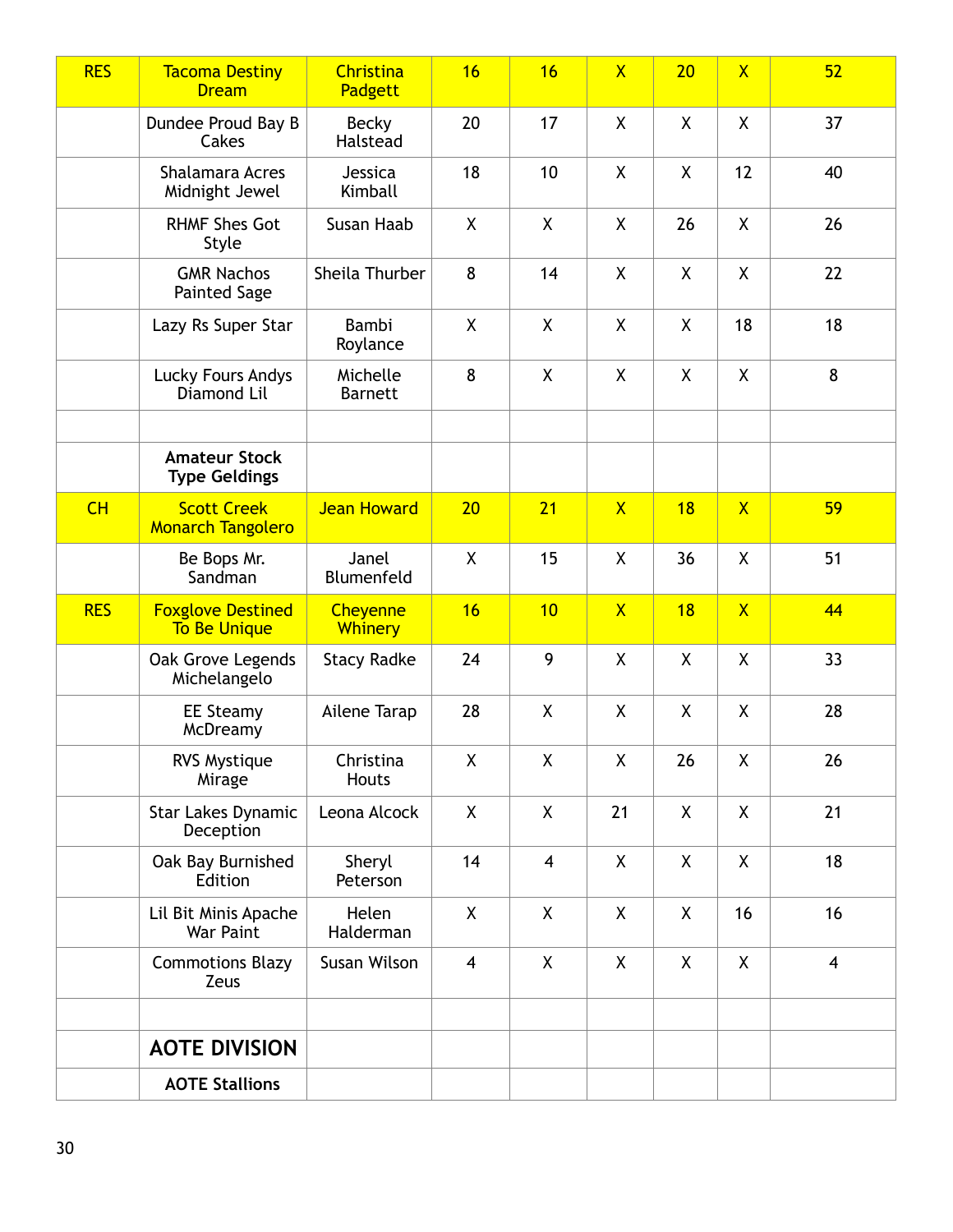| CH | <b>Scott Creek Indi</b><br><b>Cast In Chrome</b>         | <b>Joanne Ross</b>       | 28           | 21           | $\overline{\mathsf{X}}$ | 28 | $\overline{\mathsf{X}}$ | 77 |
|----|----------------------------------------------------------|--------------------------|--------------|--------------|-------------------------|----|-------------------------|----|
|    | Amarettos Fool Me<br>Twice                               | Shawna<br>Hardin         | 24           | $\mathsf{X}$ | X                       | 24 | X                       | 48 |
|    | Elegance Im<br>Dreamin Dun                               | Christina<br>Padgett     | 20           | 21           | X                       | X  | X                       | 41 |
|    | Oak Bay Salsas<br>Cabernet                               | Kendra Bell              | X            | X            | X                       | 28 | X                       | 28 |
|    |                                                          |                          |              |              |                         |    |                         |    |
|    | <b>AOTE Mares</b>                                        |                          |              |              |                         |    |                         |    |
| CH | <b>Scott Creek</b><br><b>Caramel</b><br><b>Commotion</b> | <b>Joanne Ross</b>       | 26           | 21           | $\mathsf{X}$            | 28 | $\mathsf{X}$            | 75 |
|    | Flyin GS Assured<br>Fairytale                            | <b>Tracy</b><br>Gutscher | 24           | 19           | X                       | X  | $\mathsf{X}$            | 33 |
|    | Flyin GS Assured<br>Animation                            | <b>Tracy</b><br>Gutscher | X            | X            | X                       | 24 | X                       | 24 |
|    | Double Treble<br>Shirley A Memory                        | Sheri Dingmon            | 22           | X            | X                       | X  | X                       | 22 |
|    | <b>Viewcrest Miss</b><br>Liberty                         | Helen<br>Halderman       | X            | 15           | X                       | X  | X                       | 15 |
|    | Lazy Rs Scouts<br><b>Black Magic</b>                     | Bambi<br>Roylance        | X            | X            | X                       | X  | 14                      | 14 |
|    |                                                          |                          |              |              |                         |    |                         |    |
|    | <b>AOTE Geldings</b>                                     |                          |              |              |                         |    |                         |    |
| CH | <b>Hunterberry Hill</b><br><b>Head Over Heels</b>        | Shawna<br><b>Hardin</b>  | 28           | 18           | $\mathsf{X}$            | 22 | $\mathsf{X}$            | 68 |
|    | <b>RHMF Geminis</b><br>Sparklin Kid                      | Cindy Saum               | 22           | X            | X                       | 22 | X                       | 44 |
|    | RH Rolls Royce<br><b>Silver Cloud</b>                    | Roberta Hardy            | 22           | 15           | X                       | X  | X                       | 37 |
|    | Oak Bay Salsas<br><b>Bravado</b>                         | Lisa Brostad             | X            | X            | X                       | 32 | X                       | 32 |
|    | <b>VFM Ralismans</b><br><b>Tyme Traveler</b>             | Katie Hansen             | X            | X            | X                       | 28 | X                       | 28 |
|    | <b>Bar None Bullet</b><br>Proof Warrior                  | Kendra Bell              | $\mathsf{X}$ | X            | X                       | 16 | X                       | 16 |
|    | <b>AOTE Single</b><br><b>Pleasure Driving</b>            |                          |              |              |                         |    |                         |    |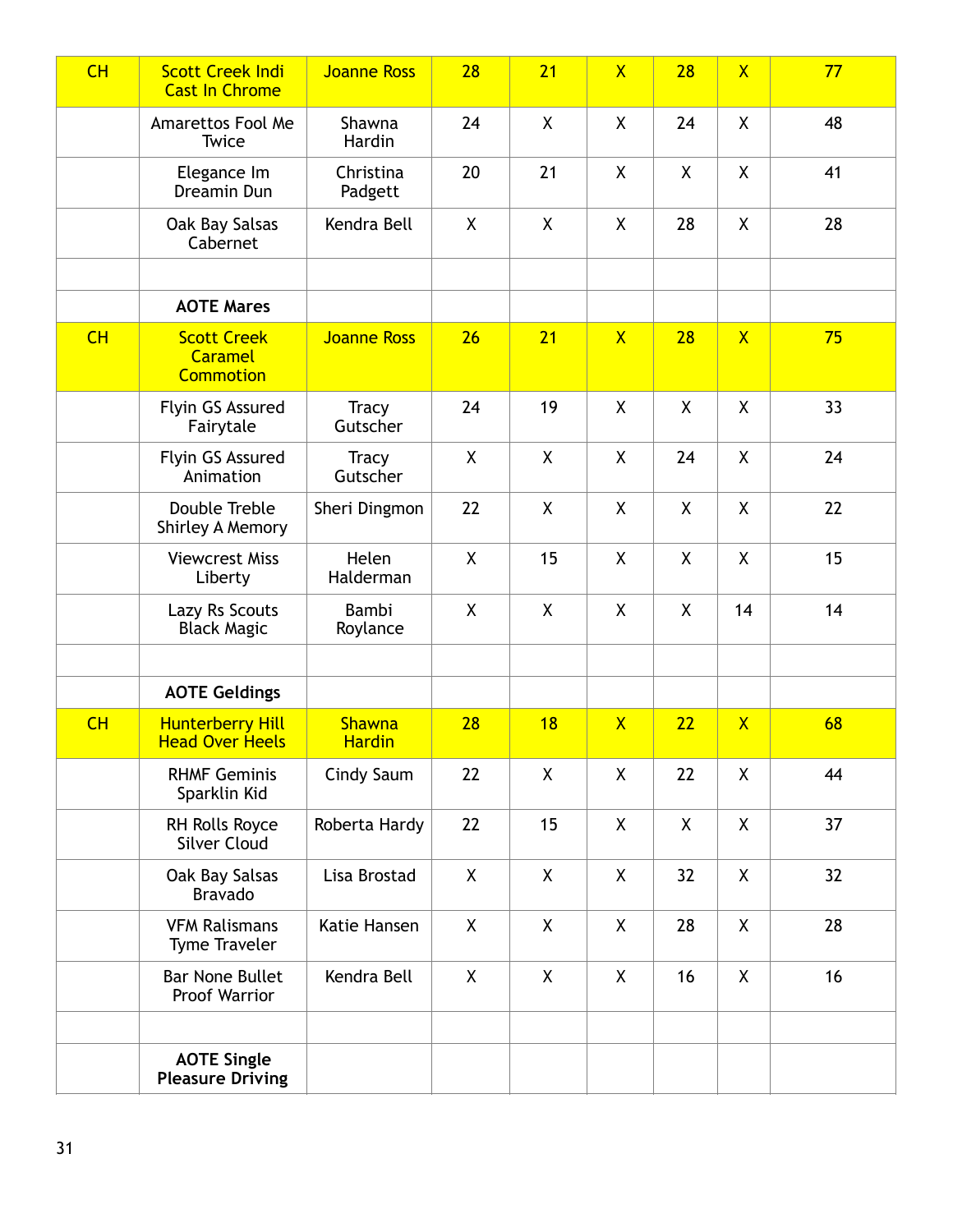| CH         | <b>Little Kings Echo</b><br><b>Echo Echo</b>           | <b>Roberta Hardy</b>              | 28                 | 21           | $\mathsf{X}$ | 28                 | $\overline{\mathsf{X}}$ | 77             |
|------------|--------------------------------------------------------|-----------------------------------|--------------------|--------------|--------------|--------------------|-------------------------|----------------|
|            |                                                        |                                   |                    |              |              |                    |                         |                |
|            | <b>AOTE Country</b><br><b>Pleasure Driving</b>         |                                   |                    |              |              |                    |                         |                |
| CH         | <b>Vintage Farms</b><br><b>Dancing On Air</b>          | <b>Katie Hansen</b>               | 24                 | 21           | $\mathsf{X}$ | 28                 | $\mathsf{X}$            | 73             |
|            |                                                        |                                   |                    |              |              |                    |                         |                |
|            | <b>AOTE Classic</b><br><b>Pleasure Driving</b>         |                                   |                    |              |              |                    |                         |                |
| CH         | <b>Hunterberry Hill</b><br><b>Head Over Heels</b>      | <b>Shawna</b><br><b>Hardin</b>    | 28                 | 21           | $\mathsf{X}$ | 16                 | $\overline{X}$          | 65             |
|            | Oak Bay Salsas<br><b>Bravado</b>                       | Lisa Brostad                      | $\mathsf{X}$       | 19           | X            | 28                 | X                       | 47             |
| <b>RES</b> | <b>Foxglove Destined</b><br><b>To Be Unique</b>        | <b>Cheyenne</b><br><b>Whinery</b> | 14                 | 12           | $\mathsf{X}$ | 14                 | $\overline{\mathsf{X}}$ | 40             |
|            | Oak Grove Legends<br>Michelangelo                      | <b>Stacy Radke</b>                | 18                 | 12           | X            | X                  | X                       | 30             |
|            | <b>RHMF Geminis</b><br>Sparklin Kid                    | Cindy Saum                        | 12                 | X            | X            | 18                 | X                       | 30             |
|            | <b>RHMF Geminis</b><br><b>Shimmering Black</b><br>Onyx | Ronda Figal                       | X                  | 17           | X            | $\overline{4}$     | 14                      | 35             |
|            | Kings Magic Lady<br>Hawk                               | Carol Elvin                       | 14                 | X            | X            | X                  | $\mathsf{X}$            | 14             |
|            | RH Rolls Royce<br><b>Silver Cloud</b>                  | Roberta Hardy                     | X                  | 13           | X            | X                  | X                       | 13             |
|            | Lazy Rs Super Star                                     | Bambi<br>Roylance                 | $\pmb{\mathsf{X}}$ | $\mathsf{X}$ | X            | $\pmb{\mathsf{X}}$ | 12                      | 12             |
|            | Oak Bay Salsas<br>Cabernet                             | Kendra Bell                       | $\mathsf{X}$       | X            | X            | 8                  | X                       | 8              |
|            | Double Treble<br>Shirley A Memory                      | Sheri Dingmon                     | 4                  | X            | X            | X                  | X                       | $\overline{4}$ |
|            |                                                        |                                   |                    |              |              |                    |                         |                |
|            | <b>AOTE Roadster</b>                                   |                                   |                    |              |              |                    |                         |                |
| CH         | <b>Little Kings Echo</b><br><b>Echo Echo</b>           | <b>Roberta Hardy</b>              | 24                 | 16           | $\mathsf{X}$ | 24                 | $\mathsf{X}$            | 64             |
|            | <b>RHMF Geminis</b><br><b>Shimmering Black</b><br>Onyx | Ronda Figal                       | X                  | 18           | X            | 28                 | X                       | 46             |
|            |                                                        |                                   |                    |              |              |                    |                         |                |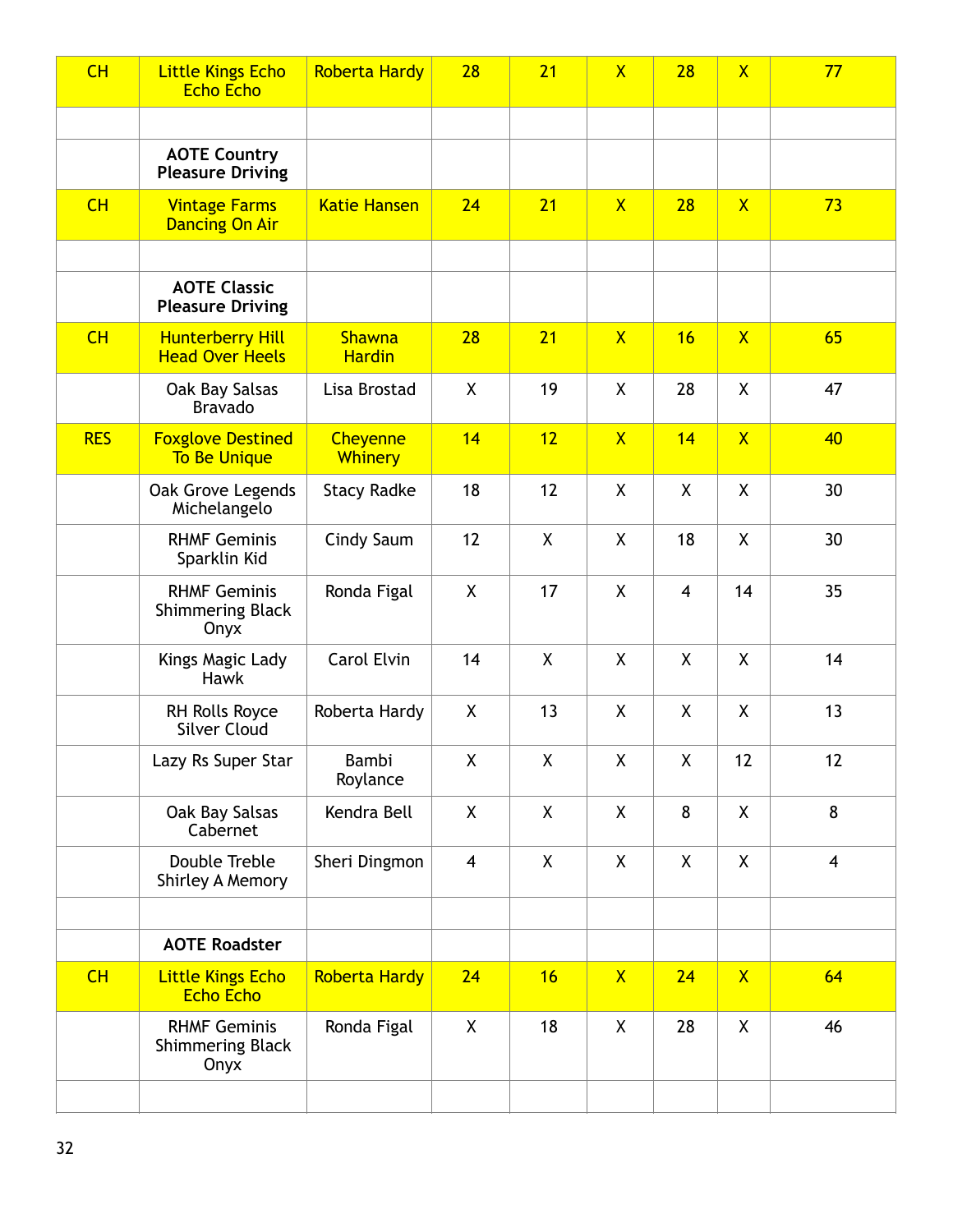|             | <b>OPEN DIVISION</b>                              |                             |    |              |              |              |              |    |
|-------------|---------------------------------------------------|-----------------------------|----|--------------|--------------|--------------|--------------|----|
|             | <b>Weanling Stallions</b>                         |                             |    |              |              |              |              |    |
|             | <b>NONE</b>                                       |                             |    |              |              |              |              |    |
|             |                                                   |                             |    |              |              |              |              |    |
|             | Yearling Stallions,<br>28 & Under                 |                             |    |              |              |              |              |    |
|             | <b>NONE</b>                                       |                             |    |              |              |              |              |    |
|             |                                                   |                             |    |              |              |              |              |    |
|             | Yearling Stallions,<br>Over 28-30                 |                             |    |              |              |              |              |    |
|             | <b>NONE</b>                                       |                             |    |              |              |              |              |    |
|             |                                                   |                             |    |              |              |              |              |    |
|             | Yearling Stallions,<br>Over 30-32                 |                             |    |              |              |              |              |    |
| <b>NONE</b> | Amarettos Fool Me<br>Twice                        | Shawna<br>Hardin            | 26 | X            | X            | 20           | X            | 46 |
|             | Oak Bay Bristol<br>Winchester                     | Sheryl<br>Peterson          | X  | 24           | $\mathsf{X}$ | X            | $\mathsf{X}$ | 24 |
|             | Scott Creek Indi<br><b>Gold Rush</b>              | Joanne/Larry<br><b>Ross</b> | 22 | $\mathsf{X}$ | X            | $\mathsf{X}$ | $\mathsf{X}$ | 22 |
|             | 2 Yr. Old Stallions,<br>29 & Under                |                             |    |              |              |              |              |    |
|             | <b>NONE</b>                                       |                             |    |              |              |              |              |    |
|             |                                                   |                             |    |              |              |              |              |    |
|             | 2 Yr. Old Stallions,<br>Over 29-31                |                             |    |              |              |              |              |    |
|             | <b>NONE</b>                                       |                             |    |              |              |              |              |    |
|             |                                                   |                             |    |              |              |              |              |    |
|             | 2 Yr. Old Stallions,<br>Over 31-33                |                             |    |              |              |              |              |    |
| CH          | <b>Scott Creek Indis</b><br><b>Cast In Chrome</b> | Joanne/Larry<br><b>Ross</b> | 30 | 27           | $\mathsf{X}$ | 36           | $\mathsf{X}$ | 93 |
|             | EE Wingates Rebel<br>Yell                         | Richard<br>Erickson         | 32 | $\mathsf{X}$ | X            | 28           | $\mathsf{X}$ | 60 |
|             | Sr. Stallions, 28 &<br><b>Under</b>               |                             |    |              |              |              |              |    |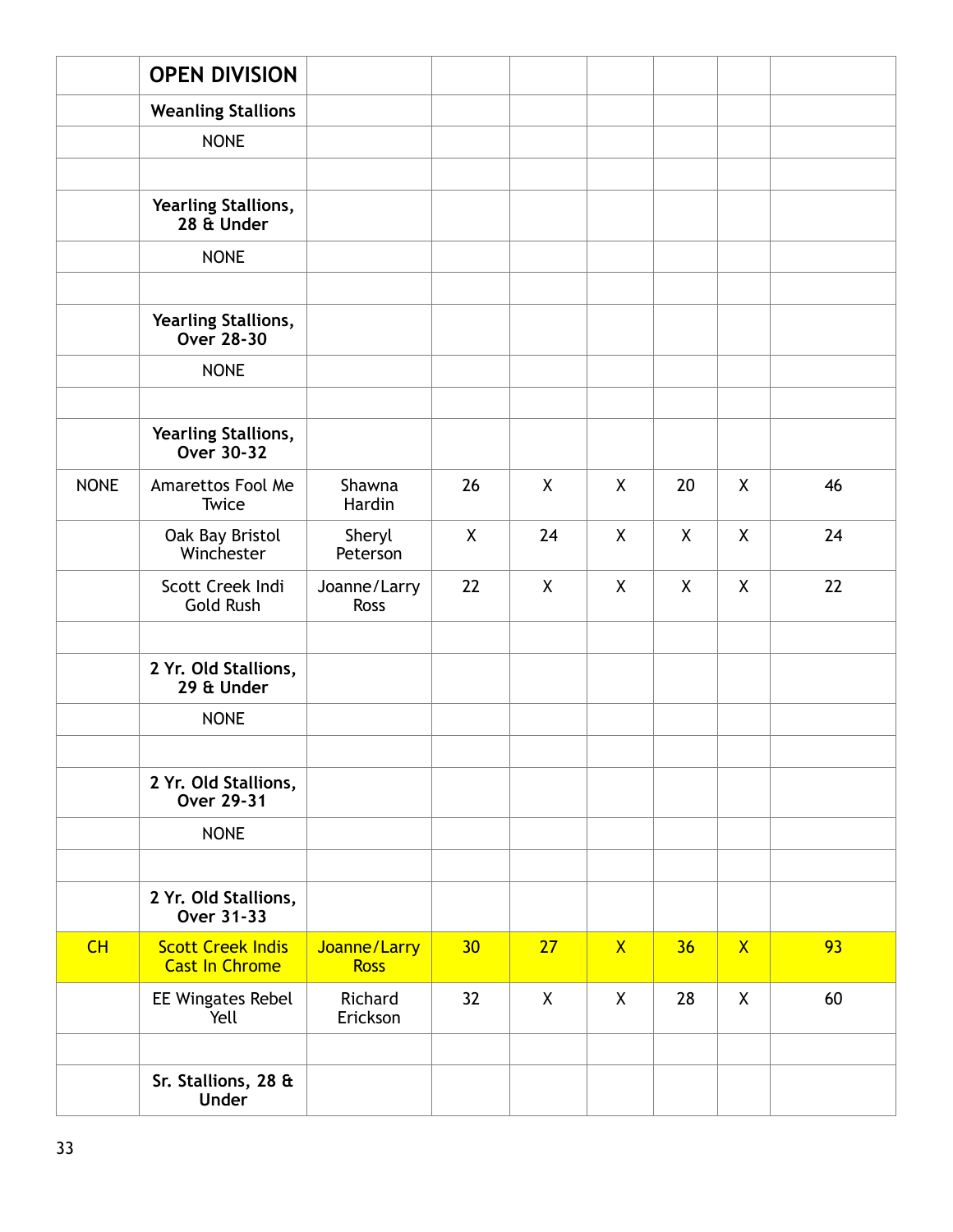|             | <b>NONE</b>                                 |                       |              |                           |                    |    |         |    |
|-------------|---------------------------------------------|-----------------------|--------------|---------------------------|--------------------|----|---------|----|
|             |                                             |                       |              |                           |                    |    |         |    |
|             | Sr. Stallions, Over<br>$28 - 30$            |                       |              |                           |                    |    |         |    |
| <b>NONE</b> | Vista Valley Avante<br>Zooms Image          | Joan<br>Cunningham    | X            | $\boldsymbol{\mathsf{X}}$ | 27                 | X  | X       | 27 |
|             |                                             |                       |              |                           |                    |    |         |    |
|             | Sr. Stallions, Over<br>$30 - 32$            |                       |              |                           |                    |    |         |    |
| <b>NONE</b> | <b>Mountain Meadows</b><br>Bey Explosion    | Sheryl<br>Peterson    | 32           | X                         | X                  | X  | X       | 32 |
|             | Pacific Poker Face                          | Sheila Thurber        | X            | 19                        | X                  | 8  | X       | 27 |
|             | Elegance Im<br>Dreamin Dun                  | Christina<br>Padgett  | X            | 20                        | X                  | X. | X       | 20 |
|             | Sr. Stallions, Over<br>$32 - 34$            |                       |              |                           |                    |    |         |    |
| <b>NONE</b> | <b>Scott Creek</b><br>Monarch Nightflight   | <b>Heather Curtis</b> | 36           | X                         | X                  | 20 | X       | 56 |
|             | Kokanee Chilliwack                          | Sheryl<br>Peterson    | $\mathsf{X}$ | $\boldsymbol{\mathsf{X}}$ | X                  | 32 | $\sf X$ | 32 |
|             | Scott Creek Indi<br><b>Chrome Wheels</b>    | Susan Wilson          | 24           | X                         | X                  | X  | X       | 24 |
|             | Pacific Perfect<br>Storm                    | Sheila Thurber        | X            | 17                        | $\pmb{\mathsf{X}}$ | χ  | χ       | 17 |
|             | Oak Bay Salsas<br>Cabernet                  | Kendra Bell           | X            | $\pmb{\mathsf{X}}$        | X                  | 16 | χ       | 16 |
|             | <b>Weanling Mares</b>                       |                       |              |                           |                    |    |         |    |
|             | <b>NONE</b>                                 |                       |              |                           |                    |    |         |    |
|             | <b>Yearling Mares, 28</b><br>& Under        |                       |              |                           |                    |    |         |    |
|             | <b>NONE</b>                                 |                       |              |                           |                    |    |         |    |
|             | <b>Yearling Mares,</b><br><b>Over 28-30</b> |                       |              |                           |                    |    |         |    |
|             | <b>NONE</b>                                 |                       |              |                           |                    |    |         |    |
|             |                                             |                       |              |                           |                    |    |         |    |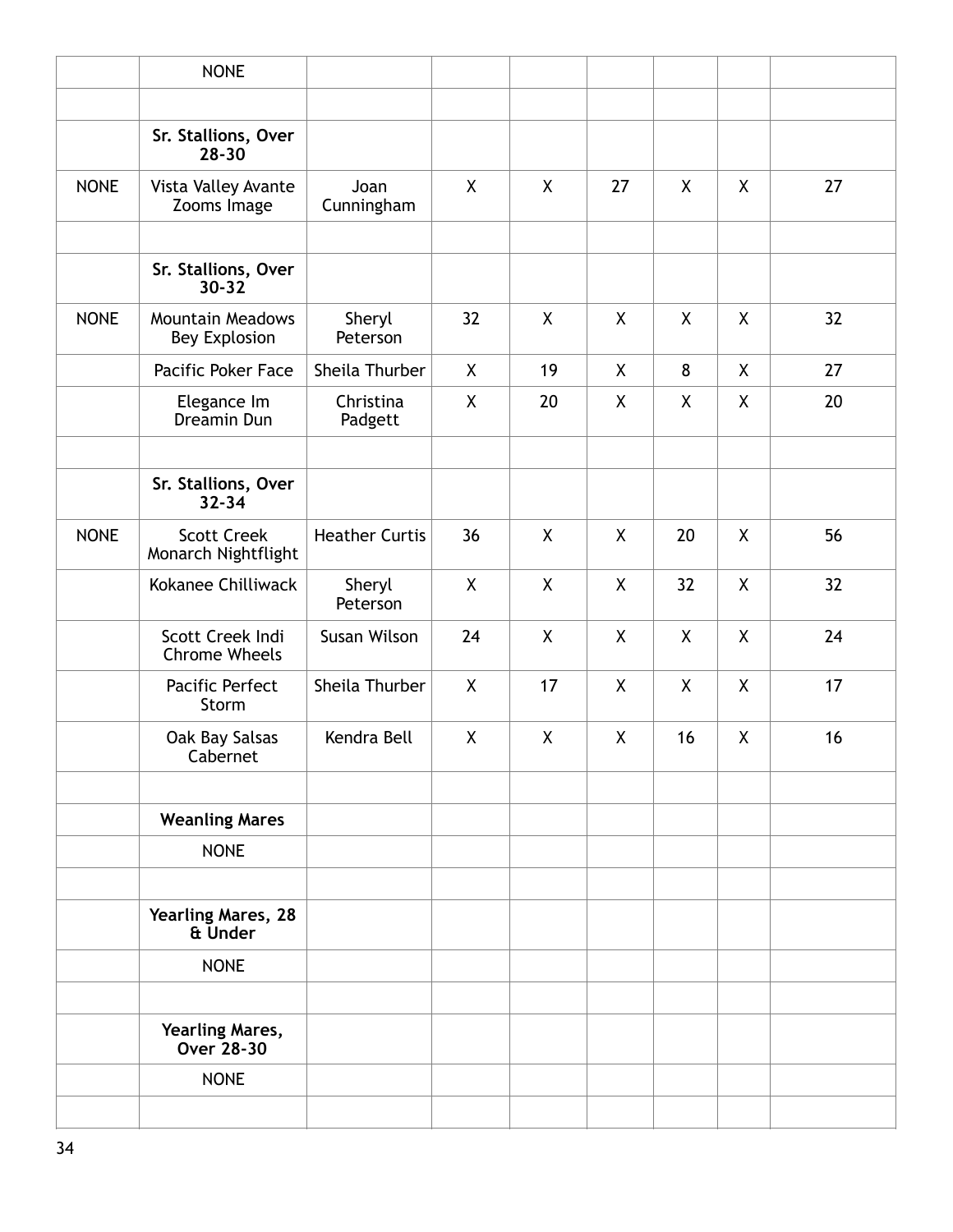|             | <b>Yearling Mares,</b><br>Over 30-32                     |                             |    |                           |                         |    |                |    |
|-------------|----------------------------------------------------------|-----------------------------|----|---------------------------|-------------------------|----|----------------|----|
| <b>NONE</b> | LE Rebels Lil Vixen<br>of Oak Bay                        | Sheryl<br>Peterson          | X  | 24                        | X                       | 34 | X              | 58 |
|             | <b>Scott Creek Rebel</b><br>Supreme Cookie               | Leslie White                | 28 | 18                        | X                       | X  | $\mathsf{X}$   | 46 |
|             | <b>Vista Valley Striders</b><br>RedSexyStrass            | Joan<br>Cunningham          | X  | X                         | 23                      | X  | X              | 23 |
|             | 2 Yr. Old Mares, 29<br>& Under                           |                             |    |                           |                         |    |                |    |
| <b>NONE</b> | Flyin GS Assured<br>Fairytale                            | <b>Tracy</b><br>Gutscher    | 20 | 21                        | X                       | X  | X              | 41 |
|             | 2 Yr. Old Mares,<br><b>Over 29-31</b>                    |                             |    |                           |                         |    |                |    |
| CH          | <b>Scott Creek</b><br><b>Caramel</b><br><b>Commotion</b> | Joanne/Larry<br><b>Ross</b> | 28 | 22                        | $\overline{\mathsf{X}}$ | 34 | $\overline{X}$ | 84 |
|             | <b>EE Pistols</b><br>Sentimental Lady                    | Richard<br>Erickson         | 36 | $\boldsymbol{\mathsf{X}}$ | X                       | 24 | X              | 60 |
|             |                                                          |                             |    |                           |                         |    |                |    |
|             | 2 Yr. Old Mares,<br><b>Over 31-33</b>                    |                             |    |                           |                         |    |                |    |
| <b>NONE</b> | <b>Scott Creek</b><br>Monarch Applique                   | Leslie White                | 16 | 15                        | X                       | X  | X              | 31 |
|             | Hunterberry Hill<br><b>Impressive Glamour</b>            | Katie Hansen                | Χ  | 26                        | X                       | Χ  | 18             | 44 |
|             | TJ Take My Breath<br>Away                                | Tina Harrison               | X  | X                         | 21                      | X  | X              | 21 |
|             | <b>Double Treble Stars</b><br>Renata Royale              | Susan Haab                  | X  | X                         | X                       | 20 | X              | 20 |
|             | Flyin GS Assured<br>Animation                            | <b>Tracy</b><br>Gutscher    | X  | 18                        | X                       | X  | X              | 18 |
|             |                                                          |                             |    |                           |                         |    |                |    |
|             | Sr. Mares, 28 &<br><b>Under</b>                          |                             |    |                           |                         |    |                |    |
|             | <b>NONE</b>                                              |                             |    |                           |                         |    |                |    |
|             |                                                          |                             |    |                           |                         |    |                |    |
|             | Sr. Mares, Over<br>$28 - 30$                             |                             |    |                           |                         |    |                |    |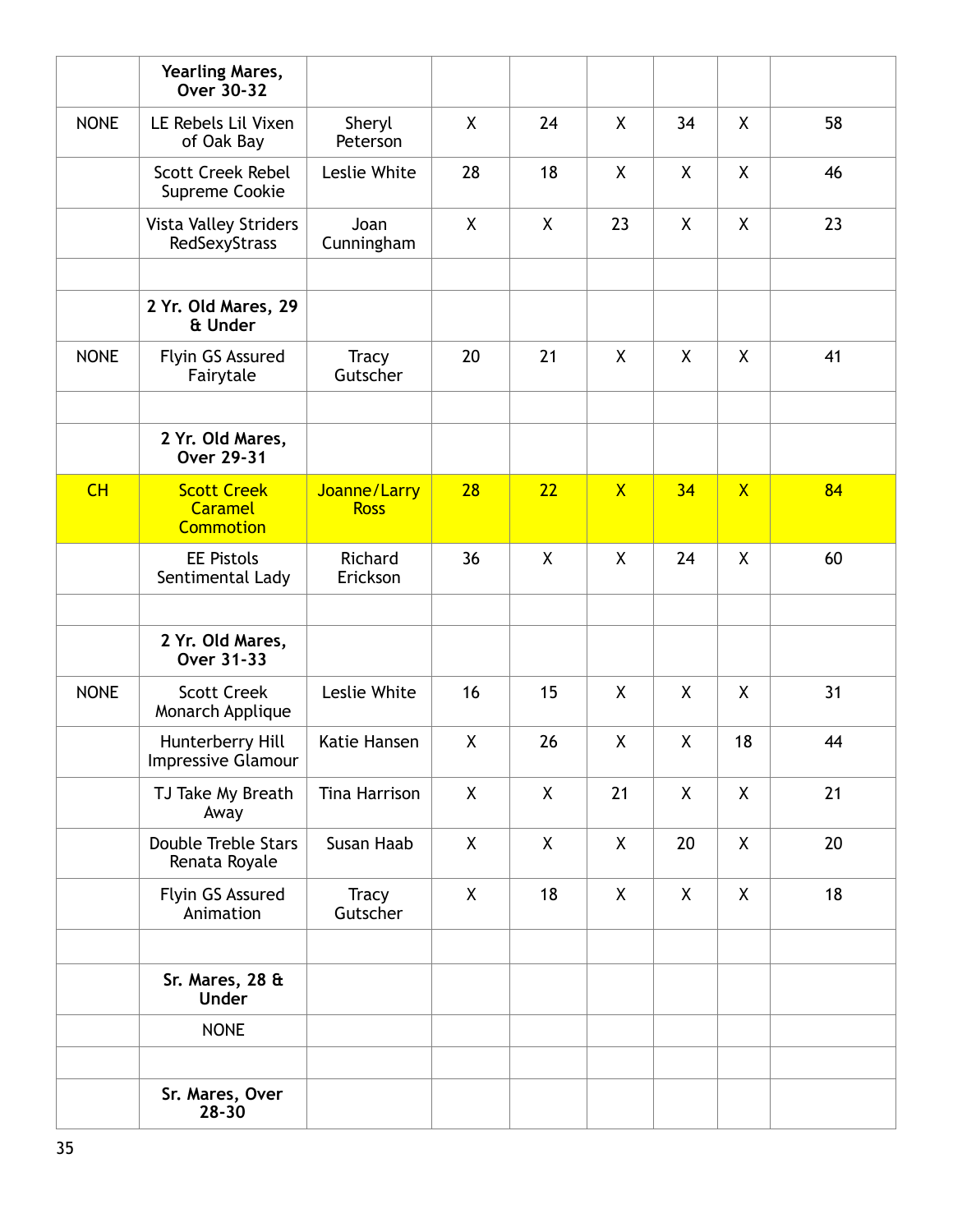| <b>NONE</b> | <b>Scott Creek</b><br><b>Mystical Calendar</b><br>Girl | Jessica<br>Kimball      | X            | X            | X              | X  | 13             | 13 |
|-------------|--------------------------------------------------------|-------------------------|--------------|--------------|----------------|----|----------------|----|
|             | <b>Sterling Springs</b><br><b>Simply Stunning</b>      | Ronda Figal             | X            | X            | X              | X  | 12             | 12 |
|             |                                                        |                         |              |              |                |    |                |    |
|             | Sr. Mares, Over<br>$30 - 32$                           |                         |              |              |                |    |                |    |
| CH          | <b>VFM Reddy For</b><br>Revenge                        | <b>Tracy Vorster</b>    | 28           | 24           | $\mathsf{X}$   | 34 | $\overline{X}$ | 86 |
| <b>RES</b>  | <b>Ransoms Bay B</b><br><b>Shadow</b>                  | <b>Sheila Thurber</b>   | 22           | 18           | $\overline{X}$ | 26 | $\overline{X}$ | 66 |
|             | Double Treble<br>Shirley A Memory                      | Sheri Dingmon           | 32           | X            | X              | X  | X              | 32 |
|             | Lombards Canadian<br>Alacadebra                        | Joan<br>Cunningham      | X            | X            | 27             | X  | X              | 27 |
|             | <b>Scott Creek</b><br>Monarch Dee Dee                  | Susan Wilson            | 16           | X            | X              | X  | X              | 16 |
|             | Lazy Rs Scouts<br><b>Black Magic</b>                   | Bambi<br>Roylance       | $\mathsf{X}$ | $\mathsf{X}$ | X              | X  | 14             | 14 |
|             |                                                        |                         |              |              |                |    |                |    |
|             | Sr. Mares, Over<br>$32 - 34$                           |                         |              |              |                |    |                |    |
|             |                                                        |                         |              |              |                |    |                |    |
| <b>NONE</b> | Oak Bay Robbin The<br><b>Bank With Josie</b>           | Sheryl<br>Peterson      | 30           | 27           | X              | X  | $\mathsf{X}$   | 57 |
|             | <b>Country Rds</b><br><b>Hughstons Gidget</b>          | Kathy<br><b>Sammons</b> | X            | 18           | X              | 20 | X              | 38 |
|             | Hunterberry Hill<br>Heart Of Josie                     | Susan Haab              | X            | X            | X              | 30 | χ              | 30 |
|             | Rivenburghs Jess<br>Lovely Lanai                       | Vicki Schulz            | X            | X            | 24             | X  | X              | 24 |
|             | <b>Granviews Toy</b><br>Elegance 4U                    | Summer<br>Ruegger       | X            | X            | X              | 22 | 18             | 40 |
|             | <b>Dream Hills Katies</b><br>Flash Of Color            | Ronda Figal             | X            | X            | X              | 20 | X              | 20 |
|             | Lizzy B Painted<br>Laydee                              | Vicki Schulz            | X            | X            | 15             | X  | X              | 15 |
|             | <b>RHMF White</b><br><b>Diamonds N Rubies</b>          | Jennifer<br>White       | X            | X            | X              | 12 | X              | 12 |
|             |                                                        |                         |              |              |                |    |                |    |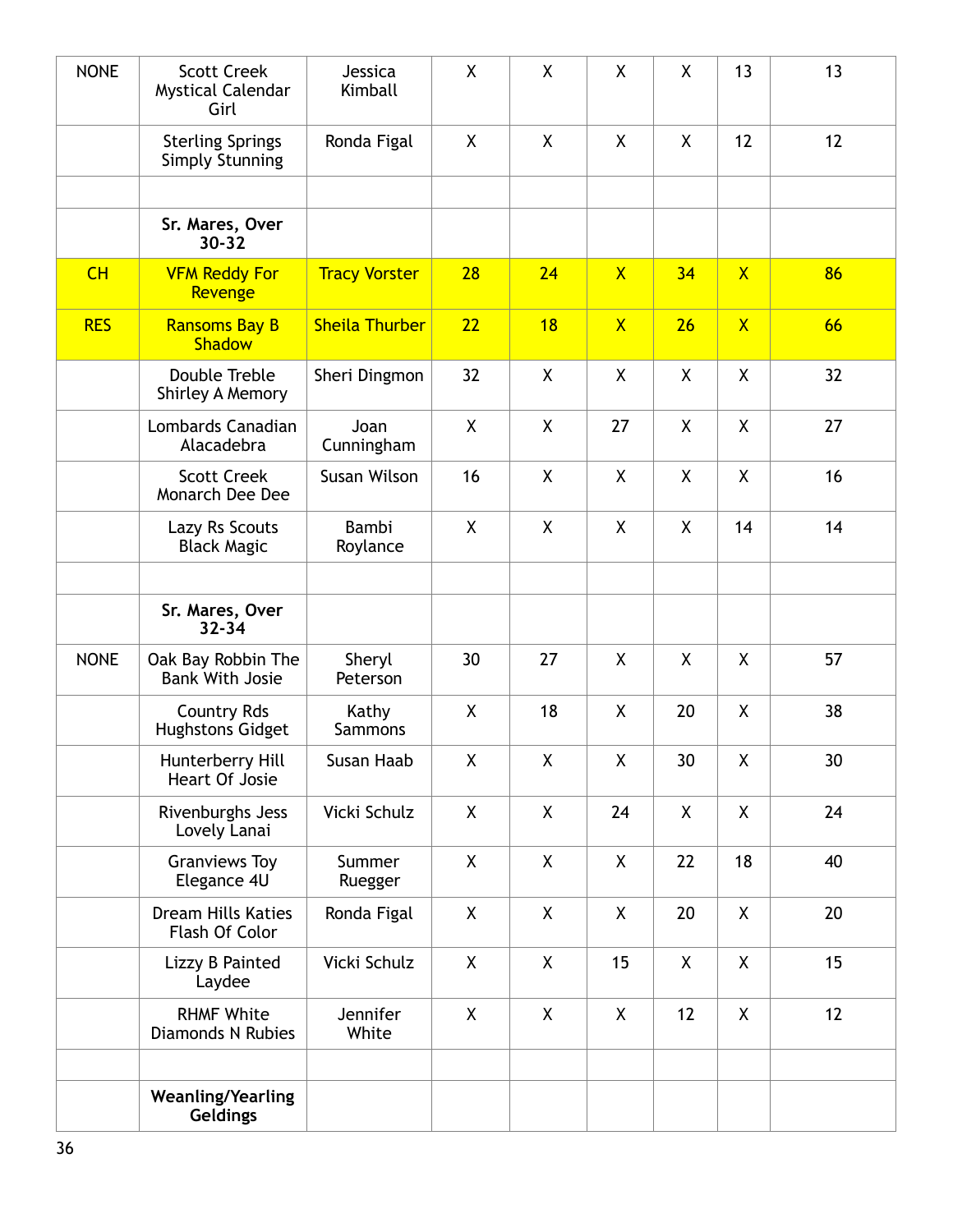| <b>NONE</b> | <b>VFM Talismans Tyme</b><br><b>Traveler</b>      | Katie Hansen                                | X            | X            | X            | 32             | X            | 32 |
|-------------|---------------------------------------------------|---------------------------------------------|--------------|--------------|--------------|----------------|--------------|----|
|             | Oak Bay Chianti<br>Classico                       | Sheryl<br>Peterson                          | X            | 24           | X            | X              | X            | 24 |
|             |                                                   |                                             |              |              |              |                |              |    |
|             | 2 Yr. Old Geldings                                |                                             |              |              |              |                |              |    |
| <b>NONE</b> | <b>Scott Creek Jaded</b><br>Rebel                 | <b>Judy Howard</b>                          | X            | 27           | X            | 36             | X            | 63 |
|             | <b>Scott Creek Indis</b><br>Nightlife             | Leslie White                                | 36           | X            | X            | X              | X            | 36 |
|             | Sr. Geldings, 30 &<br><b>Under</b>                |                                             |              |              |              |                |              |    |
|             | <b>NONE</b>                                       |                                             |              |              |              |                |              |    |
|             | Sr. Geldings, Over<br>$30 - 32$                   |                                             |              |              |              |                |              |    |
| <b>NONE</b> | Los Arboles<br>Odysseys Rangler                   | Sunny Balshaw                               | X            | X            | X            | 28             | X            | 28 |
|             | Sr. Geldings, Over<br>$32 - 34$                   |                                             |              |              |              |                |              |    |
|             | Sunnyvale Jess The<br>One I Love                  | Kathy<br>Howard/Jean<br>Howard              | X            | 27           | X            | 36             | X            | 63 |
| CH          | <b>Hunterberry Hill</b><br><b>Head Over Heels</b> | <b>Shawna</b><br><u>Hardin</u>              | 36           | 10           | $\mathsf{X}$ | 16             | $\mathsf{X}$ | 62 |
| <b>RES</b>  | <b>Aloha Acres I Adore</b><br>Partner             | <b>Cherie Smith/</b><br><b>Kelly Jensen</b> | $\mathsf{X}$ | 16           | $\mathsf{X}$ | 26             | 12           | 54 |
|             | Hill Creek Dancin<br><b>Nickers</b>               | Cherie Smith/<br>Kelly Jensen               | 20           | $\mathbf{3}$ | X            | 8              | 10           | 41 |
|             | <b>RHMF Geminis</b><br>Sparklin Kid               | Cindy Saum                                  | 26           | X            | X            | 8              | X            | 34 |
|             | TJ Ice On Fire                                    | Tina Harrison                               | $\mathsf{X}$ | X            | 27           | X              | X            | 27 |
|             | Bonsai Run And<br>Don't Look Back                 | Sharon<br><b>Dickens</b>                    | 16           | $\mathbf{3}$ | X            | $\overline{4}$ | 5            | 28 |
|             | Oak Bay Salsas<br><b>Bravado</b>                  | Lisa Brostad                                | $\mathsf{X}$ | $\mathsf{X}$ | X            | 20             | X            | 20 |
|             | TJ Rise Above The<br><b>Flames</b>                | Tina Harrison                               | $\mathsf{X}$ | X            | 19           | X              | X            | 19 |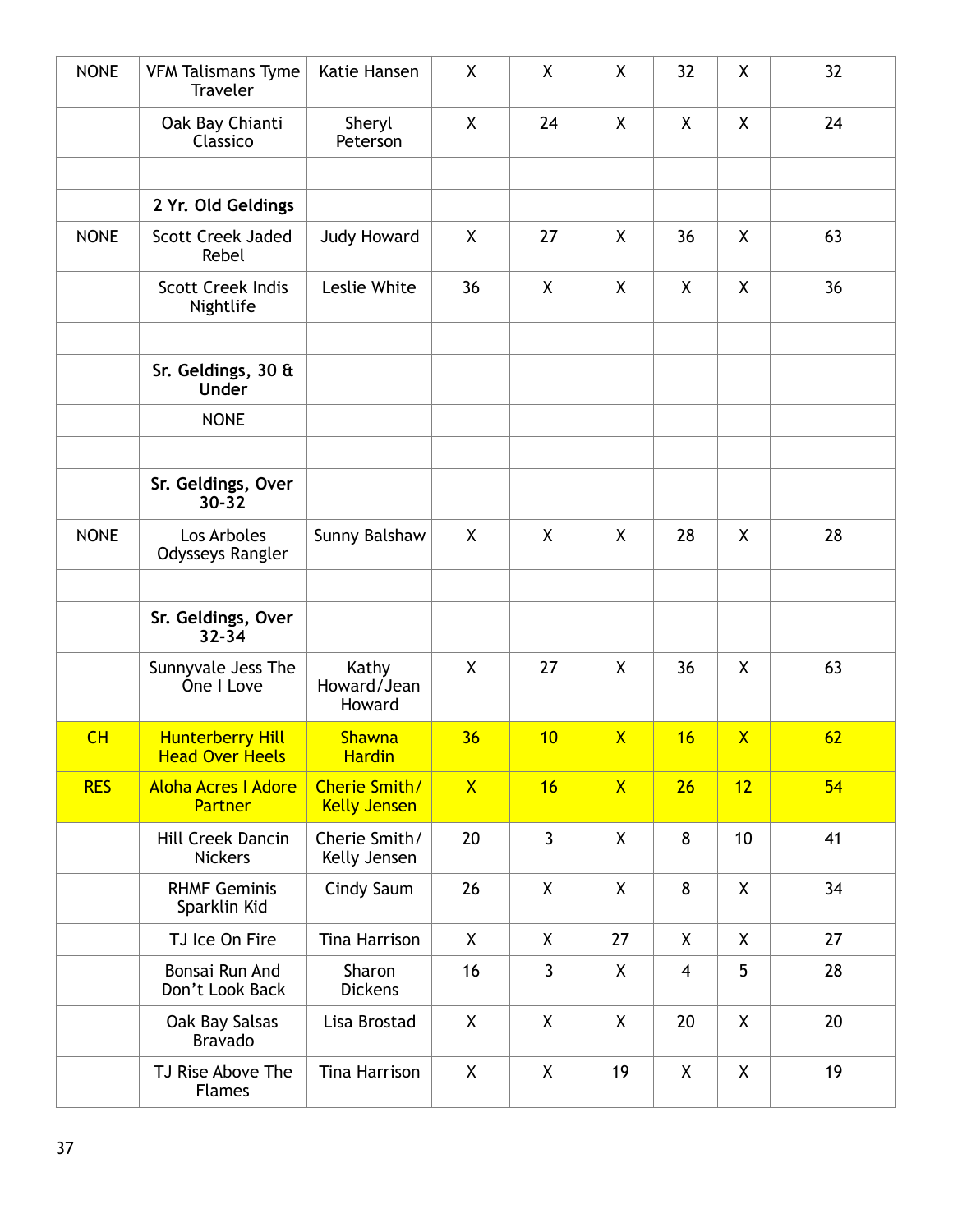|            | <b>Vintage Farms</b><br><b>Classic Touch</b>    | Anna<br><b>McCarthy</b>          | 12           | X              | X                       | X  | X                       | 12             |
|------------|-------------------------------------------------|----------------------------------|--------------|----------------|-------------------------|----|-------------------------|----------------|
|            | Surefire The Heat Is<br>on                      | Indi Wood                        | X            | X              | X                       | X  | 5                       | 5              |
|            | <b>RFM Amirs Supreme</b><br>Dream               | Leslie White                     | X            | $\overline{4}$ | X                       | X  | X                       | $\overline{4}$ |
|            |                                                 |                                  |              |                |                         |    |                         |                |
|            | <b>Solid Color</b><br><b>Stallions/Geldings</b> |                                  |              |                |                         |    |                         |                |
| CH         | <b>Daysprings Toy Hot</b><br><b>Wheels</b>      | <b>Summer</b><br>Ruegger         | 24           | 13             | $\overline{\mathsf{X}}$ | 10 | 13                      | 60             |
|            | Elegance Im<br>Dreamin Dun                      | Christina<br>Padgett             | 26           | 16             | X                       | X  | X                       | 42             |
|            | <b>Scott Creek Jaded</b><br>Rebel               | <b>Judy Howard</b>               | X            | 19             | X                       | 22 | X                       | 41             |
|            | Oak Bay Salsas                                  | Lisa Brostad                     | $\mathsf{X}$ | $\sf X$        | X                       | 28 | $\mathsf{X}$            | 28             |
|            | Sunnyvales Makers<br>Mark Kentucky Gold         | Sunny Balshaw                    | $\mathsf{X}$ | X              | X                       | 10 | $\mathsf{X}$            | 10             |
|            |                                                 |                                  |              |                |                         |    |                         |                |
|            | <b>Multi Color</b><br><b>Stallions/Geldings</b> |                                  |              |                |                         |    |                         |                |
| CH         | <b>MS WishNWells</b><br><b>Justin Eclipse</b>   | <b>Summer</b><br>Ruegger         | 18           | 13             | $\overline{\mathsf{X}}$ | 28 | 10                      | 69             |
| <b>RES</b> | <b>RVS Mystique</b><br><b>Mirage</b>            | <b>Christine</b><br><b>Houts</b> | 28           | 9              | $\mathsf{X}$            | 16 | $\overline{\mathsf{X}}$ | 53             |
|            | <b>RHMF Geminis</b><br>Sparklin Kid             | Cindy Saum                       | 22           | X              | X                       | 16 | X                       | 38             |
|            | Aloha Acres I Adore<br>Partner                  | Cherie Smith/<br>Kelly Jensen    | X            | 12             | X                       | 22 | 13                      | 47             |
|            | Scott Creek Indi<br><b>Cast N Chrome</b>        | Joanne/Larry<br>Ross             | X            | 21             | X                       | X  | X                       | 21             |
|            | Scott Creek Indi<br><b>Gold Rush</b>            | Joanne/Larry<br>Ross             | 20           | X              | X                       | X  | X                       | 20             |
|            | RJ Rise Above The<br><b>Flames</b>              | <b>Tina Harrison</b>             | X            | X              | 18                      | X  | X                       | 18             |
|            | <b>Foxglove Destined</b><br>To Be               | Cheyenne<br>Whinery              | X            | X              | X                       | 14 | X                       | 14             |
|            | Lil Bit Minis Apache<br>War Paint               | Helen<br>Halderman               | X            | X              | X                       | X  | 13                      | 13             |
|            | Pacific Perfect<br>Storm                        | Sheila Thurber                   | $\mathsf{X}$ | 12             | X                       | X  | X                       | 12             |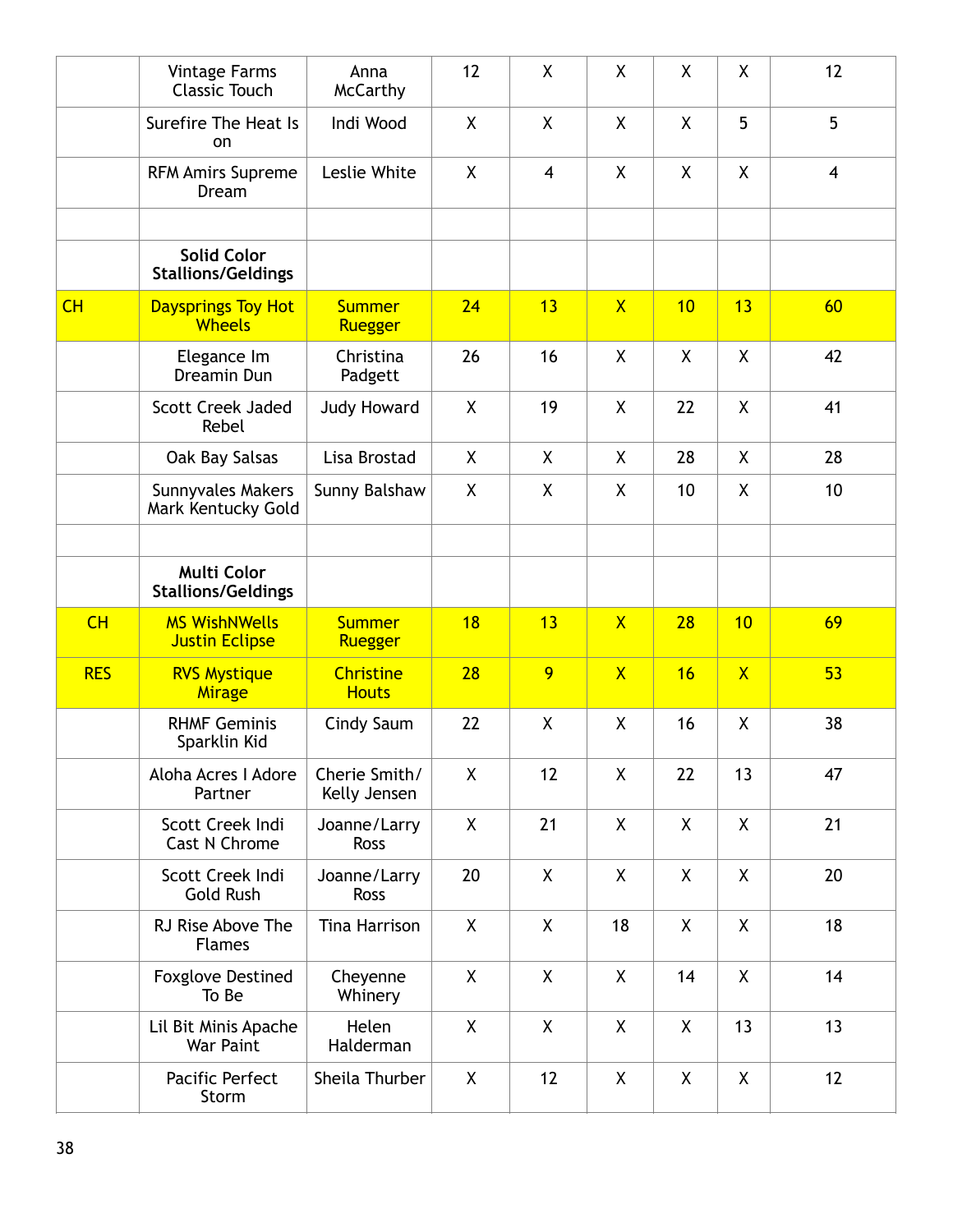|            | <b>Scott Creek</b><br>Trifectas Iceman              | Danielle<br><b>Barker</b>       | X            | $\overline{7}$ | X                       | X            | χ              | $\overline{7}$ |
|------------|-----------------------------------------------------|---------------------------------|--------------|----------------|-------------------------|--------------|----------------|----------------|
|            | Pacific Poker Face                                  | Sheila Thurber                  | X            | $\mathbf{3}$   | X                       | $\mathsf{X}$ | X              | $\overline{3}$ |
|            |                                                     |                                 |              |                |                         |              |                |                |
|            | <b>Solid Color Mares</b>                            |                                 |              |                |                         |              |                |                |
| CH         | <b>Granviews Toy</b><br><b>Elegance 4U</b>          | <b>Summer</b><br>Ruegger        | 28           | 17             | $\mathsf{X}$            | 22           | 14             | 81             |
| <b>RES</b> | <b>VFM Reddy For</b><br>Revenge                     | <b>Tracy Vorster</b>            | 14           | 15             | $\overline{\mathsf{X}}$ | 28           | $\overline{X}$ | 57             |
|            | Ransoms Bay B<br>Shadow                             | Sheila Thurber                  | 16           | 13             | X                       | 10           | X              | 39             |
|            | <b>Country Rds</b><br><b>Hughstons Gidget</b>       | Kathy<br>Sammons                | X            | 14             | X                       | 18           | X              | 32             |
|            | Flyin GS Assured<br>Animation                       | <b>Tracy</b><br>Gutscher        | X            | 16             | X                       | 14           | X.             | 30             |
|            | TJ Make Mine Sugar<br>Coated                        | Tina Harrison                   | $\mathsf{X}$ | X              | 21                      | $\mathsf{X}$ | $\mathsf{X}$   | 21             |
|            | <b>Scott Creek Comms</b><br><b>Precious Pearl</b>   | Susan Wilson                    | 20           | X              | X                       | X            | χ              | 20             |
|            | <b>BA B OS Andromeda</b><br>By Endeavor             | Vicki Schulz                    | X            | X              | 18                      | X            | X              | 18             |
|            | <b>Scott Creek</b><br>Caramel<br>Commotion          | Joanne/Larry<br><b>Ross</b>     | 16           | X              | X                       | X            | X              | 16             |
|            | <b>Tacoma Destiny</b><br>Dream                      | Christina<br>Padgett            | X            | X              | X                       | 16           | X.             | 16             |
|            | Flyin GS Assured<br>Fairytale                       | <b>Tracy</b><br>Gutscher        | 12           | X              | X                       | X            | χ              | 12             |
|            | <b>Scott Creek</b><br>Monarch Dee Dee               | Susan Wilson                    | 6            | X              | X                       | $\mathsf{X}$ | X              | 6              |
|            | <b>Viewcrest Miss</b><br>Liberty                    | Helen<br>Halderman              | X            | 3              | X                       | X            | X              | $\mathbf{3}$   |
|            |                                                     |                                 |              |                |                         |              |                |                |
|            | <b>Multi Color Mares</b>                            |                                 |              |                |                         |              |                |                |
| CH         | <b>Gallery Originals</b><br><b>Miss Perphection</b> | <b>Cherie Smith</b>             | 22           | 20             | $\mathsf{X}$            | 24           | 14             | 80             |
| <b>RES</b> | <b>RHMF Geminis</b><br><b>Twinklin Star</b>         | <b>Julie</b><br><b>Hemenway</b> | 22           | 16             | $\mathsf{X}$            | 16           | $\mathsf{X}$   | 54             |
|            | Dundee Proud Bay B<br>Cakes                         | Sheila Thurber                  | 18           | 15             | X                       | 12           | X              | 45             |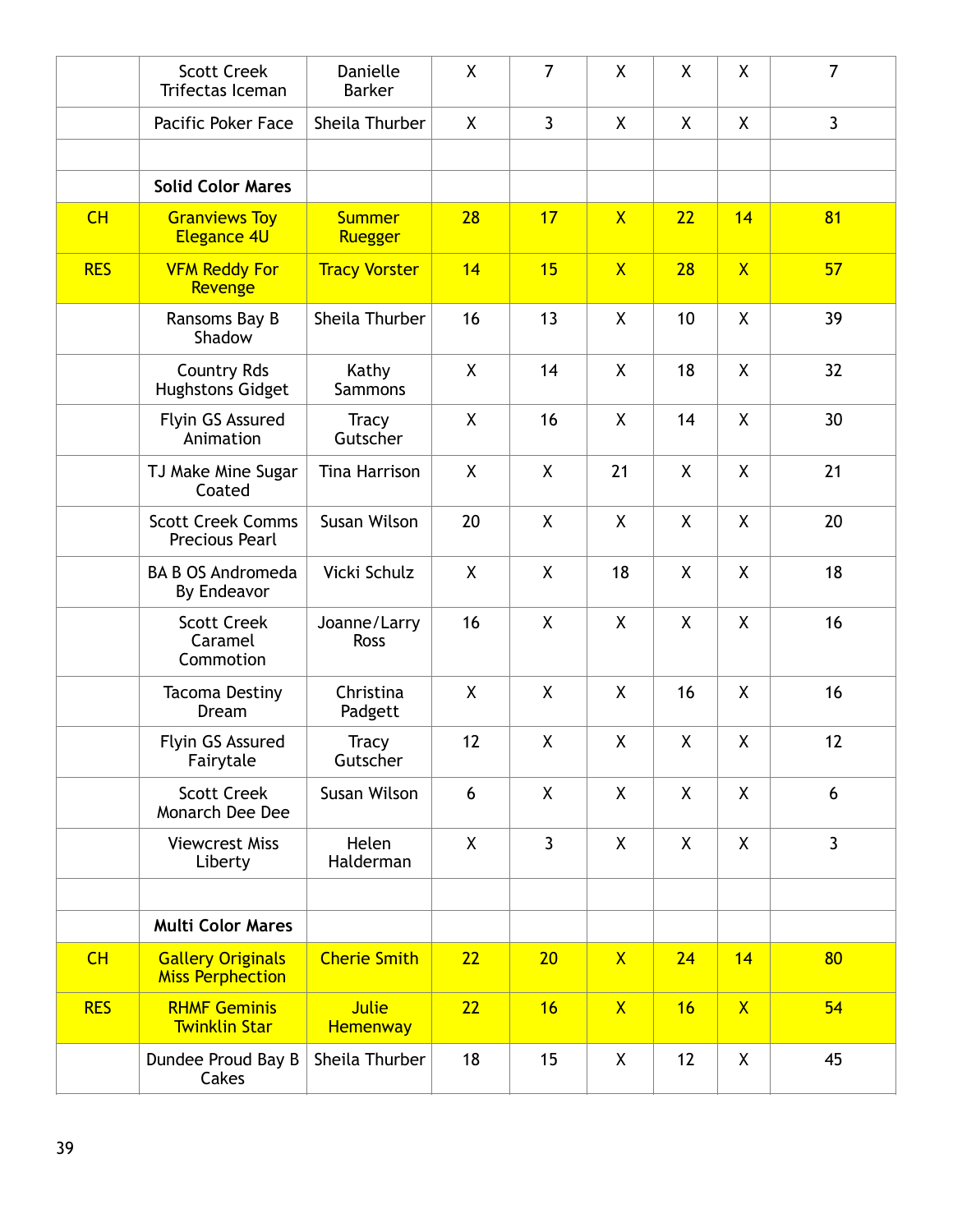|             | Ransoms Lightening<br>Starburst               | Sheila Thurber                  | 10                      | 13           | X                  | 12                 | X            | 35 |
|-------------|-----------------------------------------------|---------------------------------|-------------------------|--------------|--------------------|--------------------|--------------|----|
|             | Shalamara Acres<br>Midnight Jewel             | Jessica<br>Kimball              | 18                      | 6            | X                  | X                  | 12           | 36 |
|             | Hunterberry Hill<br>Heart Of Josie            | Susan Haab                      | X                       | X            | $\pmb{\mathsf{X}}$ | 22                 | X            | 22 |
|             | Rivenburghs Jess<br>Lovely Lanai              | Vicki Schulz                    | X                       | X            | 20                 | X                  | X            | 20 |
|             | TJ Take My Breath<br>Away                     | Tina Harrison                   | X                       | X            | 19                 | $\mathsf{X}$       | X            | 19 |
|             | <b>GMR Nachos</b><br><b>Painted Sage</b>      | Sheila Thurber                  | 6                       | 11           | X                  | X                  | X.           | 17 |
|             | <b>Dream Hills Katies</b><br>Flash Of Color   | Ronda Figal                     | X                       | X            | X                  | 14                 | X            | 14 |
|             | Double Treble<br>Shirley A Memory             | Sheri Dingmon                   | 12                      | X            | X                  | X                  | X            | 12 |
|             | <b>RHMF Shes Got</b><br>Style                 | Susan Haab                      | X                       | X            | X                  | 12                 | χ            | 12 |
|             | Lizzy B Painted<br>Laydee                     | Vicki Schulz                    | X                       | $\pmb{\chi}$ | 12                 | X                  | X            | 12 |
|             | <b>Scott Creek Rebel</b><br>Supreme Cookie    | Leslie White                    | 8                       | X            | X                  | X                  | X            | 8  |
|             | <b>RHMF White</b><br><b>Diamonds N Rubies</b> | Jennifer<br>White               | $\overline{\mathbf{4}}$ | X            | X                  | X                  | X.           | 4  |
|             | <b>Stock Type Halter</b><br><b>Stallions</b>  |                                 |                         |              |                    |                    |              |    |
| <b>NONE</b> | Marystown<br>McDreamy                         | Paul/Ailene<br>Tarap            | 36                      | X            | X                  | $\pmb{\mathsf{X}}$ | χ            | 36 |
|             |                                               |                                 |                         |              |                    |                    |              |    |
|             | <b>Stock Type Halter</b><br><b>Mares</b>      |                                 |                         |              |                    |                    |              |    |
| CH          | <b>RHMF Geminis</b><br><b>Twinklin Star</b>   | <b>Julie</b><br><b>Hemenway</b> | 28                      | 17           | $\overline{X}$     | 24                 | $\mathsf{X}$ | 69 |
| <b>RES</b>  | <b>Dundee Proud Bay B</b><br><b>Cakes</b>     | <b>Sheila Thurber</b>           | 20                      | 20           | $\mathsf{X}$       | 14                 | $\mathsf{X}$ | 54 |
|             | <b>Tacoma Destiny</b><br>Dream                | Christina<br>Padgett            | 16                      | 15           | X                  | 10                 | X            | 41 |
|             | Ransoms Lightening<br>Starburst               | Sheila Thurber                  | 16                      | 16           | X                  | 6                  | X            | 38 |
|             | <b>GMR Nachos</b><br><b>Painted Sage</b>      | Sheila Thurber                  | 10                      | 11           | X                  | 10                 | χ            | 31 |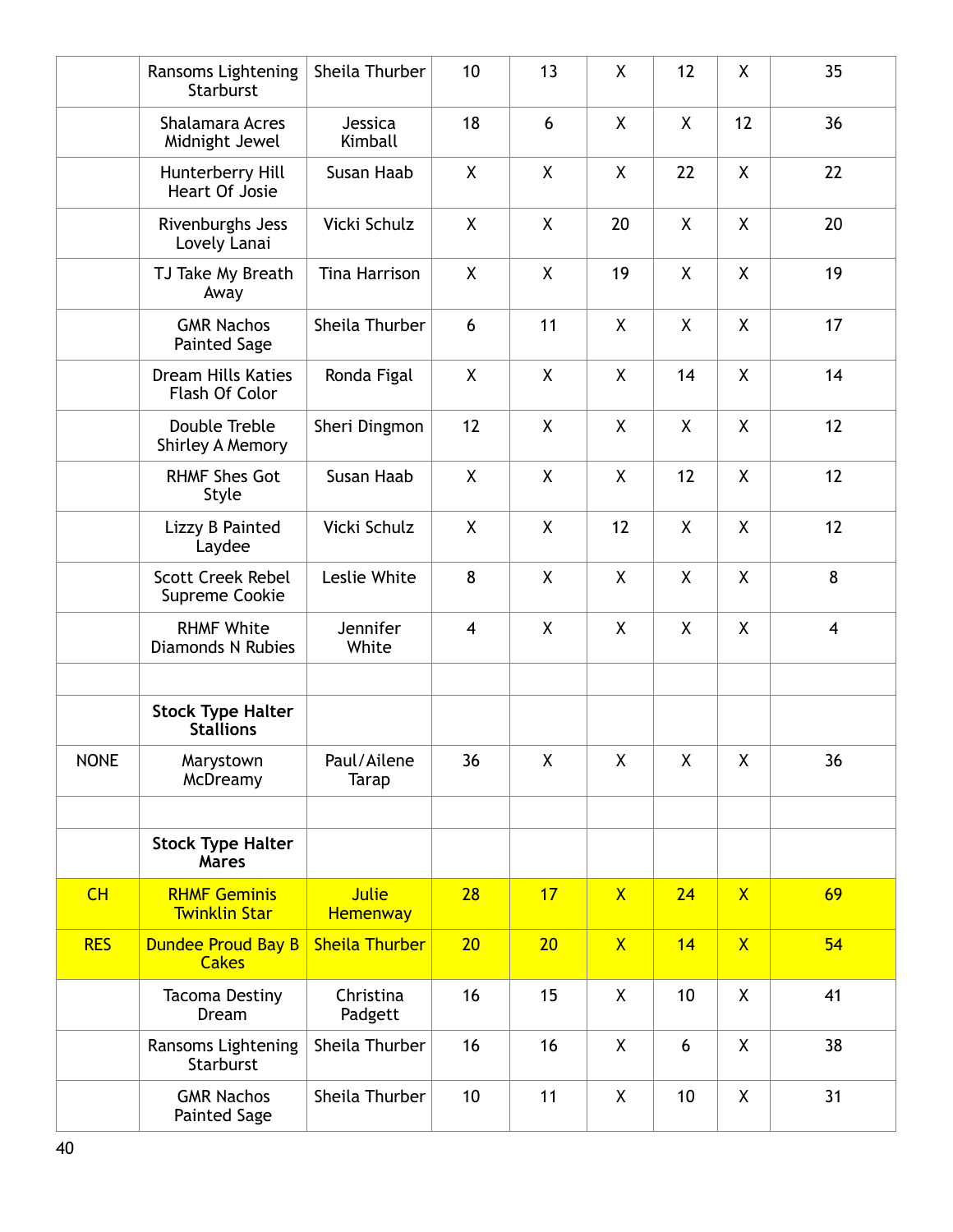|            | <b>Shalamara Acres</b><br>Midnight Jewel       | Jessica<br>Kimball                  | 18             | 6              | X            | X  | 10                      | 34             |
|------------|------------------------------------------------|-------------------------------------|----------------|----------------|--------------|----|-------------------------|----------------|
|            | <b>Gallery Originals</b><br>Miss Perphection   | Cherie Smith                        | X              | X              | X            | 24 | 15                      | 39             |
|            | <b>RHMF Shes Got</b><br>Style                  | Susan Haab                          | X              | X              | X            | 24 | X                       | 24             |
|            | Lizzy B Painted<br>Laydee                      | Vicki Schulz                        | X              | X              | 16           | X  | X                       | 16             |
|            | TJ Make Mine Sugar<br>Coated                   | Tina Harrison                       | X              | X              | 14           | X  | X                       | 14             |
|            | Lazy RS Super Star                             | Bambi<br>Roylance                   | X              | X              | X            | X  | 15                      | 15             |
|            | <b>RHMF White</b><br><b>Diamonds N Rubies</b>  | Jennifer<br>White                   | $\overline{4}$ | X              | X            | X  | X                       | $\overline{4}$ |
|            |                                                |                                     |                |                |              |    |                         |                |
|            | <b>Stock Type Halter</b><br><b>Geldings</b>    |                                     |                |                |              |    |                         |                |
| CH         | <b>RVS Mystique</b><br><b>Mirage</b>           | <b>Christine</b><br><b>Houts</b>    | 18             | 16             | $\mathsf{X}$ | 28 | $\overline{\mathsf{X}}$ | 62             |
|            | Be Bops Mr.<br>Sandman                         | Kathy<br>Howard/Janel<br>Blumenfeld | $\mathsf{X}$   | 9              | X            | 36 | X                       | 45             |
| <b>RES</b> | <b>Scott Creek</b><br><b>Monarch Tangolero</b> | <b>Judy Howard</b>                  | 14             | 13             | $\mathsf{X}$ | 16 | $\overline{\mathsf{X}}$ | 43             |
|            | <b>Foxglove Destined</b><br>To Be Unique       | Cheyenne<br>Whinery                 | 12             | $\overline{7}$ | X            | 16 | X                       | 35             |
|            | <b>EE Steamy</b><br>McDreamy                   | Ailene Tarap                        | 26             | X              | X            | X  | X                       | 26             |
|            | Oak Grove Legends<br>Michelangelo              | <b>Stacy Radke</b>                  | 18             | $\mathbf{3}$   | X            | X  | X                       | 21             |
|            | Sunnyvale Makers<br>Mark Kentucky Gold         | Sunny Balshaw                       | X              | 5              | X            | 16 | X                       | 21             |
|            | <b>Forever Scout</b>                           | Gerry Radke                         | 18             | X              | X            | X  | X                       | 18             |
|            | Sunnyvales PS I Luv<br>U Bobby                 | Vicki Schulz                        | X              | X              | 16           | X  | X                       | 16             |
|            | <b>Star Lakes Dynamic</b><br>Deception         | Leona Alcock                        | X              | X              | 16           | X  | X                       | 16             |
|            | <b>MS WishNWells</b><br>Justin Eclipse         | Summer<br>Ruegger                   | X              | X              | X            | X  | 16                      | 16             |
|            | Lil Bit Minis Apache<br>War Paint              | Helen<br>Halderman                  | X              | X              | X            | X  | 12                      | 12             |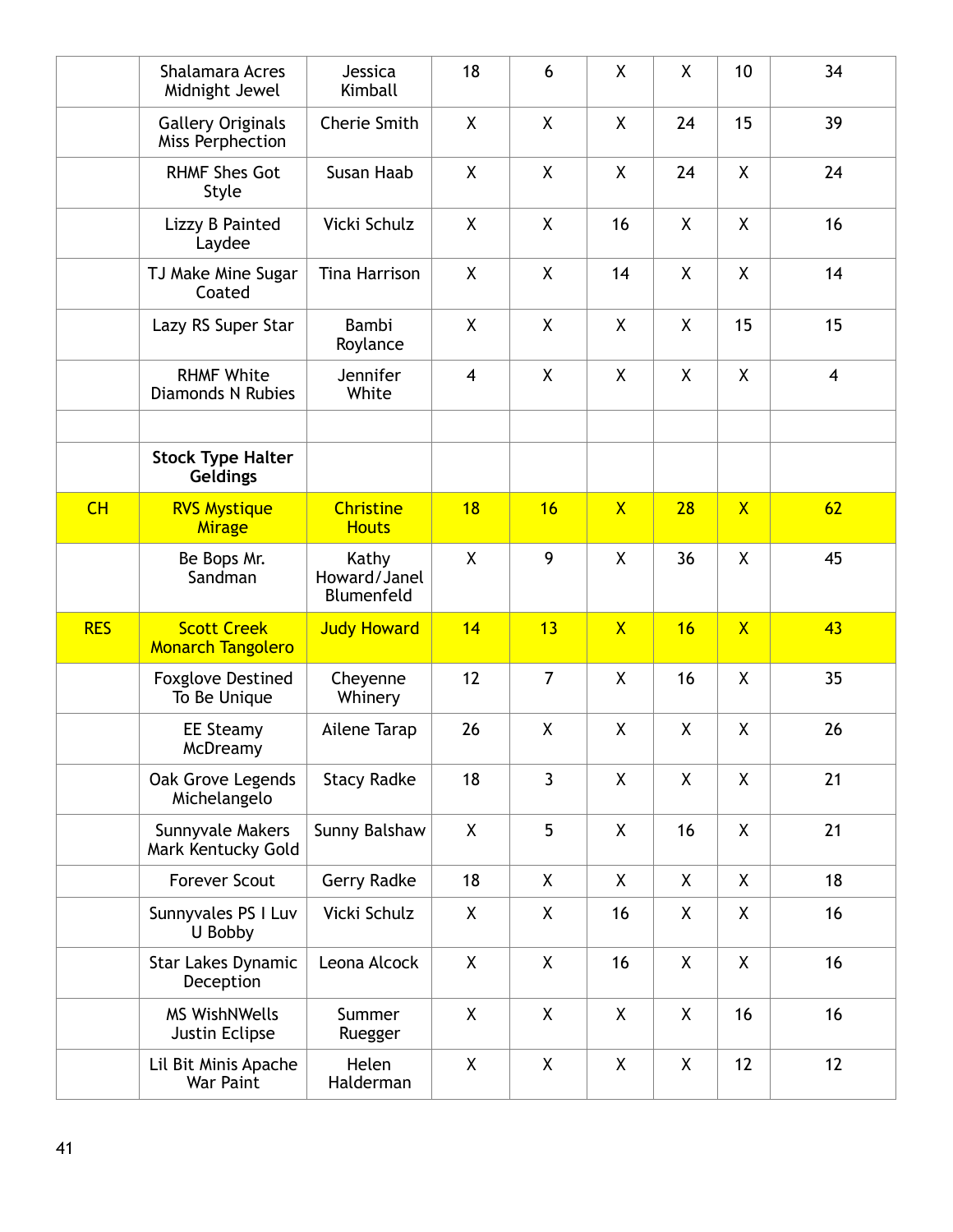|             | Oak Bay Burnished<br>Edition                                                             | Sheryl<br>Peterson        | 8            | X            | X            | X  | X            | 8  |
|-------------|------------------------------------------------------------------------------------------|---------------------------|--------------|--------------|--------------|----|--------------|----|
|             | <b>Farmyard Frolic Ace</b><br>Hi                                                         | Judy Howard               | 6            | X            | X            | X  | X            | 6  |
|             |                                                                                          |                           |              |              |              |    |              |    |
|             | <b>Adult</b><br>Showmanship                                                              |                           |              |              |              |    |              |    |
| <b>NONE</b> | Cheyenne Whinery                                                                         |                           | 13           | 19           | X            | X  | $\mathsf{X}$ | 32 |
|             | Jessica Kimball                                                                          |                           | 13           | X            | X            | X. | 12           | 25 |
|             | Leslie White                                                                             |                           | X            | 20           | X            | X  | X            | 20 |
|             | Indi Wood                                                                                |                           | $\mathsf{X}$ | $\mathsf{X}$ | X            | X. | 10           | 10 |
|             | <b>Single Pleasure</b><br>Driving, $32 \text{ ft}$<br><b>Under</b>                       |                           |              |              |              |    |              |    |
| <b>NONE</b> | <b>Vintage Farms</b><br>Imagine That                                                     | Katie Hansen              | X            | 20           | X            | 26 | X            | 46 |
|             | <b>Mountain Meadows</b><br><b>Bey Explosion</b>                                          | Sheryl<br>Peterson        | X            | 15           | X            | 26 | X            | 41 |
|             | Samis Breakdancer                                                                        | Charmayne<br>Zucker       | X            | 19           | X            | X  | X            | 19 |
|             | Lazy Rs Scouts<br><b>Black Magic</b>                                                     | Bambi<br>Roylance         | X            | X            | X            | X  | 14           | 14 |
|             | <b>Single Pleasure</b><br>Driving, Over<br>32-24                                         |                           |              |              |              |    |              |    |
| <b>NONE</b> | Samis Don Q Power                                                                        | Charmayne<br>Zucker       | X            | 21           | X            | X  | X            | 21 |
|             | <b>Single Pleasure</b><br><b>Driving Stallions -</b><br>Sponsored Lisa/<br>Olivia Abboud |                           |              |              |              |    |              |    |
| CH          | <b>Mountain Meadows</b><br><b>Bey Explosion</b>                                          | <b>Sheryl</b><br>Peterson | 28           | 15           | $\mathsf{X}$ | 28 | $\mathsf{X}$ | 71 |
|             | Samis Breakdancer                                                                        | Charmayne<br>Zucker       | X            | 19           | X            | X  | X            | 19 |
|             | <b>Single Pleasure</b><br><b>Driving Mares</b>                                           |                           |              |              |              |    |              |    |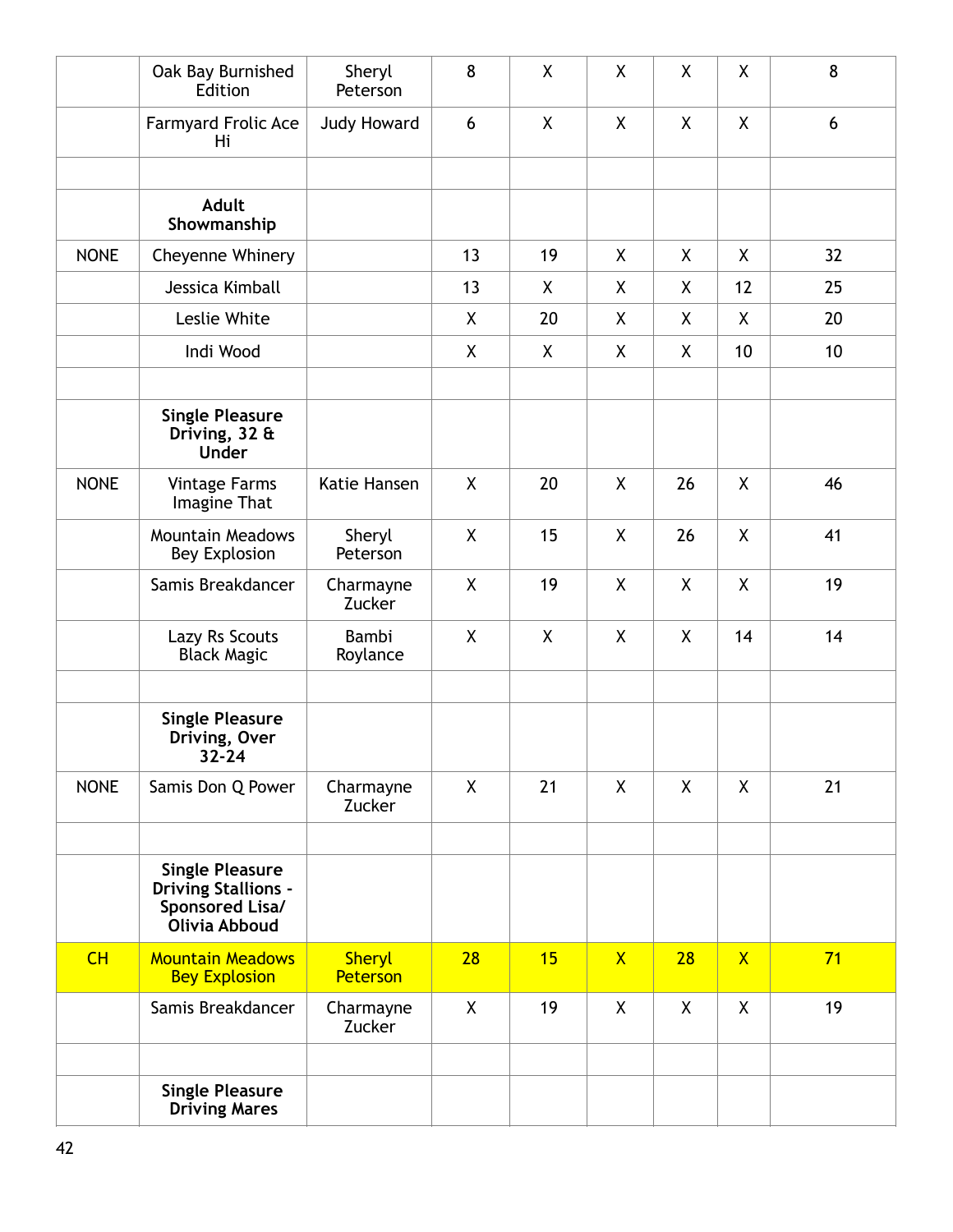| CH          | <b>Vintage Farms</b><br><b>Imagine This</b>              | <b>Katie Hansen</b>                  | 28           | 21 | $\mathsf{X}$   | 28           | $\overline{\mathsf{X}}$ | 77 |
|-------------|----------------------------------------------------------|--------------------------------------|--------------|----|----------------|--------------|-------------------------|----|
|             |                                                          |                                      |              |    |                |              |                         |    |
|             | <b>Single Pleasure</b><br><b>Driving Geldings</b>        |                                      |              |    |                |              |                         |    |
| <b>NONE</b> | Samis Don Q Power                                        | Charmayne<br>Zucker                  | X            | 21 | X              | X            | X                       | 21 |
|             |                                                          |                                      |              |    |                |              |                         |    |
|             | <b>Ladies Single</b><br><b>Pleasure Driving</b>          |                                      |              |    |                |              |                         |    |
| <b>NONE</b> | <b>Vintage Farms</b><br><b>Imagine This</b>              | <b>Katie Hansen</b>                  | 28           | 20 | $\overline{X}$ | $\mathsf{X}$ | $\mathsf{X}$            | 48 |
|             | Samis Don Q Power                                        | Charmayne<br>Zucker                  | X            | 18 | X              | X            | X                       | 18 |
|             | Samis Breakdancer                                        | Charmayne<br>Zucker                  | X            | 16 | X              | X            | X                       | 16 |
|             |                                                          |                                      |              |    |                |              |                         |    |
|             | <b>Gentlemen Single</b><br><b>Pleasure Driving</b>       |                                      |              |    |                |              |                         |    |
|             | None                                                     |                                      |              |    |                |              |                         |    |
|             |                                                          |                                      |              |    |                |              |                         |    |
|             | <b>Country Pleasure</b><br>Driving, 32 &<br><b>Under</b> |                                      |              |    |                |              |                         |    |
| <b>NONE</b> | Samis Exotic Dancer                                      | Charmayne<br>Zucker                  | X            | 21 | X              | X            | X                       | 21 |
|             | Dundee Proud Bay B   Sheila Thurber<br>Cakes             |                                      | $\mathsf{X}$ | 18 | $\mathsf{X}$   | $\mathsf{X}$ | $\mathsf{X}$            | 18 |
|             | Lombards Canadian<br>Alacadebra                          | Joan<br>Cunningham                   | X            | X  | 17             | X            | X                       | 17 |
|             |                                                          |                                      |              |    |                |              |                         |    |
|             | <b>Country Pleasure</b><br>Driving, Over<br>$32 - 34$    |                                      |              |    |                |              |                         |    |
| CH          | Oak Bay Robbin The<br><b>Bank With Josie</b>             | <b>Sheryl</b><br>Peterson            | 28           | 19 | $\mathsf{X}$   | 24           | $\mathsf{X}$            | 71 |
| <b>RES</b>  | <b>Hill Creek Dancin</b><br><b>Nickers</b>               | Cherie Smith/<br><b>Kelly Jensen</b> | 20           | 17 | $\mathsf{X}$   | 28           | $\mathsf{X}$            | 65 |
|             | TJ Ice On Fire                                           | Tina Harrison                        | X            | X  | 21             | X            | X                       | 21 |
|             | Vintage Farms<br>Dancing On Air                          | Katie Hansen                         | 14           | 6  | X              | X            | X                       | 20 |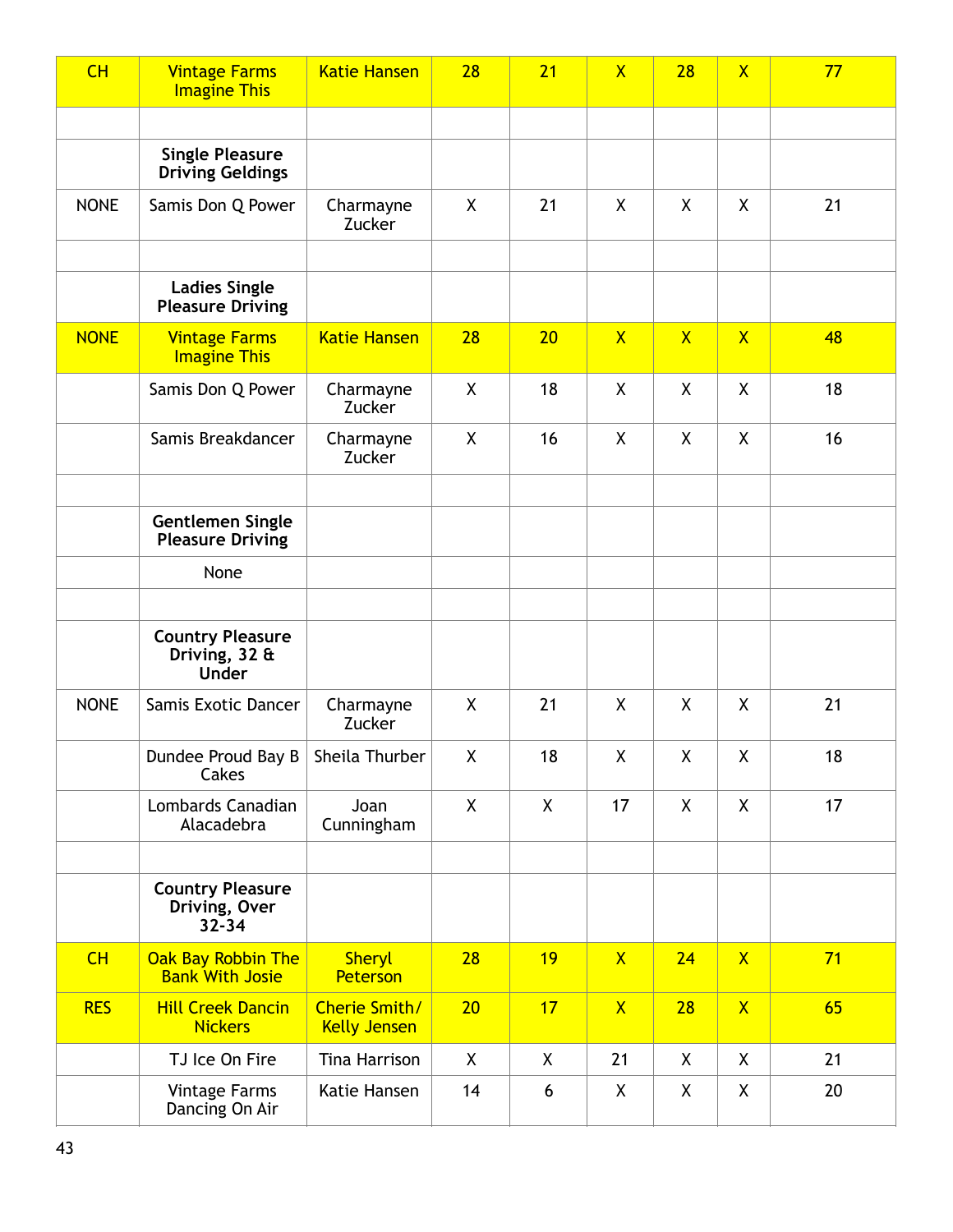|             | <b>Scott Creek</b><br>Monarch Nightflight                                                              | <b>Heather Curtis</b>                | X  | X            | X              | 20 | X                       | 20 |
|-------------|--------------------------------------------------------------------------------------------------------|--------------------------------------|----|--------------|----------------|----|-------------------------|----|
|             | <b>Vintage Farms</b><br><b>Classic Touch</b>                                                           | Anna<br><b>McCarthy</b>              | X  | $\mathbf{3}$ | 15             | X  | X                       | 18 |
|             | Redstar Chrome Kid                                                                                     | Charmayne<br>Zucker                  | X  | 17           | X              | X  | X                       | 17 |
|             | Sunnyvale<br>Monarchos Majestic                                                                        | Sunny Balshaw                        | X  | 14           | X              | X  | X                       | 14 |
|             | Rivenburghs Jess<br>Lovely Lanai                                                                       | Vicki Schulz                         | X  | X            | 13             | X  | X                       | 13 |
|             | <b>BA B OS Andromeda</b><br>By Endeavor                                                                | Vicki Schulz                         | X  | X            | 11             | X  | X                       | 11 |
|             | Rivenburghs Dana<br>Reeve                                                                              | <b>Judy Howard</b>                   | X  | 9            | X              | X  | X                       | 9  |
|             | <b>Country Pleasure</b><br><b>Driving Stallions -</b><br>Sponsored by<br>Columbia<br><b>Miniatures</b> |                                      |    |              |                |    |                         |    |
| <b>NONE</b> | <b>Scott Creek</b><br>Monarch Nightflight                                                              | <b>Heather Curtis</b>                | 28 | $\mathsf{X}$ | X              | 28 | $\mathsf{X}$            | 56 |
|             |                                                                                                        |                                      |    |              |                |    |                         |    |
|             | <b>Country Pleasure</b><br><b>Driving Mares</b>                                                        |                                      |    |              |                |    |                         |    |
| CH          | Oak Bay Robbin The<br><b>Bank With Josie</b>                                                           | <b>Sheryl</b><br>Peterson            | 28 | 21           | $\overline{X}$ | 28 | $\overline{\mathsf{X}}$ | 77 |
| <b>RES</b>  | <b>Vintage Farms</b><br><b>Dancing On Air</b>                                                          | Katie Hansen                         | 16 | 16           | $\mathsf{X}$   | 24 | $\mathsf{X}$            | 56 |
|             | Rivenburghs Dana<br>Reeve                                                                              | <b>Judy Howard</b>                   | 22 | 17           | X              | X  | X                       | 39 |
|             | Dundee Proud Bay B<br>Cakes                                                                            | Sheila Thurber                       | 20 | X            | X              | X  | X                       | 20 |
|             | Lombards Canadian<br>Alacadebra                                                                        | Joan<br>Cunningham                   | X  | X            | 19             | X  | X                       | 19 |
|             | <b>BA B OS Andromeda</b><br>By Endeavor                                                                | Vicki Schulz                         | X  | X            | 15             | X  | X                       | 15 |
|             |                                                                                                        |                                      |    |              |                |    |                         |    |
|             | <b>Country Pleasure</b><br><b>Driving Geldings</b>                                                     |                                      |    |              |                |    |                         |    |
| CH          | <b>Hill Creek Dancin</b><br><b>Nickers</b>                                                             | Cherie Smith/<br><b>Kelly Jensen</b> | 28 | 18           | $\mathsf{X}$   | 24 | 14                      | 84 |